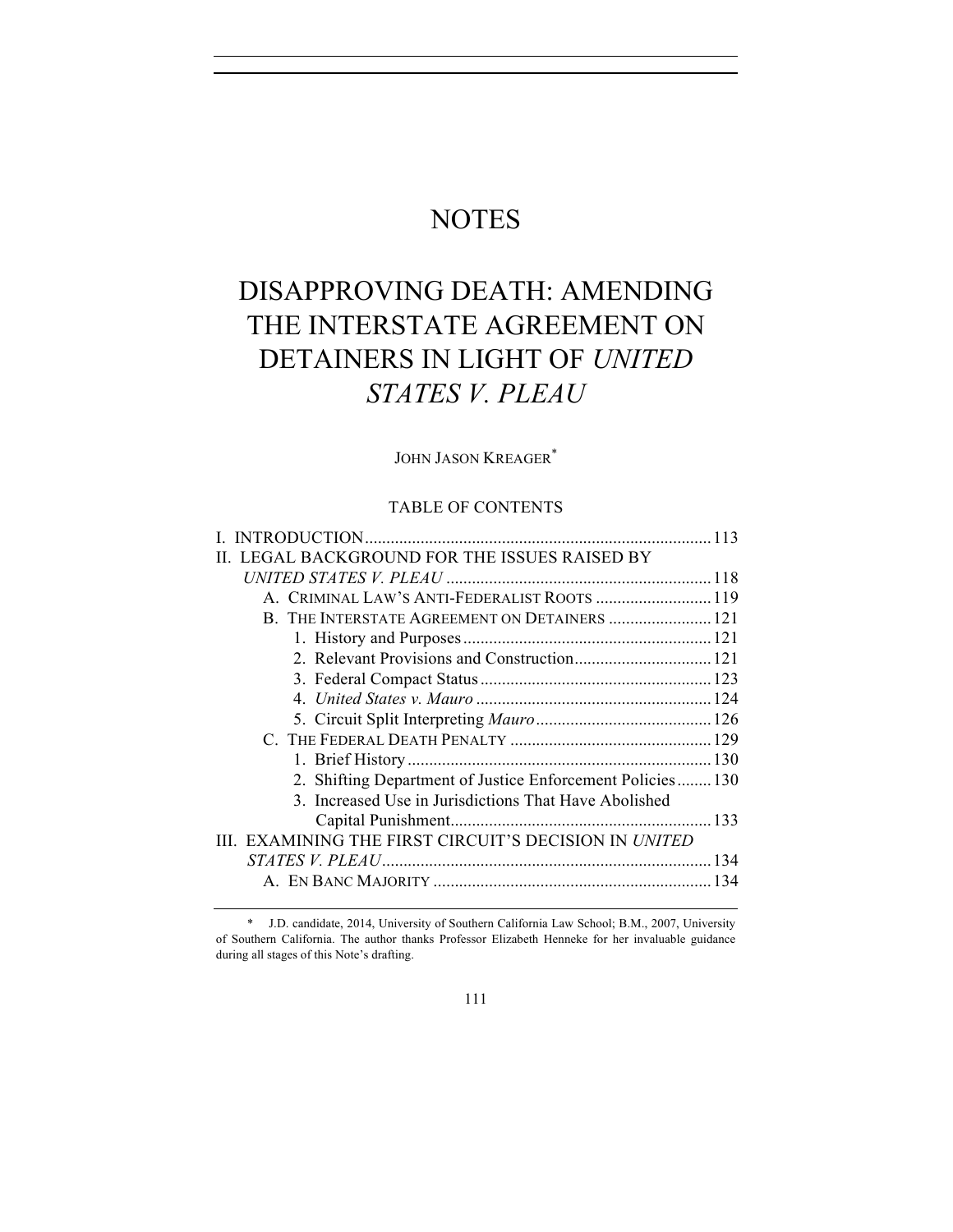| 112 | SOUTHERN CALIFORNIA LAW REVIEW                       | [Vol. 87:111 |
|-----|------------------------------------------------------|--------------|
|     |                                                      |              |
|     |                                                      |              |
|     | A. GOVERNORS MAY DISAPPROVE A TRANSFER TO THE        |              |
|     | FEDERAL GOVERNMENT UNDER THE IAD  138                |              |
|     | B. AMENDING THE IAD IN LIGHT OF FEDERAL CONCERNS AND |              |
|     |                                                      |              |
|     |                                                      |              |
|     |                                                      |              |

#### *Dear Governor Chafee,*

*My brother was murdered by Jason Pleau.* 

*Our family is hoping for justice for David. It is time for you to stop wasting taxpayers money on this attempt to protect a murderer from being properly prosecuted by the federal system. . . .*

*If your son Caleb was shot in the head, in broad daylight while doing his job you would be horrified, as we were! . . .*

*Never in our wildest dreams did we think that the Governor of our state, would get on his own bandwagon to protect a career criminal!* 

*You have made a terrible situation much worse for our family! We should have never had to go through all this! He would have been arraigned a long time ago, if it wasn't for your agenda. Please stop this now! Enough is enough.*

*Sincerely,*

*Deborah Smith*<sup>1</sup>

*[M]y involvement in this case is not about Mr. Pleau. It is not about the terrible ordeal of the Main family. And it is not about my personal feelings or opinions. It is about maintaining and protecting the sovereignty and laws of the state I was elected to govern.*

*Lincoln D. Chafee, . . . Governor of Rhode Island*<sup>2</sup>

<sup>1.</sup> Letter from Deborah Smith to Lincoln D. Chafee, Governor, State of Rhode Island, http://news.providencejournal.com/breaking-news/2012/05/08/dsmith-chafee-letter.pdf, *linked from* Katie Mulvaney, *Sister of Slain Gas Station Manager: RI Gov. Chafee Should Surrender Murder Suspect*, PROVIDENCE J. (May 8, 2012), http://news.providencejournal.com/breakingnews/2012/05/sister-of-slain.html.

<sup>2.</sup> Lincoln D. Chafee, Letter to the Editor, *Lincoln D. Chafee: In Pleau Case, I'm Standing Up for State's Core Values*, PROVIDENCE J. (Aug. 19, 2011), http://news.beloblog.com/ProJo\_Blogs/letters/2011/08/lincoln-d-chafee-in-pleau-case-im-s.html (defending his decisions in Pleau's case).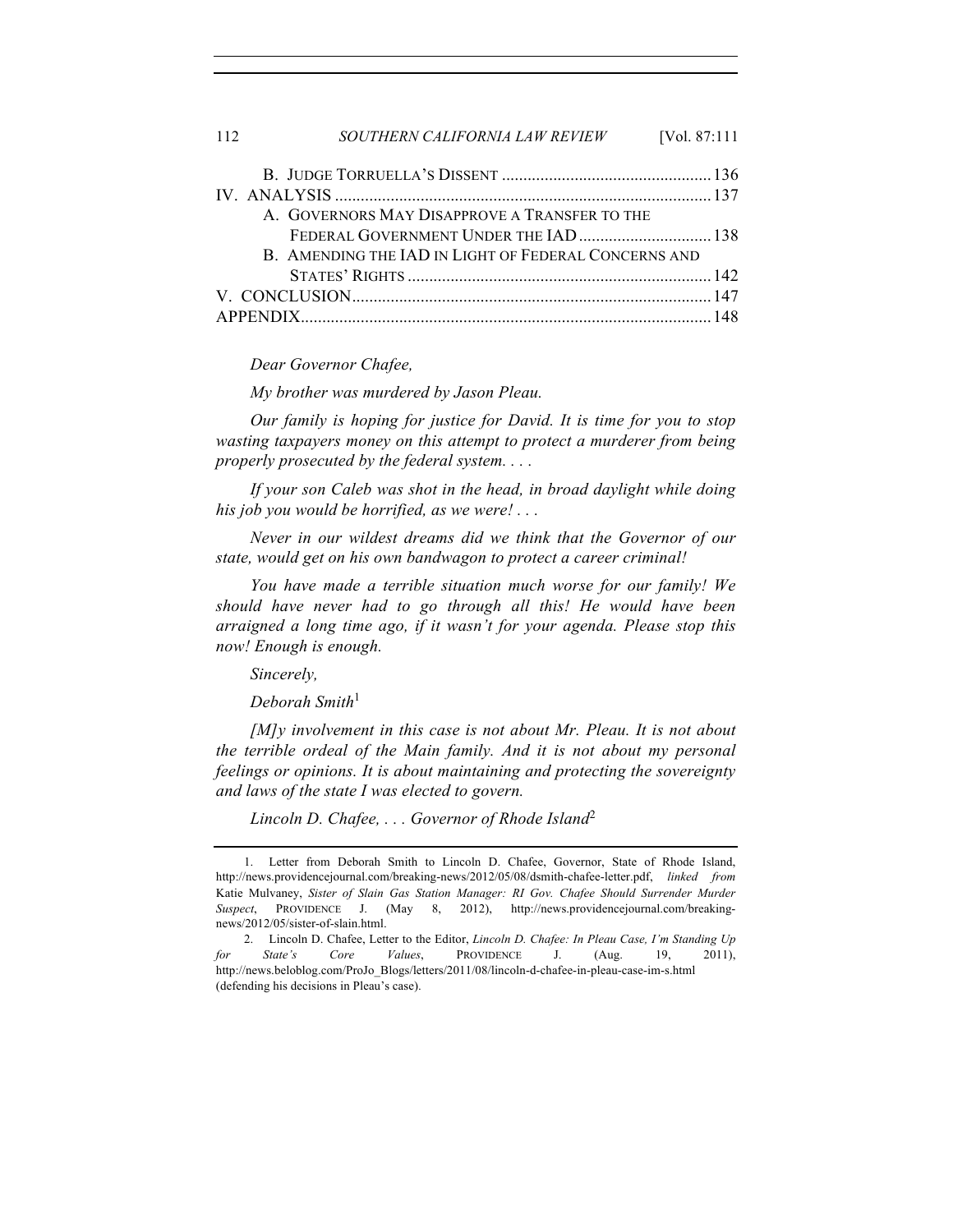#### I. INTRODUCTION

Tragically, the story of Deborah Smith's brother—David Main—was largely lost in the shuffle as the federal government and Rhode Island each jockeyed for position in the legal battle over custody of Main's killer, Jason Pleau. Main, then forty-nine, was a lifelong resident of Lincoln, Rhode Island, where he lived with his wife of twenty-five years and his seventeenyear-old son.<sup>3</sup> Main made the daily commute seven miles north to Woonsocket, a town of about  $44,000$ ,<sup>4</sup> where he worked as the well-known manager of a Shell gas station.<sup>5</sup> As part of his duties, he drove to a nearby Citizens Bank branch every day before noon to deposit money for the business.<sup>6</sup> September 20, 2010, was no different. Main parked his car in the bank's parking lot, grabbed the gas station's deposit bag, and headed toward the branch.<sup>7</sup> At 11:10 a.m., just as he came up to the bank's entrance, he was approached suddenly from behind and shot at least four times.<sup>8</sup> His assailant grabbed the deposit bag, which contained \$12,542, and ran off into the nearby woods.<sup>9</sup> David Main was pronounced dead later that day. $10$ 

While going about his duties that fall morning, Main was no doubt oblivious to the horrific fate that awaited him only a few short hours ahead. The assault must have been abrupt and inexplicable from Main's perspective—it occurred without warning, his life taken away before he had any real chance to react. For his assailants however, the attack was anything but spontaneous. Jason Pleau, Jose Santiago, and Kelley Lajoie were familiar with Woonsocket and lived in nearby communities: Pleau, thirty-four, of Providence, Rhode Island; Santiago, also thirty-four, of Chicopee, Massachusetts; and Lajoie, thirty-three and Santiago's live-in

<sup>3.</sup> Kathryn Sotnik, *Bank Shooting Victim Was Loving Father*, WPRI.COM (Sept. 20, 2010, 10:38 PM), http://www.wpri.com/dpp/news/local\_news/blackstone/woonsocket-family-of-shootingvictim-speaking-out-.

<sup>4.</sup> City of Woonsocket, *Woonsocket—Overview & Demographics*, http://www.ci.woonsocket.ri.us/backgnd.htm (last visited Nov. 3, 2013).

<sup>5.</sup> Nancy Krause, *No Bail for Bank Shooting Suspects*, WPRI.COM (Oct. 12, 2010, 11:17 AM), http://www.wpri.com/news/local/blackstone/woonsocket-bank-shooting-suspects-jason-pleau-josesantiago-arraigned.

<sup>6.</sup> *Id.*

<sup>7.</sup> *Lajoie Pleads Guilty to Role in Main Murder*, THE CALL (Dec. 9, 2011), http://www.woonsocketcall.com/node/4060#content [hereinafter *Lajoie Pleads Guilty*].

<sup>8.</sup> *Id.*

<sup>9</sup>*. Id.*

<sup>10.</sup> Nancy Krause, *Bank Shooting Victim Has Died,* WPRI*.*COM (Sept. 20, 2010, 11:58 AM), http://www.wpri.com/dpp/news/local\_news/blackstone/woonsocket-diamond-hill-road-citizens-bankshooting.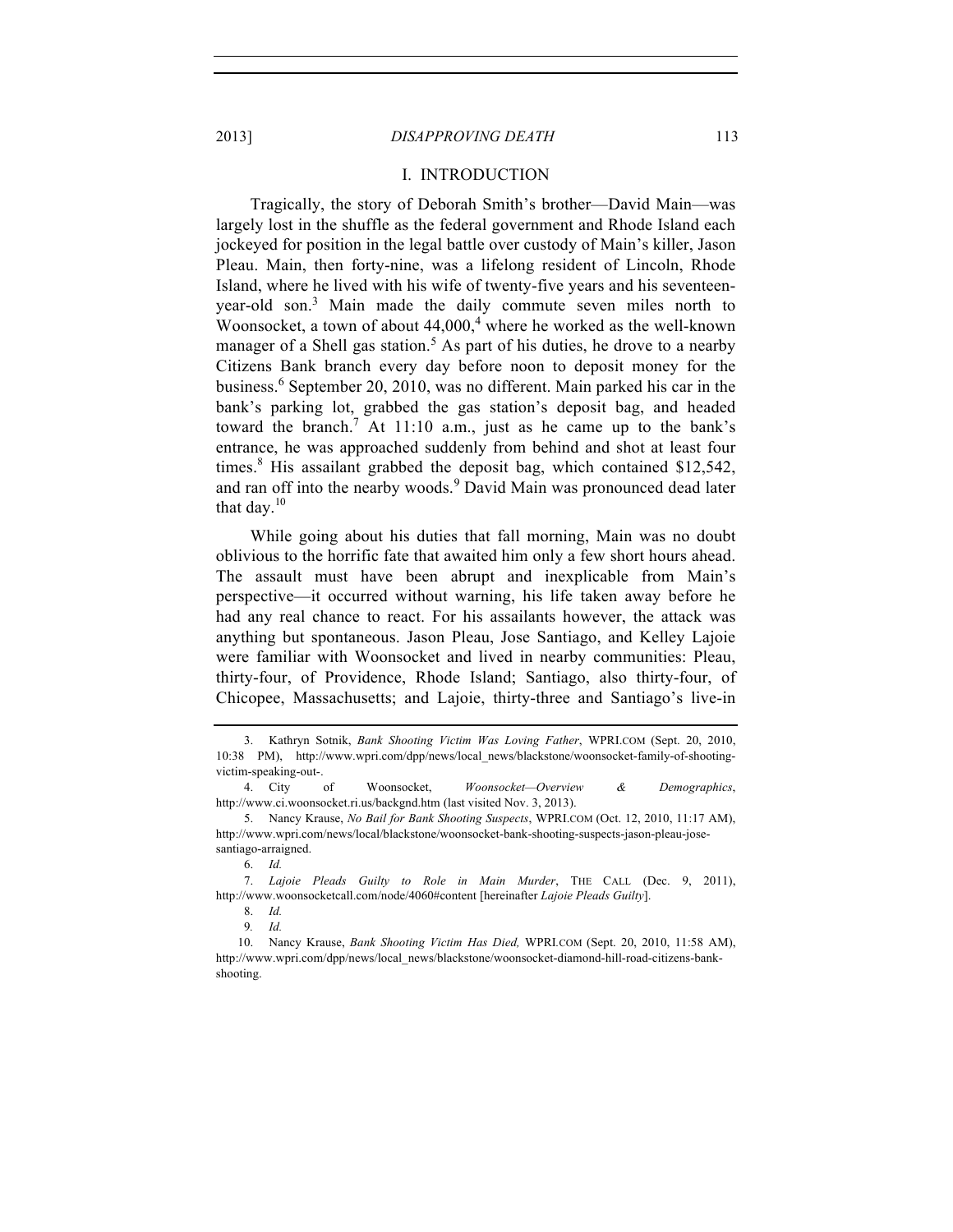girlfriend.<sup>11</sup> Knowing Main's deposit pattern, the trio devised a plan to exploit it. Pleau would act as the gunman, Santiago the getaway driver, and Lajoie the lookout. $12$ 

At 7:30 a.m. on that September 20th, all three entered the convenience store of Main's Shell station, made some minor purchases, and identified that Main and his vehicle were there.<sup>13</sup> Lajoie then dropped Pleau off at the back of the Citizen's Bank, where he would lie in wait while she drove back to the gas station.<sup>14</sup> Meanwhile, Santiago hid his white van in a culde-sac near the bank, out of sight through the trees. He would wait there for Pleau to arrive with the money. Back at the gas station, from her parking spot across the street, Lajoie witnessed Main get into his car at 11:08 a.m. with the deposit bag in tow.<sup>15</sup> She called ahead to Pleau to let him know that Main was on the way. She then left for a Providence apartment, the planned rendezvous point. After Pleau saw Main park at the bank, he sprung out of hiding, chased Main down, shot him, grabbed the money, and ran. He met up with Santiago, and the pair sped off to Providence, all according to plan. Once at the apartment, they split the profits: 50 percent for Pleau, and 50 percent to share for the couple. Three days later, however, the jig was up. Pleau was arrested in New York City, Santiago captured in Woonsocket,<sup>16</sup> and Lajoie brought into custody shortly thereafter.

Though unquestionably a tragedy, one might wonder how *United States v. Pleau*<sup>17</sup> differs from the scores of murder cases that appear before courts across the nation every day. After all, it lacks any of the sensationalist features that characterize typical murder cases that have "gone national" in the legal community.<sup>18</sup> Nevertheless, this factually runof-the-mill murder has generated a disproportionate amount of media attention<sup>19</sup> and created multiple layers of strange bedfellows: a governor

19. *See, e.g.*, Editorial, *Gov. Chafee Declines*, N.Y. TIMES, Dec. 29, 2011, at A22, *available at*

<sup>11.</sup> *Lajoie Pleads Guilty*, *supra* note 7.

<sup>12.</sup> *Id.*

<sup>13.</sup> *Id.*

<sup>14.</sup> *Id.*

<sup>15.</sup> *Id.*

<sup>16.</sup> Krause, *supra* note 5.

<sup>17.</sup> United States v. Pleau, 680 F.3d 1 (1st Cir. 2012) (en banc), *cert. denied*, 133 S. Ct. 931 (2013).

<sup>18.</sup> The Trayvon Martin-George Zimmerman case, for instance, is a referendum on the wisdom of "stand-your-ground" laws. But, simmering just underneath the surface of the legal argument lies the provocative tale of a racist, vigilante, neighborhood-watch volunteer claiming self-defense in his slaying of a black teen who was simply on his way home from a 7-11, Skittles in tow. *See* Leo Benedictus, *How Skittles Became a Symbol of Trayvon Martin's Innocence*, *ShortcutsBlog*, THEGUARDIAN (Jul. 15, 2013), http://www.theguardian.com/world/shortcuts/2013/jul/15/skittlestrayvon-martin-zimmerman-acquittal.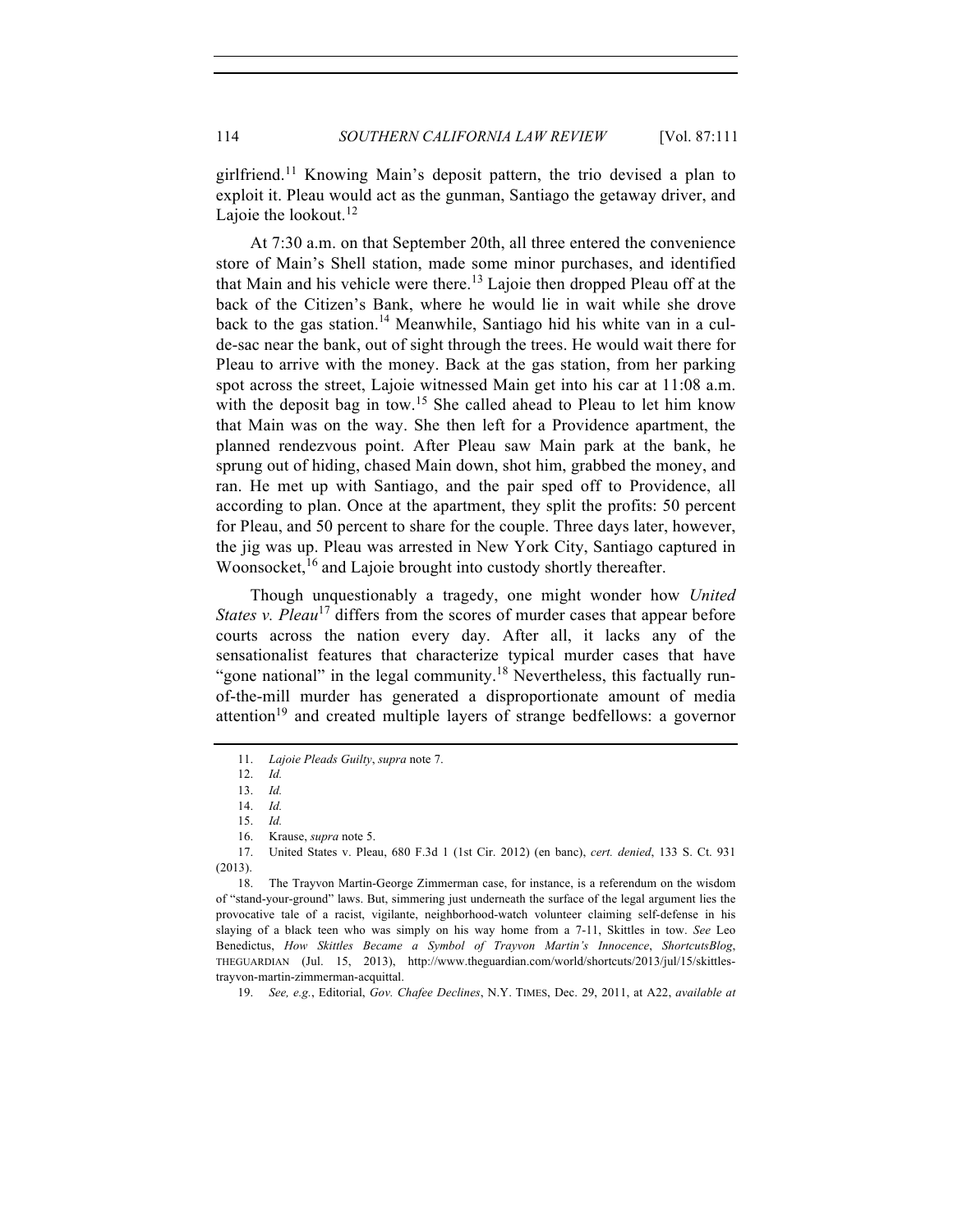standing with an admitted murderer against the victim's family; the American Civil Liberties Union and self-described conservative "think tanks" finding themselves, for once, making the same arguments; and the smallest state in the Union pushing back against the might of the federal government. The case even reached the chambers of the Supreme Court of the United States, where certiorari was recently denied on January 15, 2013.<sup>20</sup> What's the catch? In a word: federalism.

Interplay between the Federal Death Penalty Act ("FDPA")<sup>21</sup> and the Interstate Agreement on Detainers ("IAD")<sup>22</sup> has morphed Pleau's murder case into a dispute that highlights the growing tension between the federal interest in prosecuting federal capital crimes and a state's interest in enforcing its own criminal law pursuant to the police power. Even though both Pleau and Main were Rhode Island citizens at the time of the crime which itself occurred wholly within the state of Rhode Island—the federal government sought jurisdiction over the case under the Hobbs Act.<sup>23</sup> Pleau was then "serving an eighteen-year sentence . . . for parole and probation violations," which was handed down quickly after his arrest for Main's killing, while also awaiting the filing of state murder charges.<sup>24</sup> In order to obtain Pleau's presence in federal court despite his Rhode Island custody, the federal government filed a "detainer" directly with Pleau's prison pursuant to the IAD. By using these detainer requests, the IAD essentially provides a shortcut for a prisoner's extradition between jurisdictions by making unnecessary the more complicated, traditional procedure—a writ of habeas corpus ad prosequendum filed with a district court.<sup>25</sup>

22. Interstate Agreement on Detainers, 18 U.S.C. app. § 2 (2012).

http://www.nytimes.com/2011/12/30/opinion/gov-chafee-declines.html? r=3&ref=lincolnchafee&; Tina Susman, *R.I. Governor, Feds Fight over Who Gets Custody of Robbery Suspect*, L.A. TIMES (May 30, 2012), http://www.latimes.com/news/nation/nationnow/la-na-nn-death-penalty-custody-20120530,0,439222.story. Both elected officials and citizens alike have been interested in the case. *See, e.g.*, Edward J. O'Neill, *Shielding Criminal Betrays Public Trust*, PROVIDENCE J. (Aug. 17, 2011), http://www.senatoroneill.com/Public\_Trust\_aug13.pdf (State Senator O'Neill represents Lincoln, North Providence, and Pawtucket, Rhode Island). For a collection of citizens' letters relating their opinions on Pleau's case, see *infra* Appendix.

<sup>20.</sup> *Pleau*, 133 S. Ct. at 931.

<sup>21.</sup> Federal Death Penalty Act, 18 U.S.C. §§ 3591–3600A (2012).

<sup>23.</sup> Hobbs Act, 18 U.S.C. § 1951 (2012). Specifically, § 1951(a) criminalizes robbery and conspiracy to commit robbery affecting interstate commerce. Under modern commerce clause jurisprudence, Pleau's robbery of Main certainly qualifies, as it affected the deposit of funds belonging to a national company, Shell Oil Company, Ltd., and a large bank with a presence in the Northeast and Midwest, Citizens Financial Group, Inc.

<sup>24</sup>*.* United States v. Pleau, 680 F.3d 1, 3 (1st Cir. 2012) (en banc), *cert. denied*, 133 S. Ct. 931 (2013).

<sup>25.</sup> *Id.*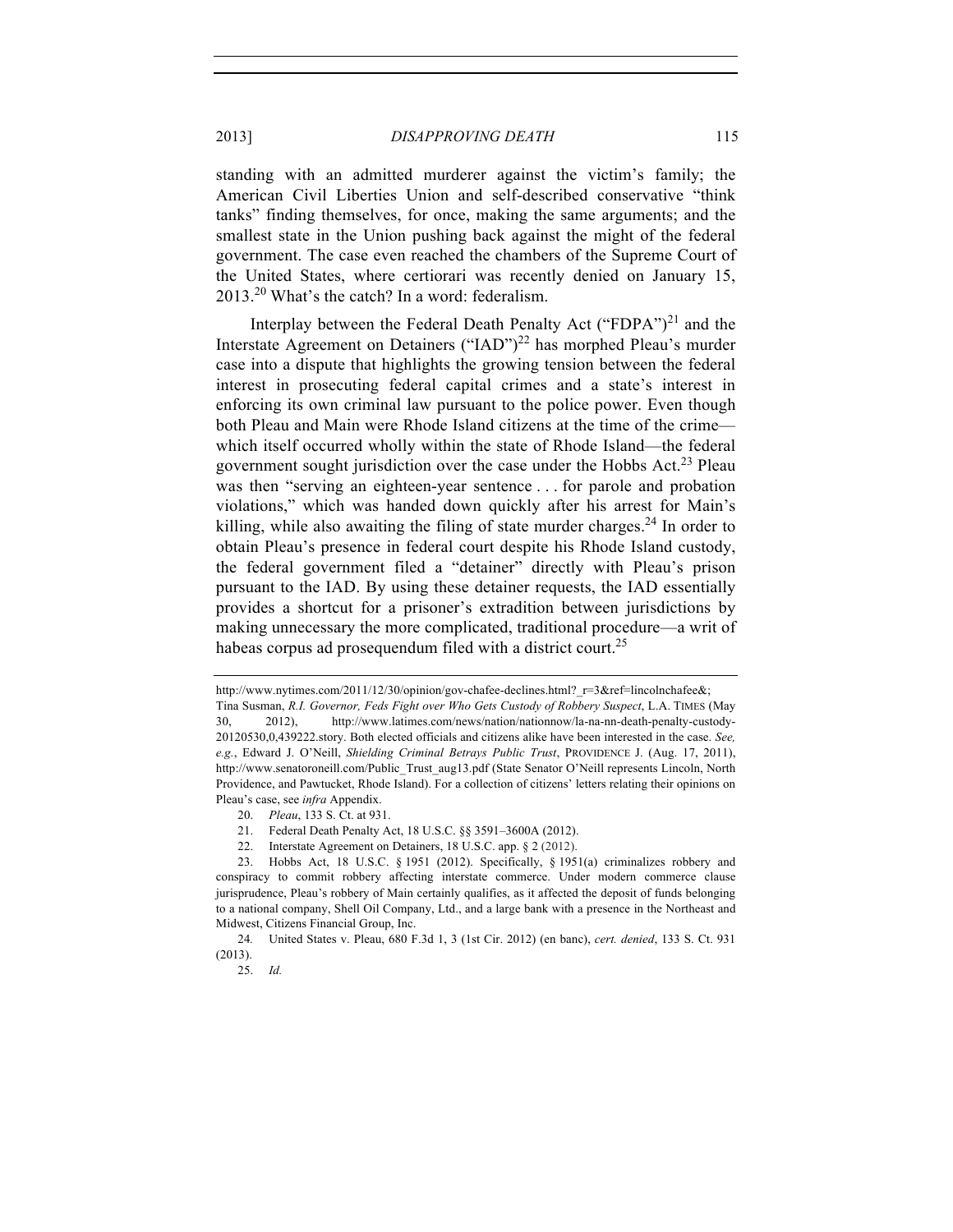Because the federal government announced its intention to seek the death penalty against Pleau pursuant to the authority granted by the FDPA, Rhode Island Governor Lincoln D. Chafee stepped in.<sup>26</sup> Invoking a seldomused provision of the IAD (the "disapproval provision") that gives governors the power to disapprove the granting of custody, Governor Chafee refused to turn Pleau over to the federal government.<sup>27</sup> In addition to his own personal distaste for the death penalty, Governor Chafee reasoned that letting Pleau be exposed to a potential capital sentence would violate his duty to uphold the public policy choices of his state's citizens: in 1852, Rhode Island became the second state to abolish the death penalty and has not executed a single prisoner since.<sup>28</sup> He also noted that Pleau was prepared to plead to life in prison without parole, Rhode Island's harshest penalty.<sup>29</sup> Thus, the stage was set for a full-fledged federalism battle.

Seeking a way to work around Governor Chafee's disapproval, the federal government then filed the traditional writ of habeas corpus ad prosequendum in federal district court in Rhode Island, which was granted.<sup>30</sup> A series of appeals ensued on the issue of whether the federal government could so circumvent a state's power to disapprove a transfer under the IAD. The First Circuit's ultimate decision, en banc, was that Rhode Island must honor the district court's grant of the writ and hand Pleau over to the federal government.<sup>31</sup> The majority's reasoning was based largely on the Supremacy Clause<sup>32</sup> as informed by their reading of *United States v. Mauro*, <sup>33</sup> the most important United States Supreme Court case to date concerning the  $IAD$ .<sup>34</sup> There is, however, a split among the circuits on the proper interpretation of *Mauro*, which would flip the result in *Pleau*. Here, the majority sided with the Third, Fourth, and Tenth Circuits; in an impassioned dissent, Judge Torruella took up the Second Circuit's interpretation in arguing that Governor Chafee's invocation of the disapproval provision must be respected.<sup>35</sup>

The issues raised by Governor Chafee's subsequent certiorari petition

- 33. United States v. Mauro, 436 U.S. 340 (1978).
- 34. *See Pleau*, 630 F.3d at 5–7 (analyzing *Mauro* extensively in relation to Governor Chafee's claims).

<sup>26.</sup> Chafee, *supra* note 2.

<sup>27.</sup> *Pleau*, 680 F.3d at 3*.*

<sup>28.</sup> Chafee, *supra* note 2.

<sup>29.</sup> *Id.*

<sup>30.</sup> *Pleau*, 680 F.3d at 3–4.

<sup>31.</sup> *Id.* at 7–8.

<sup>32.</sup> U.S. CONST. art. VI, cl. 2.

<sup>35.</sup> *Id.* at 23–25 (Torruella, J., dissenting).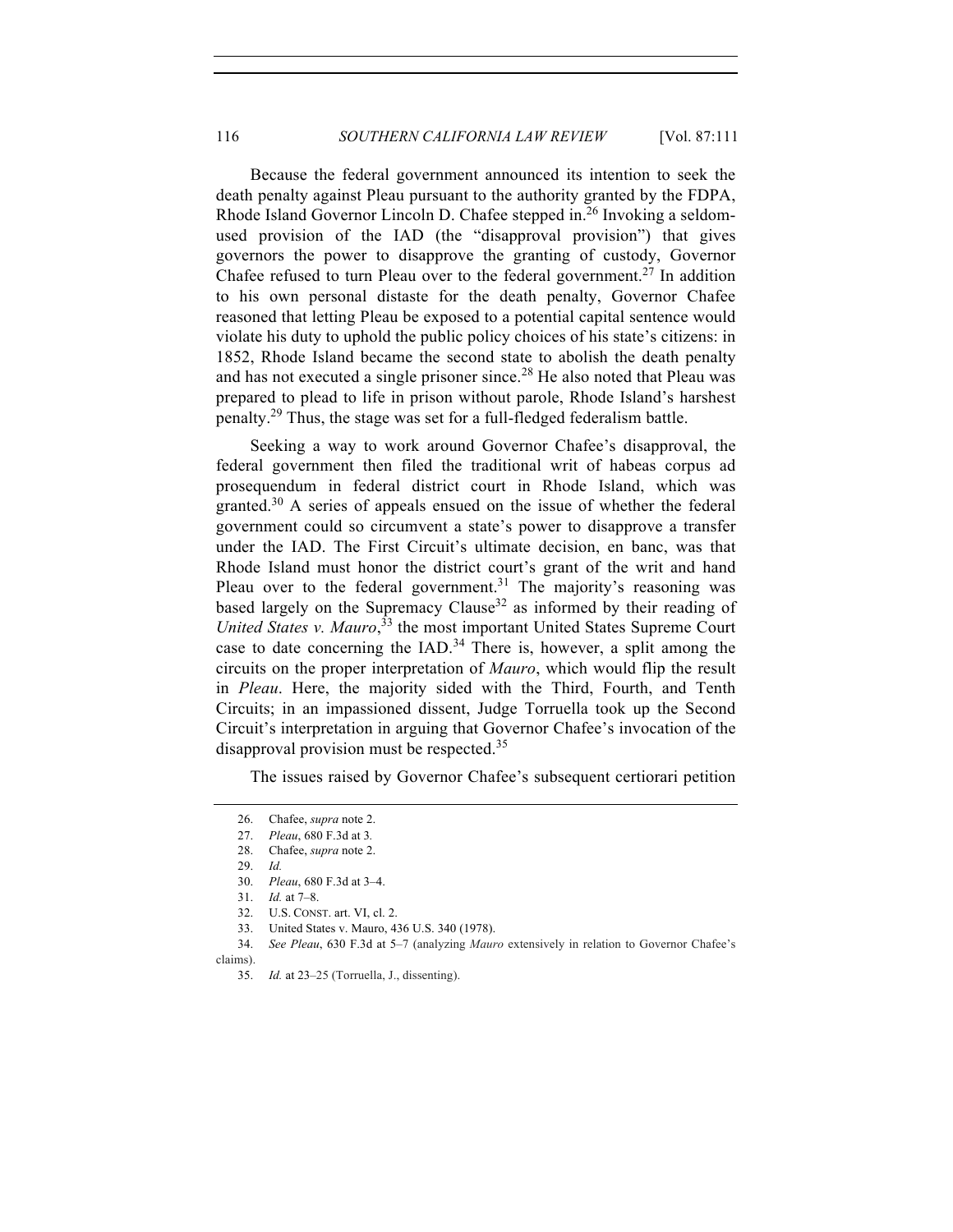could be simplified into a single question: Whether the IAD's disapproval provision applies when the federal government, and not another state, is requesting custody of a state prisoner. As this issue is so narrow, some observers have been skeptical in evaluating the importance of Pleau's case, one calling its stakes "largely symbolic."<sup>36</sup> The Supreme Court apparently agreed, summarily declining to hear the case.<sup>37</sup> This could not, however, be further from the truth.

This case, in the federal government's own words, is of "exceptional importance."<sup>38</sup> The detainer system provided for by the IAD—because it does not require a court filing—is much less cumbersome for the federal government than writs of habeas corpus ad prosequendum; this is why the federal government seeks almost 12,000 detainers for state prisoners annually, as opposed to only around  $2000$  ad prosequendum writs.<sup>39</sup> Turning from practicality to policy, the First Circuit's majority opinion in *Pleau* is concerning. Its casual invocation of the Supremacy Clause to cast aside the disapproval provision ignores the fact that, as an interstate compact, the IAD is transformed into federal law for the purposes of statutory construction via the Compact Clause. This use of the Supremacy Clause by the federal government as a sort of blunt instrument to disregard its "troublesome" obligations to a state sets the foundation for further encroachment upon the states' police power—specifically, the ability of the states to set their own criminal law policy, expressly reserved to them by the Tenth Amendment.<sup>40</sup> Here, Rhode Island's citizens have decided that the death penalty is never an appropriate punishment. The federal government purports to know better, however, and seeks capital punishment under the FDPA against a Rhode Island man who murdered a Rhode Island citizen in Rhode Island.

The Supreme Court's refusal to grant certiorari—amounting to de facto approval of the First Circuit's reasoning—is discouraging. The Court ignores that the current political climate is evolving in a way that makes these federal-state, criminal law conflicts imminent, and it casually

<sup>36.</sup> Garret Epps, *A State-Federal Standoff over the Death Penalty*, THE AMERICAN PROSPECT (May 16, 2012), http://prospect.org/article/state-federal-standoff-over-death-penalty.

<sup>37.</sup> *Pleau*, 133 S. Ct. at 931.

<sup>38.</sup> Petition for a Writ of Certiorari, Chafee v. United States, 133 S. Ct. 930 (2013) (No. 12-223), 2012 WL 3596976, at \*29 (citation omitted).

<sup>39.</sup> *Id.*

<sup>40.</sup> U.S. CONST. amend. X. *See* United States v. Lopez, 514 U.S. 549, 561 n.3 (1995) (explaining that, under the federal system, the states have primary authority to define criminal law, and that Congress may only create crimes against the United States by acting within the scope of its constitutionally delegated powers).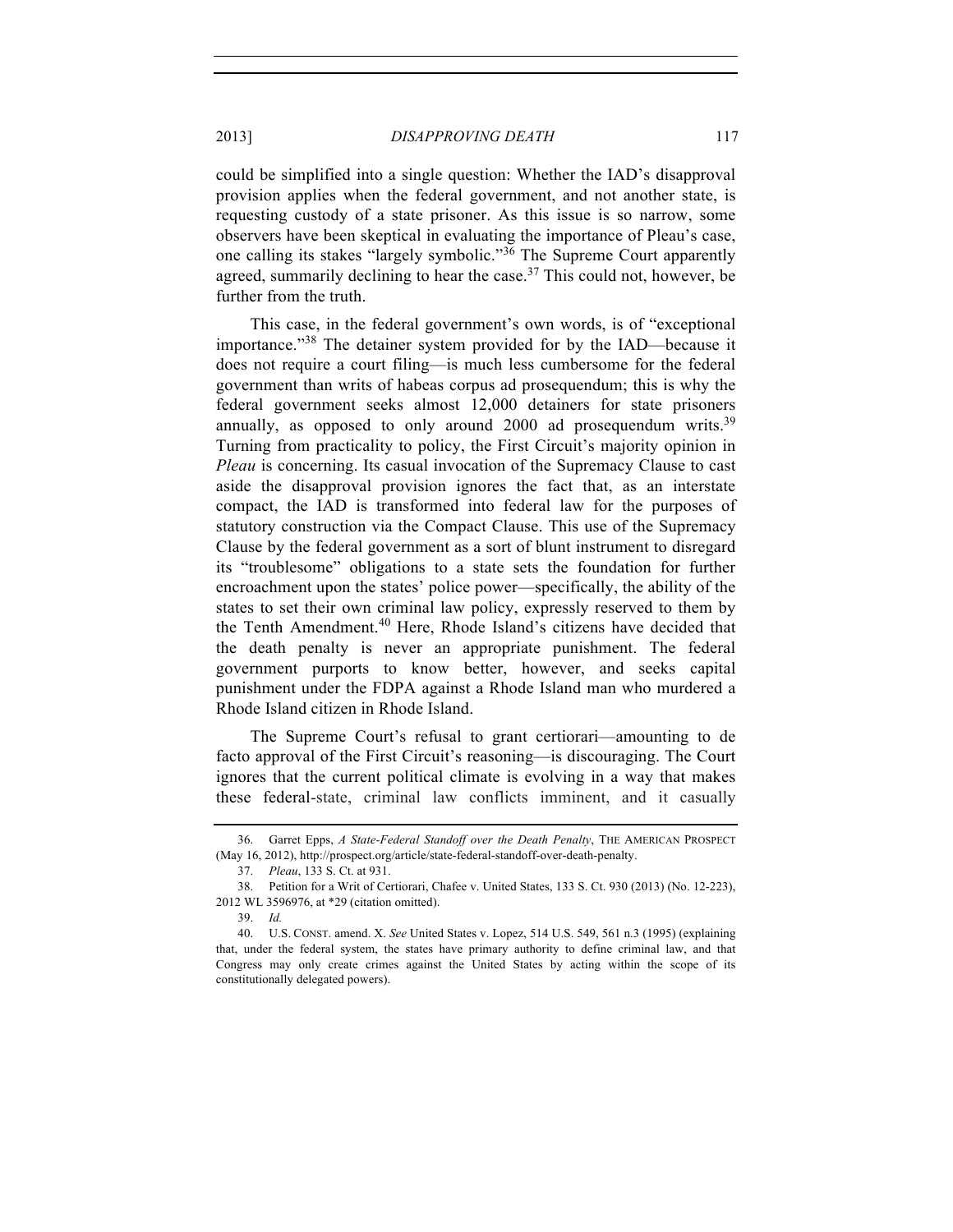disregards Rhode Island's fundamental identity as an abolition state in doing so. The implication is sweeping: How will the federal government treat other emerging conflicts between federal and state criminal law? The recent legalization of marijuana in Colorado and Washington by referendum readily comes to mind.<sup>41</sup>

Part I of this Note, by way of an introduction, identified two major issues that will be addressed: First, whether the IAD's disapproval provision should apply to the federal government, as contended in the *Pleau* certiorari petition. Second, whether the answer to the first issue creates any additional concerns about the IAD in the death penalty context, given the underlying tension caused by the federal government's ability to seek capital punishment against citizens who commit murder in states that have abolished the death penalty. Part II will lay out the three bodies of law necessary for understanding the First Circuit's decision in *Pleau* and this growing tension between conflicting federal and state criminal law in light of the passage of the FDPA. Part III will examine the First Circuit's decision, exploring both the majority and dissent's reasoning in depth. Part IV will then argue that Judge Torruella's dissent is on the correct side of the circuit split; the federal government must respect the IAD's disapproval provision because the IAD is an interstate compact, thus making it a federal law to which the Supremacy Clause does not apply. Part IV will then continue in arguing that, in order to address the tension between the federal authority to prosecute federal capital crimes and the states' interest in enforcing their criminal laws pursuant to the police power, the IAD must be amended. This Note will conclude that the IAD should be amended to expressly allow a state to invoke the disapproval provision against the federal government when its interests in punishing that defendant outweigh those of the federal government. As a model for this balancing test, this Note will look to the Erie Doctrine, which dictates whether federal or state substantive law must apply in civil cases in federal court on diversity jurisdiction.

## II. LEGAL BACKGROUND FOR THE ISSUES RAISED BY *UNITED STATES V. PLEAU*

Critiquing the First Circuit's decision in *Pleau* requires familiarity with essentially three areas of law: criminal law's Anti-Federalist roots, the

<sup>41.</sup> Christina Ng, Abby Phillips & Clayton Sandell, *Colorado, Washington Become First States to Legalize Recreational Marijuana*, ABC NEWS (Nov. 7, 2012), http://abcnews.go.com/Politics/OTUS/colorado-washington-states-legalize-recreationalmarijuana/story?id=17652774#.UNDnS29X2aU.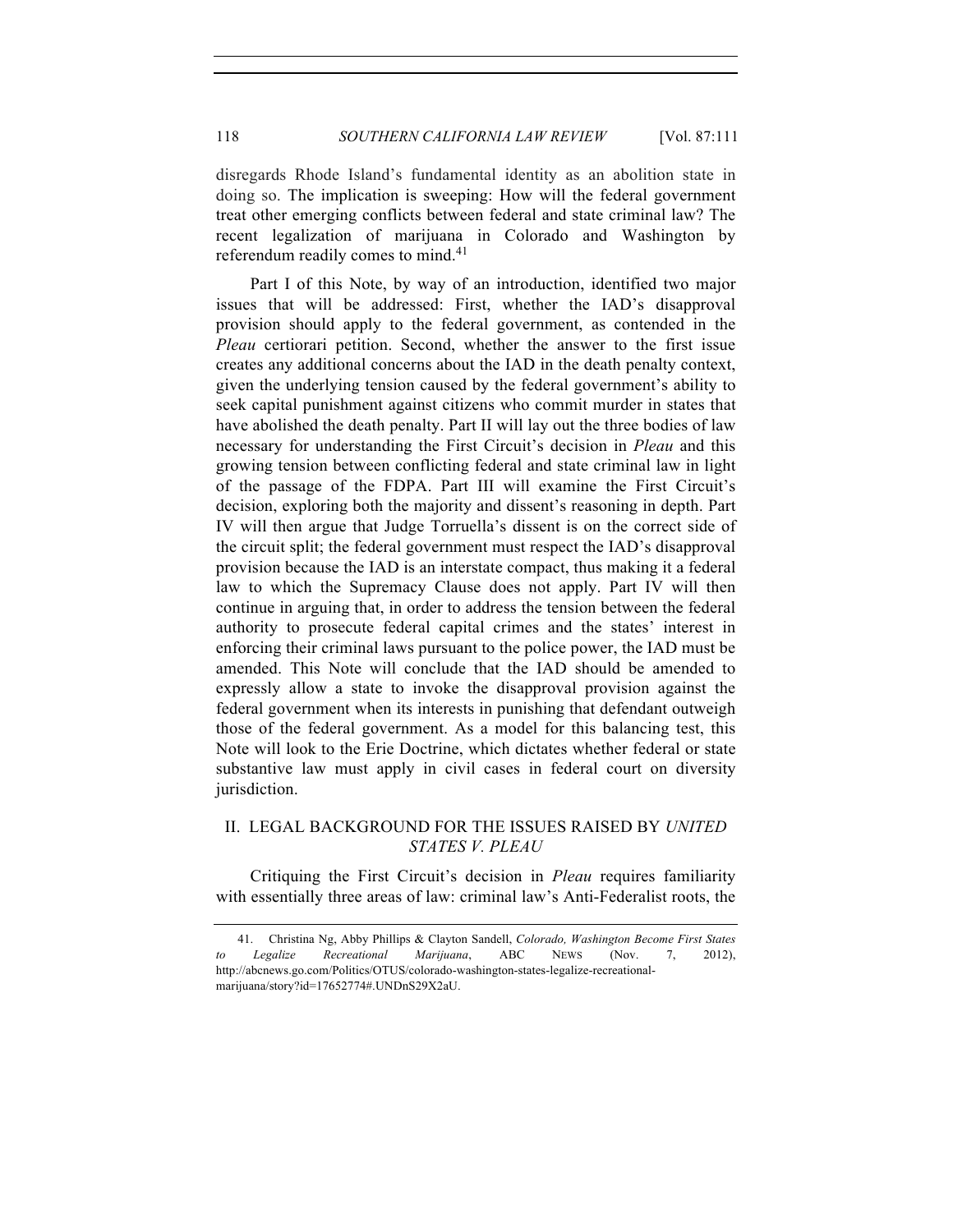interstate agreement on detainers, and the federal death penalty. This part will address each in turn.

#### A. CRIMINAL LAW'S ANTI-FEDERALIST ROOTS

The founding may bear superficially little relevance to the examination of a murder case. Yet concerns that the Anti-Federalists raised during this period finally are manifesting themselves today as the federal government proves itself increasingly willing to expand the corpus of federal criminal law.<sup>42</sup> A synthesis of this history with current politics will prove crucial in defining the scope of the problem with the First Circuit's reasoning in *Pleau* and should have given the Supreme Court some pause in declining to hear the case.

As the Federalists and Anti-Federalists hotly debated ratification of the newly proposed Constitution during the winter of 1787 through the spring of 1788, one of the Anti-Federalists' primary concerns was ensuring that the new Constitution would protect state criminal law.<sup>43</sup> George Mason, for instance, warned that the new Constitution would allow Congress to "constitute new Crimes . . . and extend their Power as far as they shall think proper; so that the State Legislatures have no Security for the Powers now presumed to remain to them."<sup>44</sup> Even the staunchest of Federalists thought the federal government would not extend that far; Alexander Hamilton countered, "The administration of private justice between the citizens of the same State . . . are proper to be provided for by local legislation [and] can never be desirable cares of a general jurisdiction."<sup>45</sup> As the states historically had the near-exclusive power to pass criminal legislation, the Federalists reasoned any attempt by the national government to regulate what is essentially local conduct would be imprudent. The Anti-Federalists did not trust these guarantees, however, and pushed for the passage of the Bill of Rights; it is no coincidence that half of the first ten amendments relate to crime and punishment,  $46$ 

<sup>42</sup>*. See id.* (stating that in 2005, the Supreme Court held that "Congress had the power to criminalize marijuana," despite state laws legalizing its medical use).

<sup>43.</sup> Michael J. Zydney Mannheimer, *Self-Government, the Federal Death Penalty, and the Unusual Case of Michael Jacques*, 36 VT. L. REV. 131, 144 (2011).

<sup>44</sup>*. Id.* (quoting George Mason, *Objections to the Constitution Formed by the Convention* (1787)).

<sup>45.</sup> THE FEDERALIST NO. 17 at 74 (Alexander Hamilton) (Penn. St. Univ., 2001).

<sup>46.</sup> As a reminder, these amendments are the Fourth (unreasonbale search and seizure), Fifth (due process, double jeopardy, self-incrimination), Sixth (trial by jury, confrontation of adverse witnesses, speedy trial, public trial, right to counsel), Eighth (excessive bail, cruel and unusual punishment), and Tenth (powers not delegated to the United States reserved to the States, or the People). The Tenth Amendment surely reserved to the States the power to create their own criminal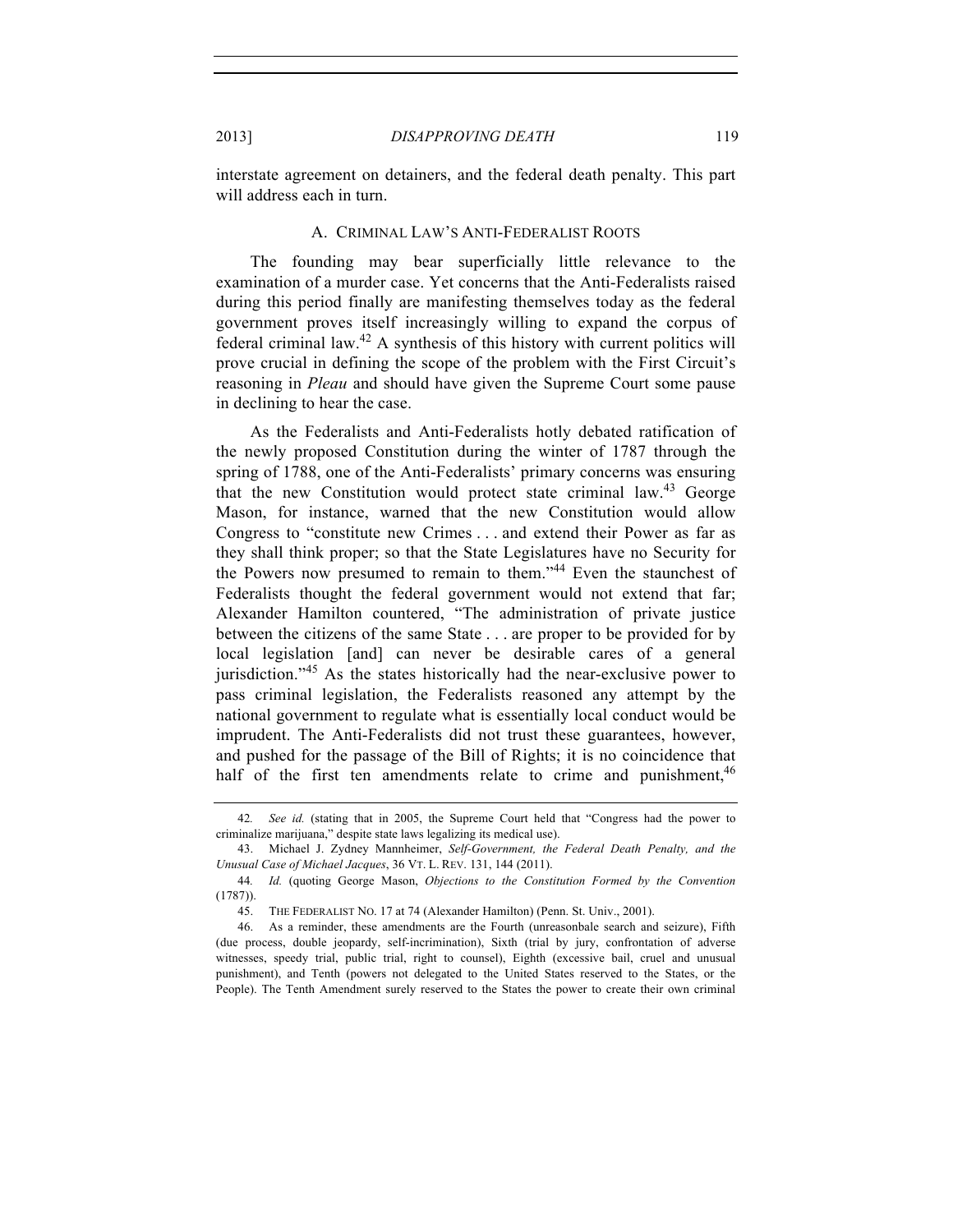effectively removing any incentive for the federal government to create a criminal system parallel to that of the states.<sup>47</sup>

This debate no doubt informed the early judiciary when the first problems between federal and state criminal law arose just a few years later, appropriately for Pleau's case, in the context of habeas corpus. The Judiciary Act of 1789 had codified the common law habeas writs as federal law,<sup>48</sup> but the Supreme Court soon faced the question of what writs were permissible, and when.<sup>49</sup> In *Ex parte Bollman*, Chief Justice Marshall emphasized that, when dealing with criminal law, the federal government and the states were equals:

The state courts are not, in any sense of the word, *inferior* courts, except in the particular cases in which an appeal lies from their judgment to this court . . . . They are not inferior courts because they emanate from a different authority, and are the creatures of a distinct government.<sup>50</sup>

This conception of "dual sovereignty" has been repeatedly reaffirmed,<sup>51</sup> as has been the "longstanding public policy against federal court interference with state court proceedings."<sup>52</sup> Two key principles allow for the seemingly contradictory existence of two independent, equally sovereign court systems: (1) the sovereign that first prosecutes a criminal must be allowed to exhaust its remedy before the criminal must answer to the other jurisdiction,<sup>53</sup> and (2) conflicts of jurisdiction between the sovereigns must be resolved based on "reciprocal comity" in order to promote "due and orderly procedure."<sup>54</sup> Comity<sup>55</sup> is necessary as neither sovereign has the right to force its will upon the other.

Of course, the balance of dual sovereignty between the sovereigns tilts in favor of the federal government due to the Supremacy Clause. If it is acting within its enumerated Constitutional powers, the federal government

codes under the police power.

<sup>47.</sup> Mannheimer, *supra* note 43, at 147–48.

<sup>48.</sup> The Judiciary Act of 1789, 1 Stat. 73.

<sup>49.</sup> Brief for Amici Curiae the Cato Institute and the Independence Institute in Support of Petitioners at 3, Chafee v. United States, 133 S. Ct. 930 (2013), Pleau v. United States, 133 S. Ct. 931 (2013) (Nos. 12-223, 12-230), 2012 U.S. S. Ct. Briefs LEXIS 4073, at \*6 [hereinafter Cato Institute Brief].

<sup>50.</sup> *Ex parte* Bollman & *Ex parte* Swartwout, 8 U.S. 75, 97 (1807).

<sup>51.</sup> *See, e.g.*, Ponzi v. Fessenden, 258 U.S. 254, 259 (1922) (discussing "liv[ing] in the jurisdiction of two sovereignties").

<sup>52.</sup> Younger v. Harris, 401 U.S. 37, 43 (1971).

<sup>53.</sup> *Ponzi*, 258 U.S. at 260.

<sup>54.</sup> *Id.* at 259.

<sup>55.</sup> BLACK'S LAW DICTIONARY 183 (6th ed. 1991) (defining comity as, "[c]ourtesy . . . a willingness to grant a privilege, not as a matter of right, but out of deference and good will").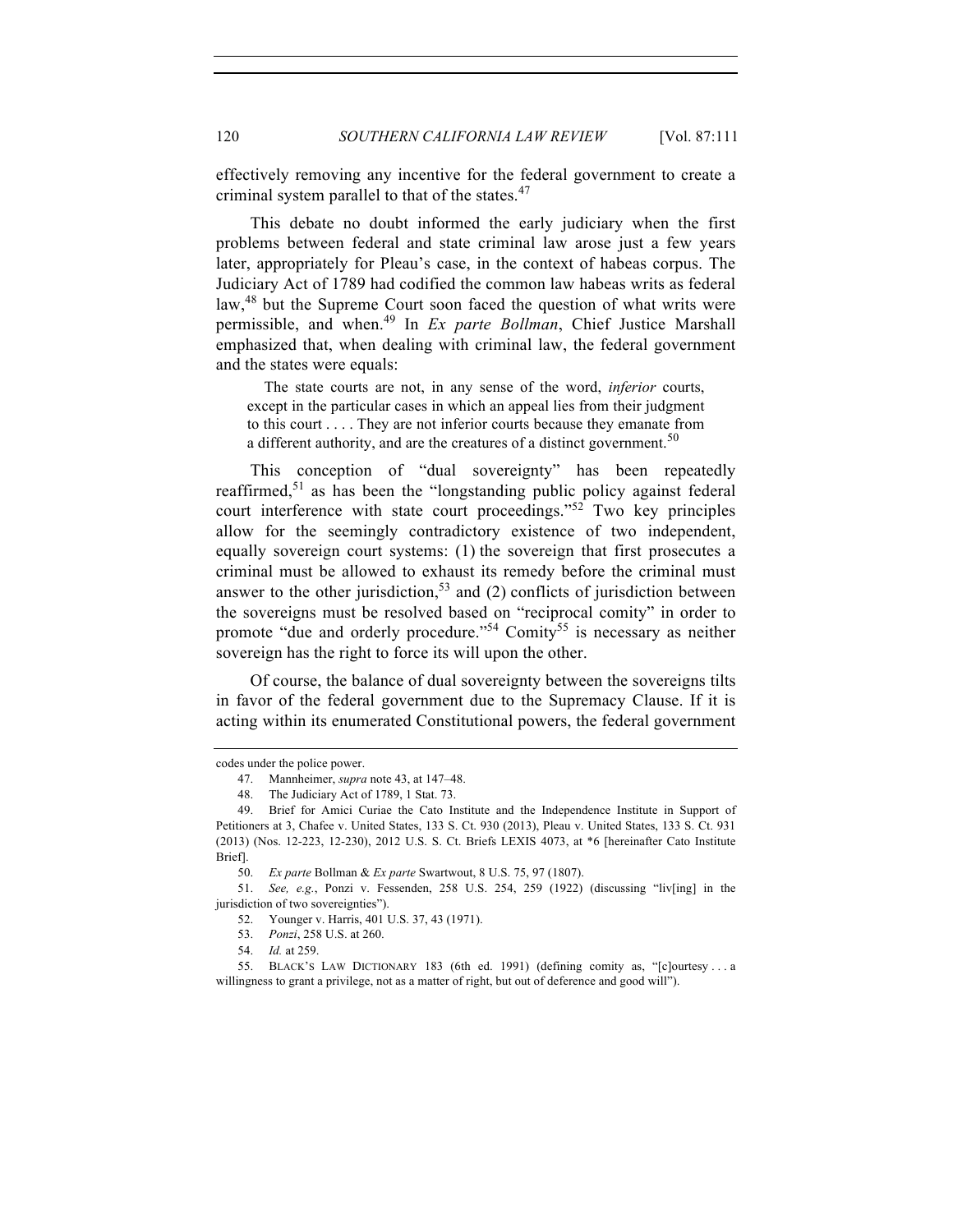is thereby enabled to "impose its will" on the states.<sup>56</sup> However, this is an "extraordinary power" subject to an important caveat: "'[I]f Congress intends to alter the usual constitutional balance between the States and the Federal Government, it must make its intention to do so unmistakably clear in the language of the statute.'"<sup>57</sup> This limitation is better known as the "plain statement rule."<sup>58</sup>

#### B. THE INTERSTATE AGREEMENT ON DETAINERS

#### 1. History and Purposes

The IAD was drafted by the Council of State Governments in 1956.<sup>59</sup> It proposed a uniform procedure for lodging a detainer against a prisoner. While the agreement itself does not define detainer, contemporary congressional reports define it as "a notification filed with the institution in which a prisoner is serving a sentence. advising that he is wanted to face pending criminal charges in another jurisdiction."<sup>60</sup> It was thereafter entered into by essentially all of the states (sans Louisiana and Mississippi), with the United States later joining the IAD as a party in  $1970$ .<sup>61</sup>

The IAD was designed to address the problem that "charges outstanding against a prisoner . . . and difficulties in securing speedy trial of persons already incarcerated in other jurisdictions, produce uncertainties which obstruct programs of prisoner treatment and rehabilitation."<sup>62</sup> As stated by its drafters, the IAD's purposes are to (1) enable "expeditious and orderly" resolution of charges levied against prisoners in other jurisdictions, and (2) to provide "cooperative procedures" by which the party states may resolve those charges.<sup>63</sup>

#### 2. Relevant Provisions and Construction

Article II defines state for the purposes of the IAD as any state of the United States, or the United States of America itself.<sup>64</sup> Therefore, the federal government and each of the fifty states are equal for purposes of the

<sup>56.</sup> Gregory v. Ashcroft, 501 U.S. 452, 460 (1991).

<sup>57.</sup> *Id.* (alteration in original) (quoting Will v. Mich. Dep't of State Police, 491 U.S. 58, 65 (1989)) (internal quotation marks omitted).

<sup>58.</sup> *Id.* at 461.

<sup>59.</sup> Alabama v. Bozeman, 533 U.S. 146, 149 (2001).

<sup>60.</sup> H.R. REP. NO. 91-1018, at 2 (1970); S. REP. NO. 91-1356, at 2 (1970).

<sup>61.</sup> *Bozeman*, 533 U.S. at 149.

<sup>62.</sup> Interstate Agreement on Detainers Act, 18 U.S.C. app. 2 § 2, art. I (2012).

<sup>63</sup>*. Id.*

<sup>64</sup>*. Id.* § 2, art. II.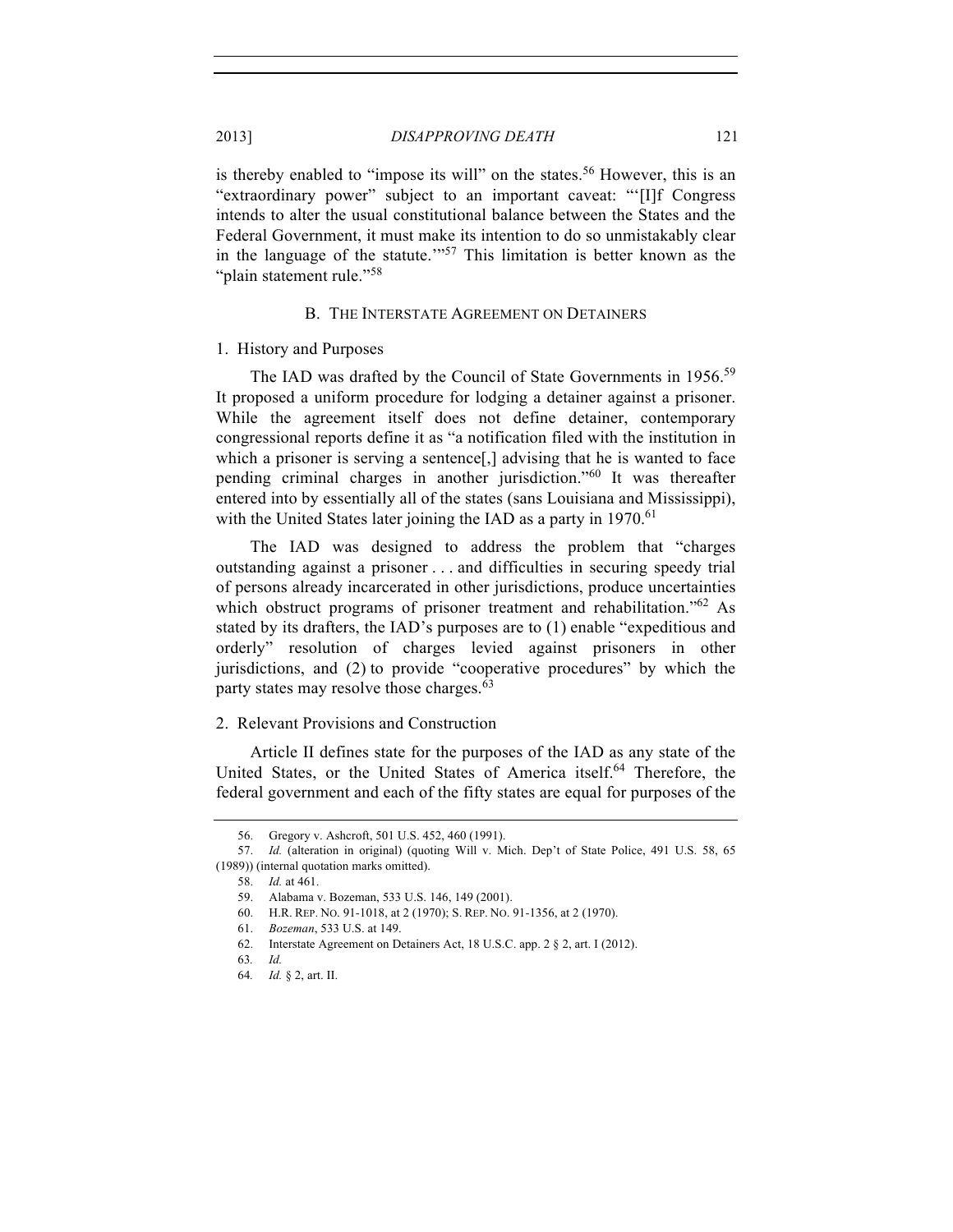agreement. This lack of distinction is reaffirmed by Article VIII, which makes no distinction between new and existing party states to the agreement.<sup>65</sup> Further, a state that lodges a detainer against a prisoner is called a "[r]eceiving [s]tate," while the state in which the prisoner currently resides is called the "[s]ending [s]tate."<sup>66</sup>

Article III allows a prisoner against whom a detainer has been filed to request that the charges related to that detainer be resolved.<sup>67</sup> Once a request has been made, trial on those charges must begin within one hundred and eighty days, otherwise they will be dismissed with prejudice (the "speedy trial provision"). $68$ 

Article IV gives a receiving state the right to request that a prisoner against whom it has lodged a detainer be made available for trial.<sup>69</sup> This right is subject to several limitations, the most important of which for our purposes is the disapproval provision, in full:

[T]here shall be a period of thirty days after receipt by the appropriate authorities before the request be honored, within which period the Governor of the sending State may disapprove the request for temporary custody or availability, either upon his own motion or upon motion of the prisoner.<sup>70</sup>

Among other limitations, the receiving state is also subject to an "antishuttling" provision, which provides that if a prisoner is returned to the sending state before the trial on the detainer charges is resolved, the receiving state's charges must be dismissed with prejudice.<sup>71</sup>

Articles V–VIII place further conditions on a receiving state obtaining temporary custody of the prisoner.<sup>72</sup> Article VI, for instance, mandates that the IAD does not apply to mentally ill prisoners, who may not be transferred.<sup>73</sup>

Finally, Article IX states that the IAD "shall be liberally construed so as to effectuate its purposes."74 This call for liberal construction has caused

<sup>65</sup>*. See id.* § 2, art. VIII ("This agreement shall enter into full force and effect as to a party State when such State has entered the same into law.").

<sup>66</sup>*. Id.* § 2, art. II.

<sup>67</sup>*. Id.* § 2, art. III.

<sup>68</sup>*. Id.*

<sup>69</sup>*. Id.* § 2, art. IV.

<sup>70</sup>*. Id.* § 2, art. IV(a).

<sup>71</sup>*. Id.* § 2, art. IV(e).

<sup>72</sup>*. Id.* § 2, art. V–VIII.

<sup>73</sup>*. Id.* § 2, art. VI(b).

<sup>74</sup>*. Id.* § 2, art. IX.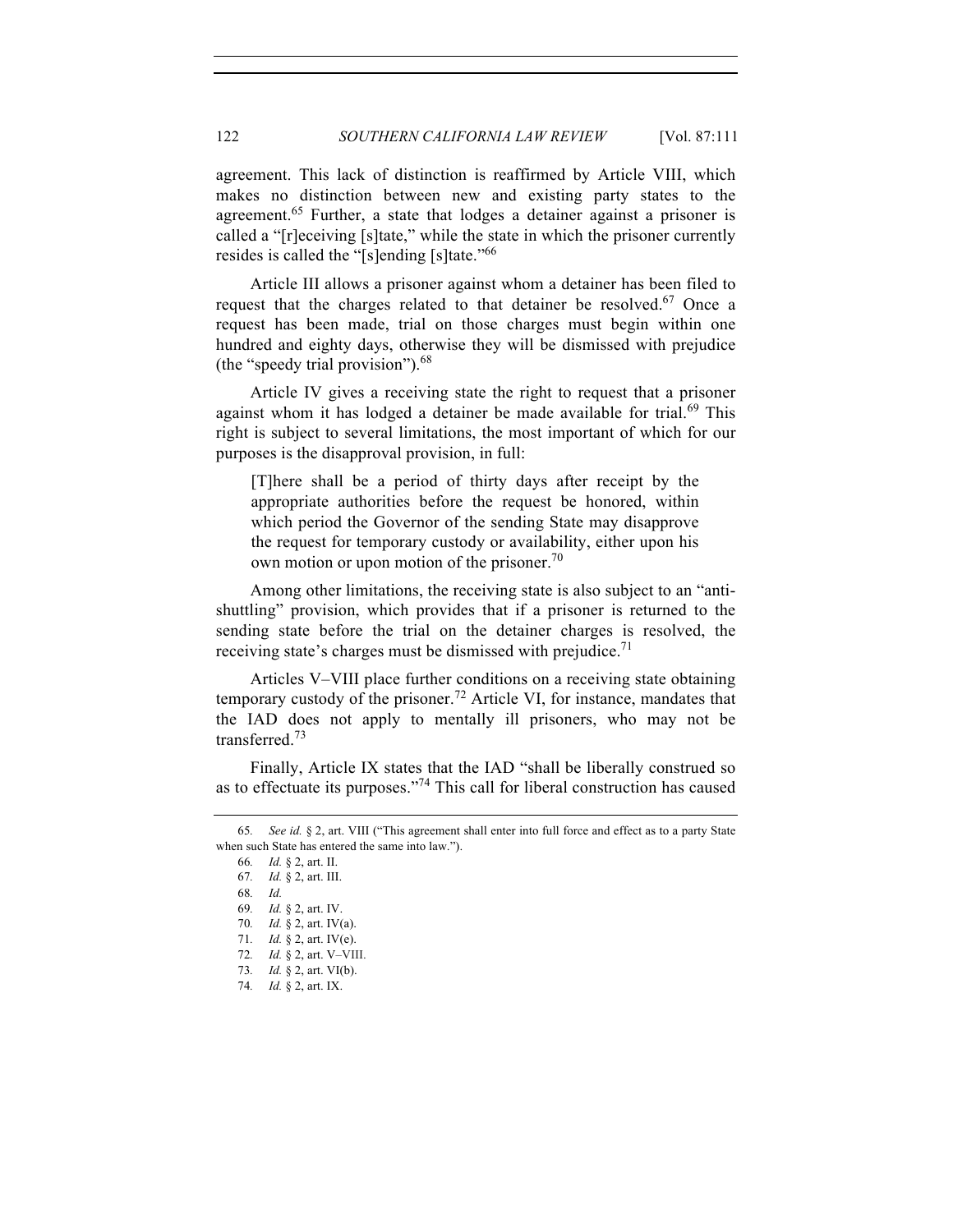the IAD's procedural rules to be enforced strictly by the courts. In *Alabama v. Bozeman*, for example, a prisoner in federal custody for federal drug offenses was transferred to Alabama under the IAD for arraignment on state firearms charges.<sup>75</sup> After a single day, he was returned to federal custody; he was brought back to Alabama to stand trial one month later. However, the state charges were dismissed with prejudice as the multiple transfers before the start of trial constituted a violation of the anti-shuttling provision.<sup>76</sup> Therefore, Article IX's call for liberal construction means that there are no "technical" or "implicit" exemptions to the IAD's safeguards, as even a transfer of only one day could interfere meaningfully with a prisoner's rehabilitation.<sup>77</sup>

Of note, the IAD was amended after the United States became a party state. These amendments were largely superficial, made to make the language of the agreement work when applied to the federal government. For example, "governor" was defined for purposes of the United States as the Attorney General.<sup>78</sup> By contrast, two substantive amendments were made, applying only when the United States is the receiving state: (1) dismissals under the IAD against the federal government may be with or without prejudice; and (2) the federal government is not bound by the anti-shuttling provision in some situations.79 Congress thus chose to enter the federal government into the IAD only with these particular procedural rules relaxed.

#### 3. Federal Compact Status

A compact is a contract entered into by sovereign states by mutual consent.<sup>80</sup> The Compact Clause prevents the states from entering into compacts without congressional consent. $81$  The IAD, as an agreement between forty-eight states, is surely an interstate contract subject to the Compact Clause. Fortunately, in passing the Crime Control Consent Act of 1934, Congress gave its consent to the IAD in advance.<sup>82</sup> Thus, the

<sup>75.</sup> Alabama v. Bozeman, 533 U.S. 146, 151 (2001).

<sup>76</sup>*. Id.* at 152.

<sup>77</sup>*. Id.* at 153–155.

<sup>78.</sup> 18 U.S.C. App. 2 § 3 (2012).

<sup>79</sup>*. Id.* § 9.

<sup>80.</sup> BLACK'S LAW DICTIONARY 281 (6th ed. 1991).

<sup>81.</sup> U.S. CONST. art. I, § 10, cl. 3 ("No State shall, without the Consent of the Congress . . . enter into any Agreement or Compact with another State . . . .").

<sup>82.</sup> Crime Control Consent Act of 1934, Pub. L. No. 293, 48 Stat. 909 (codified as amended at 4 U.S.C. § 112(a) (2012)) ("The consent of Congress is hereby given to any two or more States to enter into agreements or compacts for cooperative effort . . . in the prevention of crime and in the enforcement of their respective criminal laws and policies . . . .").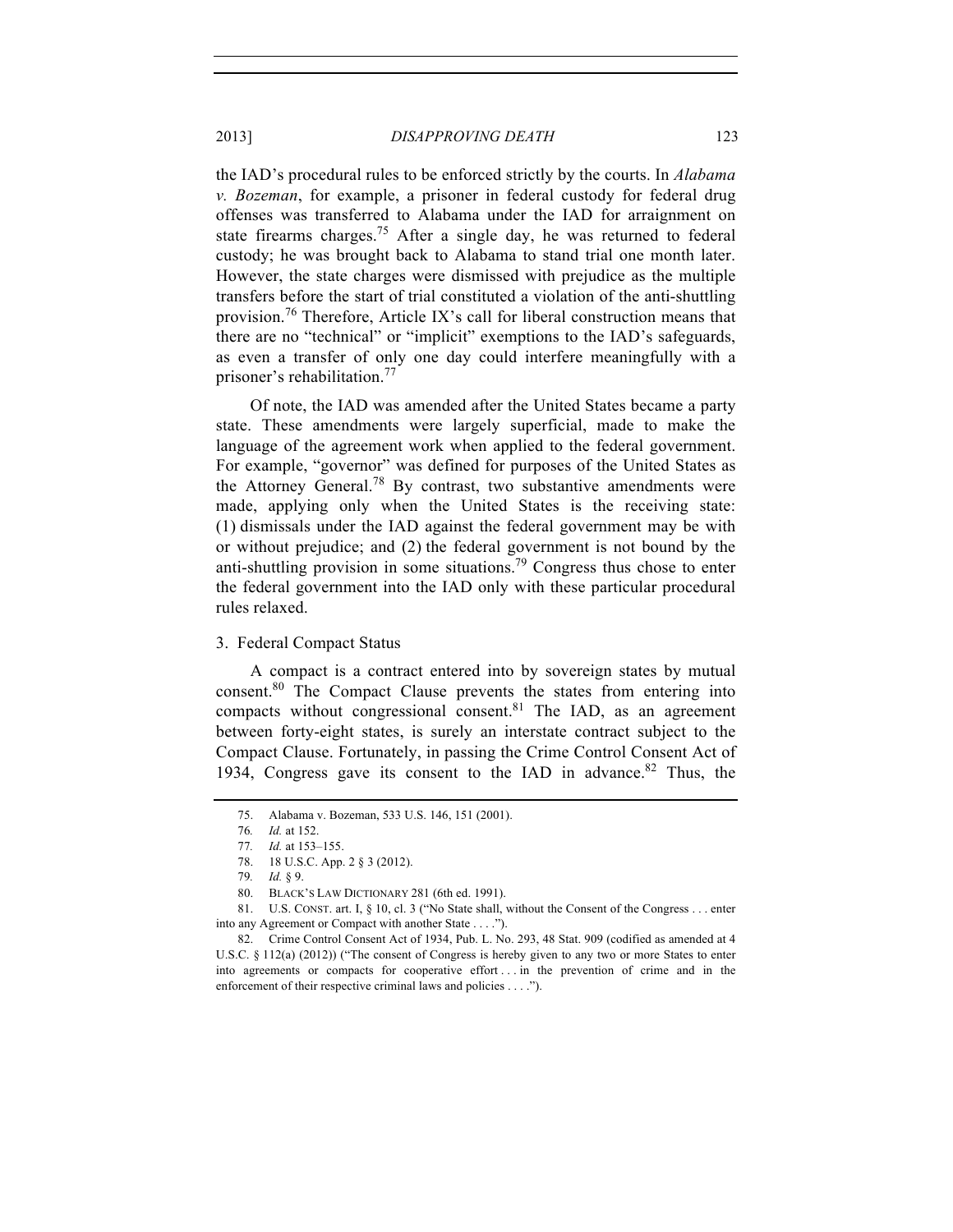Supreme Court has repeatedly held that the IAD is a validly enacted interstate compact.<sup>83</sup>

As a congressionally sanctioned interstate compact, the IAD thereby is transformed into federal law under the Compact Clause.<sup>84</sup> This means that even a compact between only two states would be considered a federal law for purposes of statutory interpretation.<sup>85</sup> This is doubly true for the IAD, as the federal government itself entered into the agreement as a party state. As a federal law, the IAD cannot be subject to the Supremacy Clause, as that clause only governs conflicts between federal and state statutes.<sup>86</sup>

#### 4. *United States v. Mauro*

*United States v. Mauro*, the most important decision to date interpreting the IAD, sought to answer the question of whether a writ of habeas corpus ad prosequendum filed against a prisoner by the federal government constituted a detainer under the  $IAD$ .<sup>87</sup> This question was important because, if the writ was a detainer, the federal government would be subject to all of the IAD's limitations placed upon receiving states.<sup>88</sup> Prior to *Mauro*, there was disagreement among the circuits on this question: some courts held that the writ and a detainer were distinct methods for getting custody of a prisoner, while others equated the two because they found it inequitable that use of the writ would allow the federal government to circumvent the IAD.89

In *Mauro*, two different cases—and three different defendants—were grouped together. In the first case (the "Fusco" case), defendants Mauro and Fusco were serving time in New York on state charges when the federal government filed an ad prosequendum writ against them in order to secure their presence for a federal contempt prosecution. Both men were transferred to federal control. Thereafter, they pled not guilty to the contempt charges, but before trial began, the federal government returned

<sup>83.</sup> Cuyler v. Adams, 449 U.S. 433, 442 (1981). *Accord* Alabama v. Bozeman, 533 U.S. 146, 148 (2001) ("[T]he Interstate Agreement on Detainers . . . [is] an interstate compact." (internal citation omitted)); New York v. Hill, 528 U.S. 110, 111 (2000) ("As 'a congressionally sanctioned interstate compact' within the Compact Clause of the United States Constitution, Art. I, § 10, cl. 3, the IAD is a federal law subject to federal construction."(internal citation omitted)).

<sup>84</sup>*. Cuyler*, 449 U.S. at 438.

<sup>85.</sup> *See Hill*, 528 U.S. at 111 (applying the IAD between two states).

<sup>86.</sup> *See* Cipollone v. Liggett Group, Inc., 505 U.S. 504, 516 (1992) (citing McCulloch v. Maryland, 17 U.S. 316, 427 (1819)).

<sup>87.</sup> United States v. Mauro, 436 U.S. 340, 344 (1978).

<sup>88.</sup> *See id.*

<sup>89.</sup> Leslie W. Abramson, *The Interstate Agreement on Detainers: Narrowing Its Availability and Application*, 21 NEW ENG. J. ON CRIM. & CIV. CONFINEMENT 1, 8 (1995).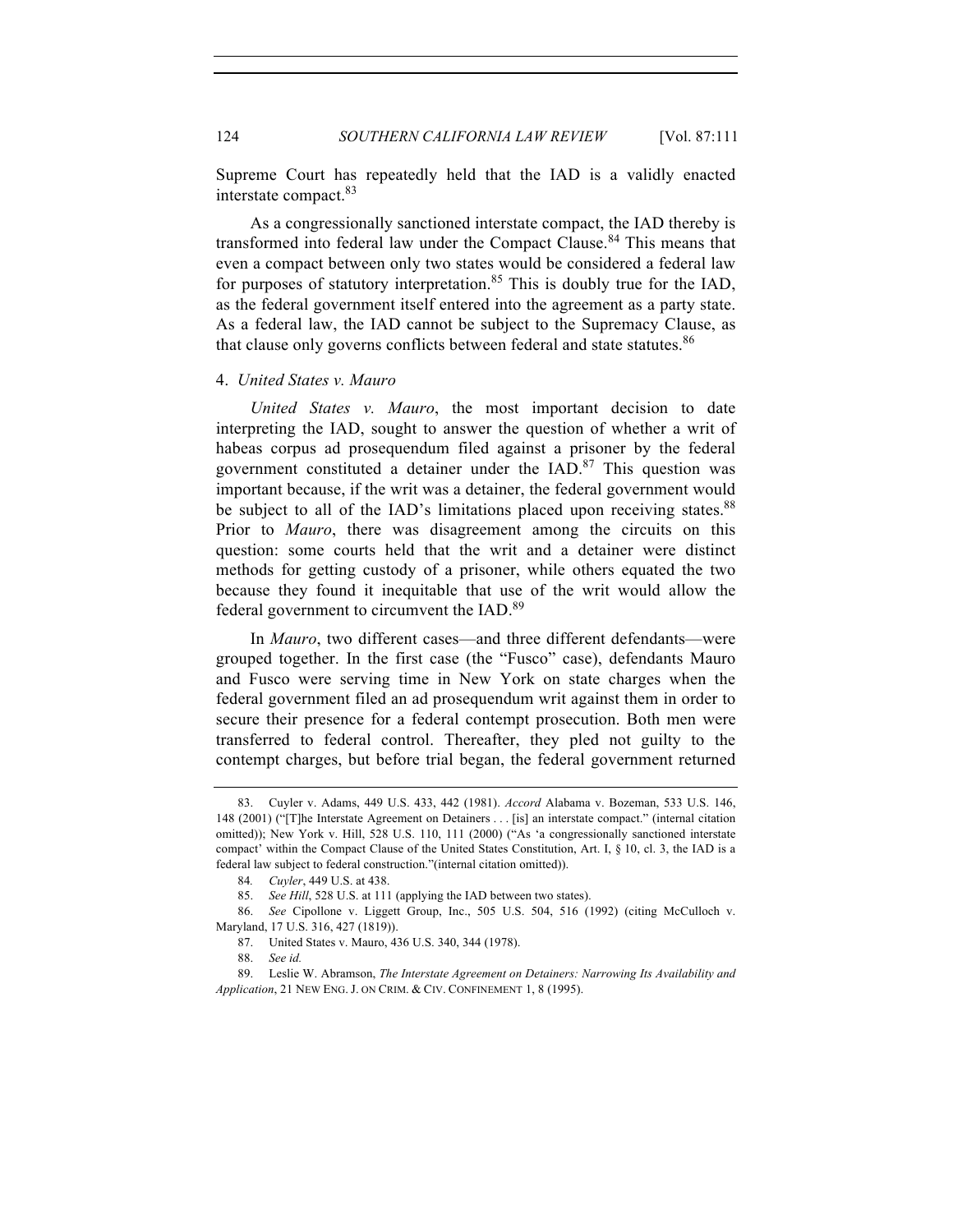them to New York state prison. The defendants argued that the ad prosequendum writ was a detainer under the IAD and, thus, their return to state prison before the federal trial began amounted to a violation of the anti-shuttling provision. This would require that the federal contempt charges against them be dismissed. $90$ 

In the second case (the "Ford" case), defendant Ford was incarcerated in Massachusetts on state charges when the federal government lodged a detainer against him, alleging federal bank robbery. Ford was transferred to federal custody on April 1, 1974, but trial did not begin until September 2, 1975, due to five continuances, each requested by the federal government. Between some of these continuances, Ford was moved between federal and Massachusetts custody. In securing Ford's presence for trial at the end of the string of continuances, the federal government filed an ad prosequendum writ in federal district court. Like in the Fusco case, Ford argued that the writ was a detainer under the IAD. Therefore, the federal bank robbery charge must be dismissed as the federal government violated both the speedy trial provision and the anti-shuttling provision of the  $IAD$ <sup>91</sup>

In *Mauro*, the Supreme Court held that an ad prosequendum writ is not a detainer within the meaning of the IAD.<sup>92</sup> However, after a detainer has been filed against a prisoner, a subsequent ad prosequendum writ to secure his presence is a "written request" that triggers the IAD's activation.<sup>93</sup> While somewhat confusing, the resulting rule (the "*Mauro* rule") is relatively easy to apply. In the Fusco case, the defendants' argument was rejected because a detainer had never been filed; their presence was secured by the writ alone. Therefore, the court ruled that Fusco and Mauro must stand trial on the federal contempt charges.<sup>94</sup> In the Ford case, however, the detainer came before the writ. This meant that the IAD was invoked in full and that Ford's rights under the IAD were violated. Thus, the court dismissed the federal bank robbery charge.<sup>95</sup>

Although this result might seem arbitrary, it was relatively well reasoned. The Court first identified the policy goals of the IAD, which can be summarized as the following: (1) resolving outstanding charges against prisoners as quickly as possible; (2) assuring that prisoners will be returned

<sup>90.</sup> *Mauro*, 436 U.S. at 344–45.

<sup>91.</sup> *Id.* at 345–48.

<sup>92.</sup> *Id.* at 349.

<sup>93.</sup> *Id.* at 352.

<sup>94.</sup> *Id.* at 361.

<sup>95.</sup> *Id.* at 365.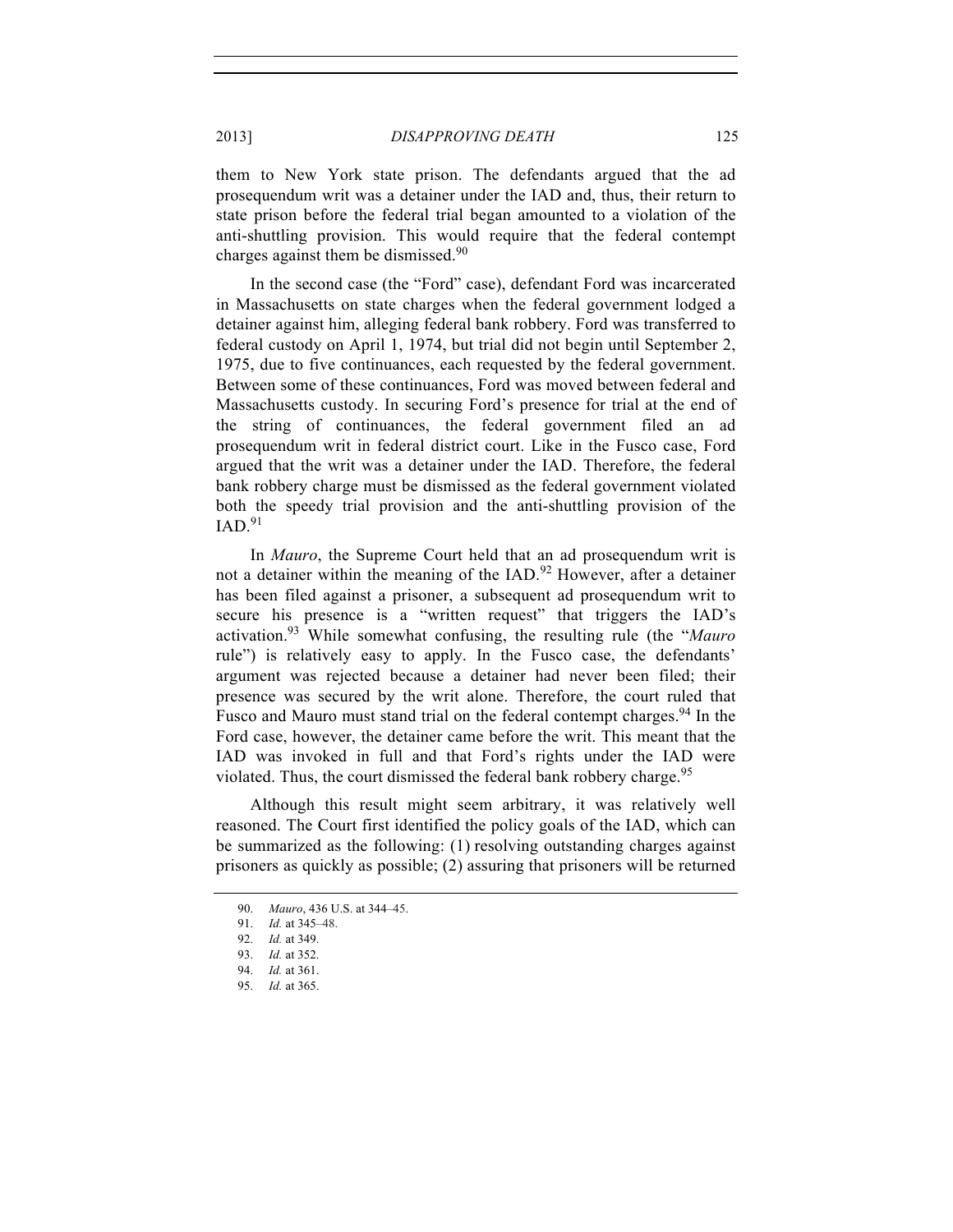to their original jurisdiction after trial; (3) allowing prison authorities to take prompt action to settle detainers; (4) preventing prisoners from suffering any penalty because they have a detainer in their file; and (5) encouraging all jurisdictions to "observe the principles of interstate comity in the settlement of detainers."<sup>96</sup> It then observed that nothing in the legislative history indicates that Congress intended the United States to enter into the IAD as anything other than a full member; therefore, if invoked, the agreement would apply to the federal government in full.<sup>97</sup> But, because the writ of habeas corpus ad prosequendum had a long common law history and was codified by the Judiciary Act, it does provide an entirely separate mechanism of extraditing a prisoner to stand trial in federal court when used alone.<sup>98</sup> Therefore—when no detainer is filed none of the IAD's policy goals are put in jeopardy because there is no detainer sitting in the prisoner's file (the agreement's drafters noted that having a detainer in a prisoner's file was detrimental for his psychological health and, at the majority of prisons, denied him access to any prison rehabilitation programs).<sup>99</sup>

If a detainer comes before the ad prosequndum writ, however, the state of affairs is different. Now, there is a detainer in the prisoner's file, and all of the IAD policy concerns are implicated. Thus, the IAD was activated by the original detainer. Because the IAD extends to both detainers and "written requests" for custody, an ad prosequendum writ must then be considered such a written request once the IAD is invoked.<sup>100</sup> When viewed with the policy goals of the IAD in mind, the Court's opposite decisions in the Fusco case and the Ford case seem justified.

#### 5. Circuit Split Interpreting *Mauro*

Though *Mauro* solved one circuit split, another one quickly developed based on differing interpretations of the following "disputed language":

The Government points to two provisions of the Agreement which it contends demonstrate that "written request" was not meant to include ad prosequendum writs; neither argument is persuasive. First the Government notes that under Art. IV(a) there is to be a 30-day waiting period after the request is presented during which the Governor of the sending State may disapprove the receiving State's request. Because a writ of habeas corpus *ad prosequendum* is a federal-court order, it would

<sup>96.</sup> *Id.* at 350.

<sup>97.</sup> *Id.* at 355.

<sup>98.</sup> *Id.* at 357–58.

<sup>99.</sup> *Id.* at 359–61.

<sup>100.</sup> *Id.* at 362.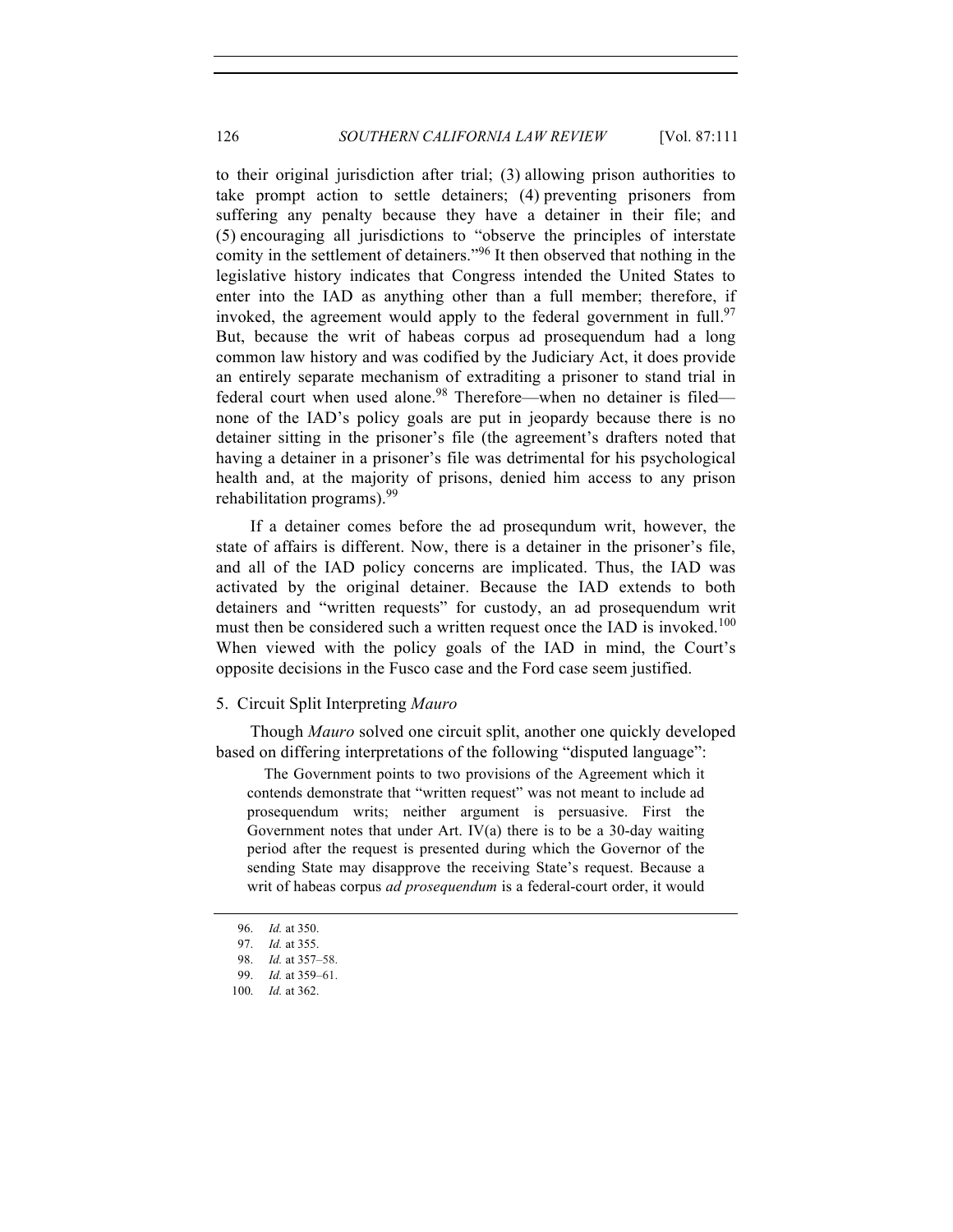be contrary to the Supremacy Clause, the United States argues, to permit a State to refuse to obey it. *We are unimpressed*. The proviso of Art. IV(a) does not purport to augment the State's authority to dishonor such a writ. As the history of the provision makes clear, it was meant to do no more than preserve previously existing rights of the sending States, not to expand them. If a State has never had authority to dishonor an *ad prosequendum* writ issued by a federal court, then this provision could not be read as providing such authority. Accordingly, we do not view the provision as being inconsistent with the inclusion of writs of habeas corpus *ad prosequendum* within the meaning of "written requests."

The Government also points out that the speedy trial requirement of Art. IV(c) by its terms applies only to a "proceeding made possible by this article . . . ." When a prisoner is brought before a district court by means of an *ad prosequendum* writ, the Government argues, the subsequent proceedings are not *made possible* by Art. IV because the United States was able to obtain prisoners in that manner long before it entered into the Agreement. We do not accept the Government's narrow reading of this provision; rather we view Art. IV(c) as requiring commencement of trial within 120 days whenever the receiving State initiates the disposition of charges underlying a detainer it has previously lodged against a state prisoner. Any other reading of this section would allow the Government to gain the advantages of lodging a detainer against a prisoner without assuming the responsibilities that the Agreement intended to arise from such an action.<sup>101</sup>

Presently, the circuits are in disagreement whether, and to what extent, this language limits the *Mauro* rule when the disapproval provision is at issue.

Three circuits hold that this language absolutely bars a state from refusing a federal writ of habeas corpus ad prosequendum: the Third Circuit in the 1980 case of *United States v. Graham*, <sup>102</sup> the Fourth Circuit in the 1979 case of *United States v. Bryant*, <sup>103</sup> and the Tenth Circuit in the 2009 case of *Trafny v. United States*. 104

In *Graham*, the federal government first filed a detainer against an Ohio prisoner, and thereafter filed an ad prosequendum writ.<sup>105</sup> The defendant argued that he should be given thirty days under the IAD to seek governor disapproval before the transfer. The Third Circuit rejected this

<sup>101.</sup> *Id.* at 362–64 (second emphasis added and ellipses in original). *See infra* Part III.B for further discussion on why this emphasis is important.

<sup>102.</sup> United States v. Graham, 622 F.2d 57 (3d Cir. 1980).

<sup>103.</sup> United States v. Bryant, 612 F.2d 799 (4th Cir. 1979).

<sup>104.</sup> Trafny v. United States, No. 07-4217, 2009 U.S. App. LEXIS 2452 (10th Cir. Feb. 6, 2009).

<sup>105.</sup> *Graham*, 622 F.2d at 58.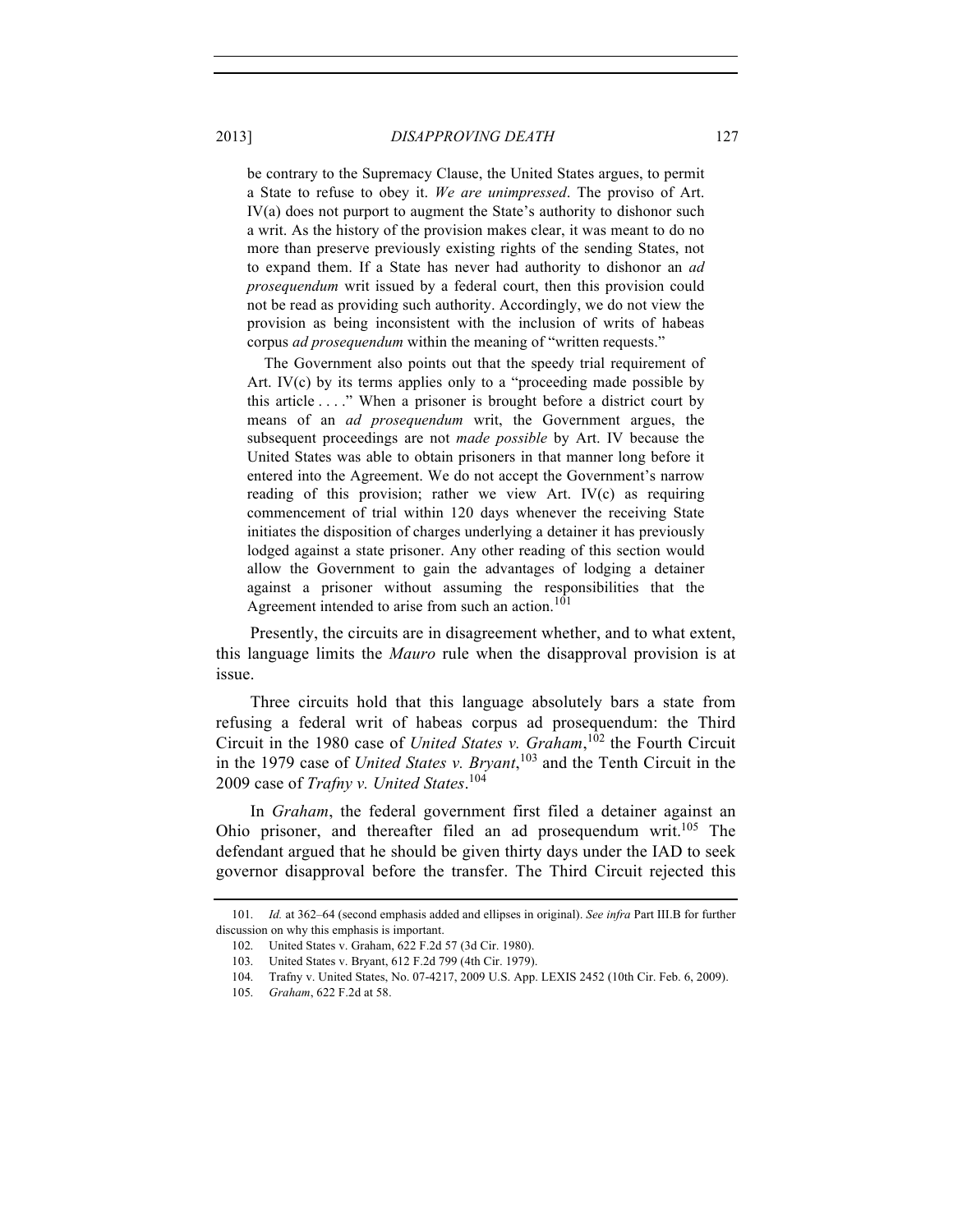argument, holding that *Mauro* meant that "a state clearly was forbidden by the Supremacy Clause from disobeying a federal writ of habeas corpus ad prosequendum," and that Congress did not intend to confer on the states any additional power that they did not have before the federal government entered the IAD.<sup>106</sup>

In *Bryant*, the federal government lodged a detainer against a defendant in Maryland state prison and subsequently filed an ad prosequendum writ to secure his presence.<sup>107</sup> Again, the defendant argued that he should be given thirty days under the IAD to seek governor disapproval. The Fourth Circuit rejected this argument as well, holding that a state could not refuse a federal ad prosequendum writ in any context.<sup>108</sup> Its argument was based upon its interpretation of a portion of the *Mauro* disputed language: "If a State has never had authority to dishonor an ad prosequendum writ issued by a federal court, then this provision could not be read as providing such authority."<sup>109</sup> Interestingly, the Court also argued that this power was unique to the federal government under the IAD, and that another state could reject the ad prosequendum writ in the exact same situation.<sup>110</sup>

*Trafny*, albeit an unpublished opinion from 2009, deals with the exact same factual situation described in *Graham* and *Bryant*, this time with a Utah prisoner.111 The Tenth Circuit, citing *Mauro*, the *Graham* and *Bryant* interpretations, and the Supremacy Clause, likewise held that a state could never use the disapproval provision to refuse a federal ad prosequendum writ. $112$ 

In sum, these circuits reason that—despite that the IAD is invoked when a detainer comes before the writ—the disputed language in *Mauro* prevents the governor of the sending state from invoking the disapproval provision against the federal government.

In contrast, the Second Circuit is of the opinion that, once invoked, the IAD applies in full against all signatories. In *United States v. Scheer*, the federal government lodged a detainer against a California state prisoner.<sup>113</sup>

<sup>106.</sup> *Id.* at 59.

<sup>107.</sup> *Bryant*, 612 F.2d at 801.

<sup>108.</sup> *Id.* at 802.

<sup>109.</sup> United States v. Mauro, 436 U.S. 340, 363 (1978).

<sup>110.</sup> *Bryant*, 612 U.S. at 802.

<sup>111.</sup> Trafny v. United States, No. 07-4217, 2009 U.S. App. LEXIS 2452, at \*2 (10th Cir. Feb. 6, 2009).

<sup>112</sup>*. Id.* at \*6–7.

<sup>113</sup>*.* United States v. Scheer, 729 F.2d 164, 165–67 (2d Cir. 1984).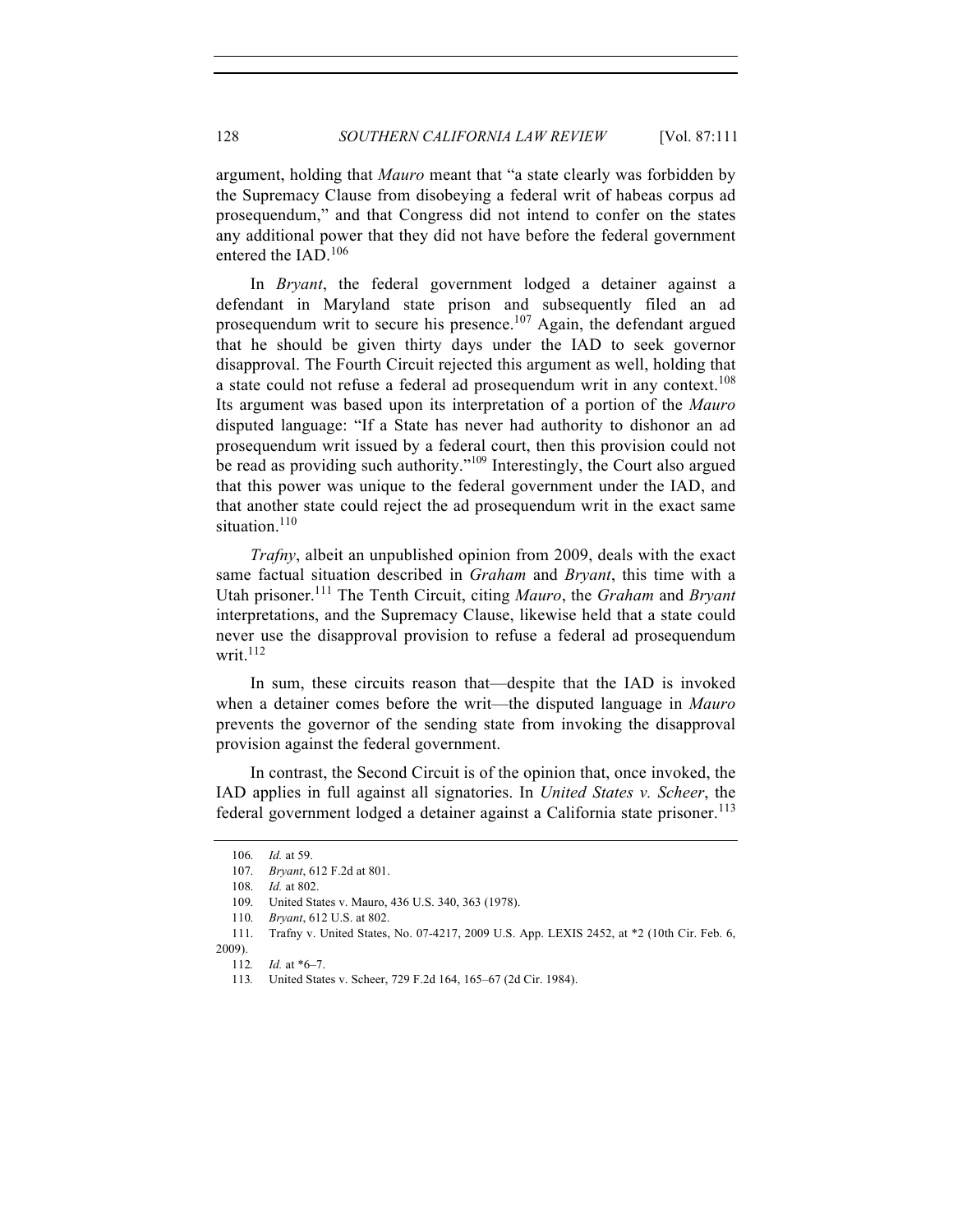The defendant then requested that the detainer against him be resolved quickly under Article III of the IAD. To secure his presence in federal district court in Vermont for prosecution for various violations of federal firearms statutes allegedly committed therein, the government filed an ad prosequendum writ. The defendant argued that his rights under the IAD had been violated, specifically the speedy trial provision, information disclosure provision, and the disapproval provision. Citing the *Mauro* rule, the Second Circuit first noted that the IAD certainly applied in this situation.<sup>114</sup> Thereafter, it rejected defendant's speedy trial and information disclosure arguments on the merits. Turning to the disapproval provision, the Second Circuit also noted that the federal government and the states could not be treated differently under the IAD as they were equal party states.115 They interpreted the disputed language in *Mauro* to mean that "the historic power of the writ [of habeas corpus ad prosequendum] seems unavailing once the government elects to file a detainer in the course of obtaining a state prisoner's presence for disposition of federal charges."<sup>116</sup> As such, the federal government did have to honor the disapproval provision in this context. However, because the defendant here had requested prompt resolution of the detainer according to Article III of the IAD, the Second Circuit held that he had waived his right to seek governor  $disapproval.<sup>117</sup>$ 

In short, the Second Circuit reasons that the *Mauro* rule applies in full to all provisions of the IAD, and against the federal government and the states equally.

#### C. THE FEDERAL DEATH PENALTY

Recent changes in how the federal government is administering the federal death penalty have breathed new life into this decades-old conflict of law. This part will detail the Federal Death Penalty Act ("FDPA"), the recent shifts in Department of Justice policy that have expanded the federal prosecution power, and the federal government's increased willingness to seek capital punishment against defendants who committed their crimes within abolitionist jurisdictions. These elements—combined with the death penalty's unique status as the only criminal punishment for which both the

<sup>114.</sup> *Id.* at 170.

<sup>115</sup>*. Id.*

<sup>116</sup>*. Id.* In a quizzically unhelpful concurrence, Judge Kearse indicates that the disputed language in *Mauro*, from which the majority derived this holding, is "debatable" and that reasonable jurists can differ in their interpretation of it. *Id.* at 172 (Kearse, J., concurring).

<sup>117</sup>*. Id.* at 170–71 (majority opinion).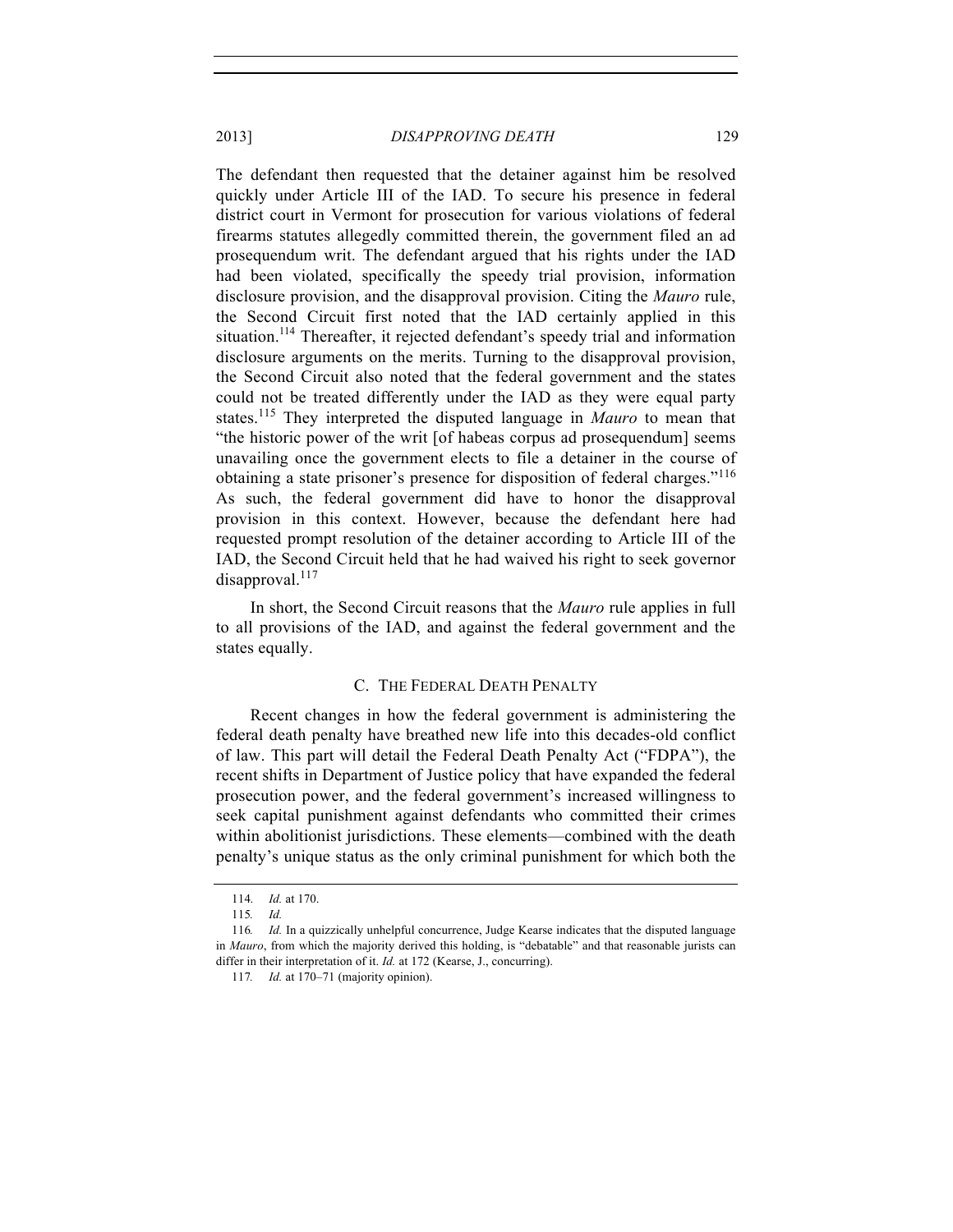stakes and the potential for politicking are maximal—set the stage for a case to return to the forefront this almost forgotten circuit split. That case was *United States v. Pleau*. 118

1. Brief History

The Supreme Court struck down all state and federal death penalty statutes in 1972, essentially telling legislatures to start over if they wanted to keep the penalty.<sup>119</sup> While many states scrambled to pass new and improved statutes, the federal government long sat out. In 1988, the federal government began a gradual return of the federal death penalty with the Anti-Drug Abuse Act,  $120$  passed at the height of the "War on Drugs." The act added the death penalty to the continuing criminal enterprise statute.<sup>121</sup> The most significant expansion of the modern federal death penalty occurred with the passage of the FDPA in 1994.<sup>122</sup> The FDPA permitted capital sentences for approximately sixty crimes,<sup>123</sup> and the Antiterrorism and Effective Death Penalty Act of 1996 ("AEDPA") added four more.<sup>124</sup> Almost all of these death-eligible federal crimes are indistinguishable from conduct already criminalized at the state level.<sup>125</sup> Thus, the current federal death penalty regime is expansive and complicated, defined by the substantive and procedural requirements of three separate statutes.<sup>126</sup>

#### 2. Shifting Department of Justice Enforcement Policies

The Department of Justice ("DOJ") realizes that the majority of conduct punishable under the federal death penalty is already criminalized—and enforced successfully—by the states. Federal capital

<sup>118.</sup> United States v. Pleau, 680 F.3d 1 (1st Cir. 2012) (en banc), *cert. denied*, 133 S. Ct. 931 (2013).

<sup>119.</sup> *See* Furman v. Georgia, 408 U.S. 238, 239–40 (1972) (per curiam) (holding that the death penalty could not be applied for rape convictions and causing a de facto prohibition on the death penalty throughout the country).

<sup>120.</sup> Anti-Drug Abuse Act, 21 U.S.C. § 848(e) (2006), *repealed by implication*, United States v. Stitt, 552 F.3d 345, 352 (4th Cir. 2008).

<sup>121.</sup> Eric A. Tirschwell & Theodore Hertzberg, *Politics and Prosecution: A Historical Perspective on Shifting Federal Standards for Pursuing the Death Penalty in Non-Death Penalty States*, 12 U. PA. J. CONST. L. 57, 74 (2009).

<sup>122.</sup> *See* Eileen M. Connor, *The Undermining Influence of the Federal Death Penalty on Capital Policymaking and Criminal Justice Administration in the States*, 100 J. CRIM. L. & CRIMINOLOGY 149, 155 (2010) (discussing the effect of the FDPA).

<sup>123.</sup> *See* Federal Death Penalty Act, 18 U.S.C. § 3591 (2012) (specifying which code section violations warrant the death penalty).

<sup>124.</sup> Connor, *supra* note 122, at 155–56.

<sup>125.</sup> *Id.*

<sup>126.</sup> *See id.* (discussing the overlap of federal and state law).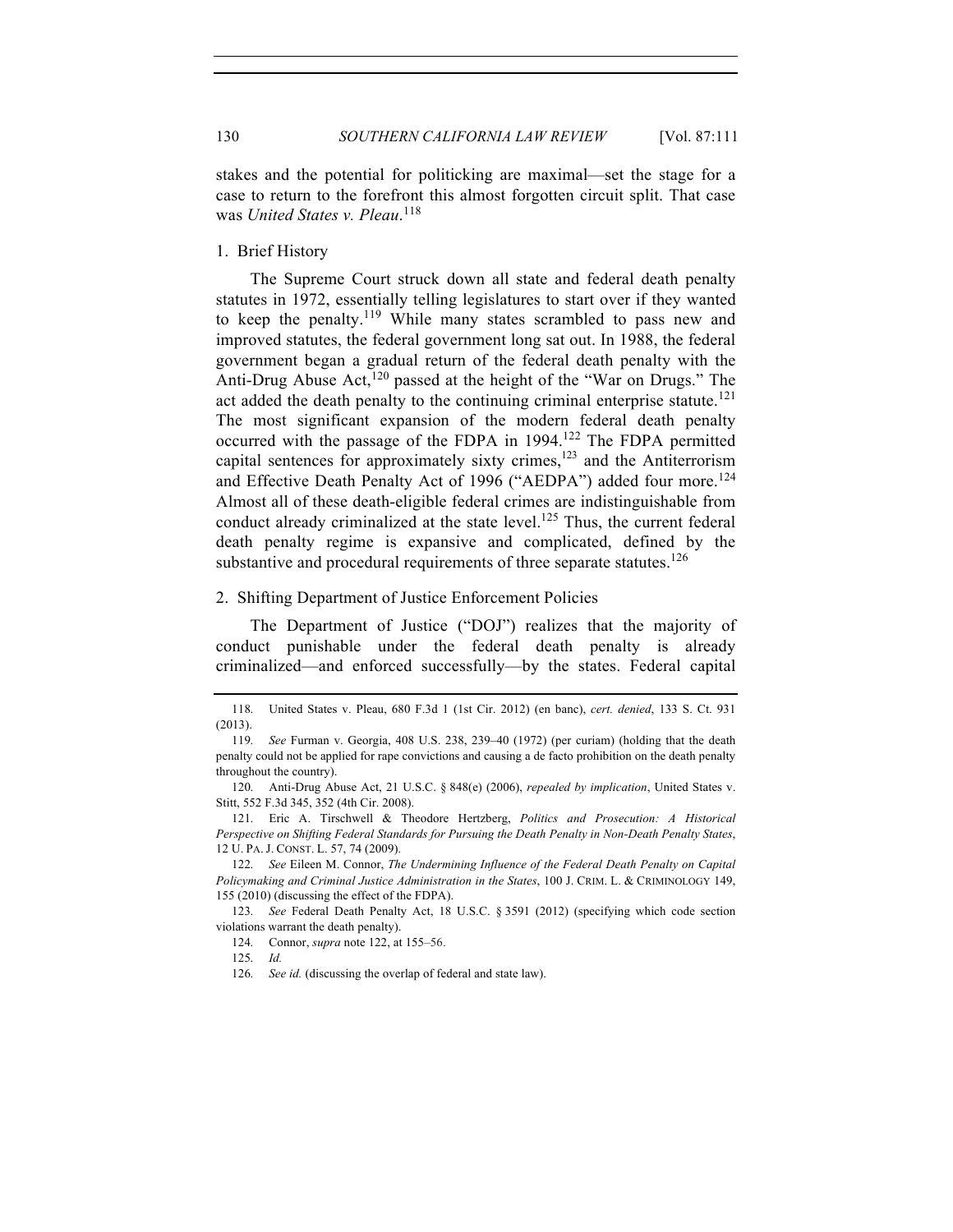prosecutions, therefore, have been rare.<sup>127</sup> In fact, the first execution carried out under the regime came in  $2001$ .<sup>128</sup> What limited the application of the federal death penalty was the DOJ's strict internal policy regarding their selection of cases to prosecute capitally.<sup>129</sup> This section will demonstrate that these policies, however, have changed under each new Attorney General, becoming progressively more liberal and allowing for a substantial increase in federal capital prosecutions.

The original policy, the 1995 Protocol propagated by Attorney General Janet Reno, provided substantial deference to the states. Under the 1995 Protocol, a United States Attorney who wanted to begin a federal capital prosecution had to first prepare a "Death Penalty Evaluation" form with supporting materials for review by a DOJ committee in Washington.<sup>130</sup> This committee was tasked with evaluating whether a "substantial federal interest" "justified federal, rather than state[ ], prosecution."<sup>131</sup> The factors used in this analysis were: (1) "strength of the [s]tate's interest in prosecution"; (2) "extent to which the criminal activity reached beyond [local] boundaries"; and (3) "the relative likelihood of effective stateside prosecution." $132$  In evaluating the last factor, the committee was specifically instructed not to consider whether the state in which the defendant committed the crime had abolished the death penalty.<sup>133</sup> In the six years that the DOJ operated under the 1995 Protocol, U.S. Attorneys from across the country recommended a total of 588 defendants for capital prosecution, of which the committee approved only twenty-six.<sup>134</sup>

With the election of President George W. Bush came a new Attorney General, John Ashcroft, and a new protocol. Attorney General Ashcroft's 2001 Protocol kept the entire system in place exactly as Reno had left it, except for one important change. Under the 1995 Protocol, the ability of individual U.S. Attorneys to recommend cases to Washington gave them a gatekeeping role: if they were able to plea bargain a case away, or simply

<sup>127.</sup> Michele Martinez Campbell, *Federalism and Capital Punishment: New England Stories*, 36 VT. L. REV. 81, 81 (2011).

<sup>128.</sup> *See id.* at 87 (noting that the federal government did not execute any prisoners between 1963 and 2001).

<sup>129.</sup> *See* Tirschwell & Hertzberg, *supra* note 121, at 77–78 (describing the DOJ's internal procedures for capital cases).

<sup>130.</sup> *Id*.

<sup>131.</sup> *Id.* at 79.

<sup>132.</sup> *Id.*

<sup>133</sup>*. Id.*

<sup>134</sup>*. Id.* at 84.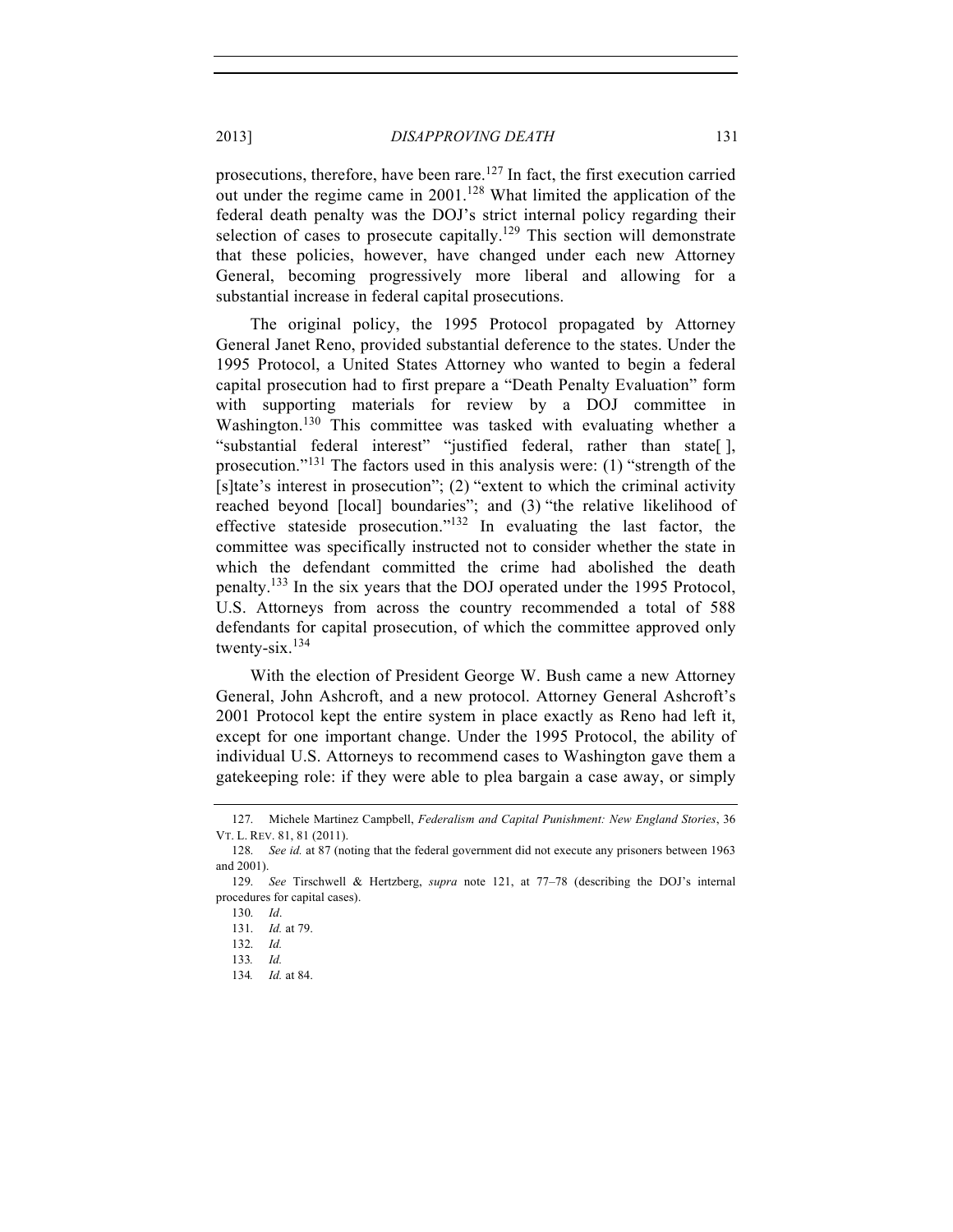did not think death was an appropriate penalty for a case, the matter was settled and a capital prosecution could never be pursued.<sup>135</sup> The  $2001$ Protocol, in contrast, required that every potential federal capital case be sent to the committee in Washington.<sup>136</sup> When Ashcroft was replaced by Alberto Gonzales in 2005, Gonzales kept this policy in place. The results from the six years under the 2001 Protocol were predictable: many more recommendations were sent to Washington (1240), and the number of federal capital prosecutions increased to seventy-three—an almost threehundred percent increase over the prior protocol.<sup>137</sup>

In 2007, Michael Mukasey replaced Gonzales as Attorney General. Mukasey's 2007 Protocol was a drastic change from the previous two. Replacing the balancing test in place since the 1995 Protocol, the 2007 Protocol called for "national consistency" in the enforcement of the federal death penalty.138 National consistency meant that similar crimes should be treated similarly, regardless of where they occurred. The analysis, thus, changed to whether the state was unlikely to impose an "appropriate punishment," or the state punishment was simply "too lenient" in light of national norms.<sup>139</sup> Also, unlike the 1995 Protocol, the committee was specifically instructed to consider whether the state in which the crime occurred did or did not have the death penalty.<sup>140</sup>

A balancing test of a different kind remains in the 2007 Protocol, however. This "petite policy" applies when a state has already prosecuted a defendant, but the federal government still wants to seek capital punishment against that defendant based on the same incident.<sup>141</sup> The petite policy allows the federal government to seek a second prosecution only to "vindicate a substantial federal interest"<sup>142</sup> when that interest was "demonstrably unvindicated" in the state prosecution.<sup>143</sup> While it may seem that a second, federal prosecution on the same facts violates a defendant's constitutional double jeopardy right, the practice has long been allowed

<sup>135</sup>*. Id.* at 79–80, 82.

<sup>136</sup>*. Id.* at 81–82.

<sup>137</sup>*. Id.* at 84.

<sup>138</sup>*. Id.* at 82–83 (citing U.S. DEP'T OF JUSTICE, UNITED STATES ATTORNEYS' MANUAL § 9- 10.130 (2007) [hereinafter U.S. ATTORNEYS' MANUAL], *available at*  http://www.usdoj.gov/usao/eousa/foia\_reading\_room/usam/title9/10mcrm.htm).

<sup>139.</sup> Connor, *supra* note 122, at 159 (citing U.S. ATTORNEYS' MANUAL, *supra* note 138, § 9- 10.090.C).

<sup>140.</sup> Campbell, *supra* note 127, at 96–97.

<sup>141.</sup> Connor, *supra* note 122, at 159–60.

<sup>142.</sup> *Id.* at 159.

<sup>143.</sup> *Id.* at 160 (citing U.S. ATTORNEYS' MANUAL, *supra* note 138, § 9-2.031.A).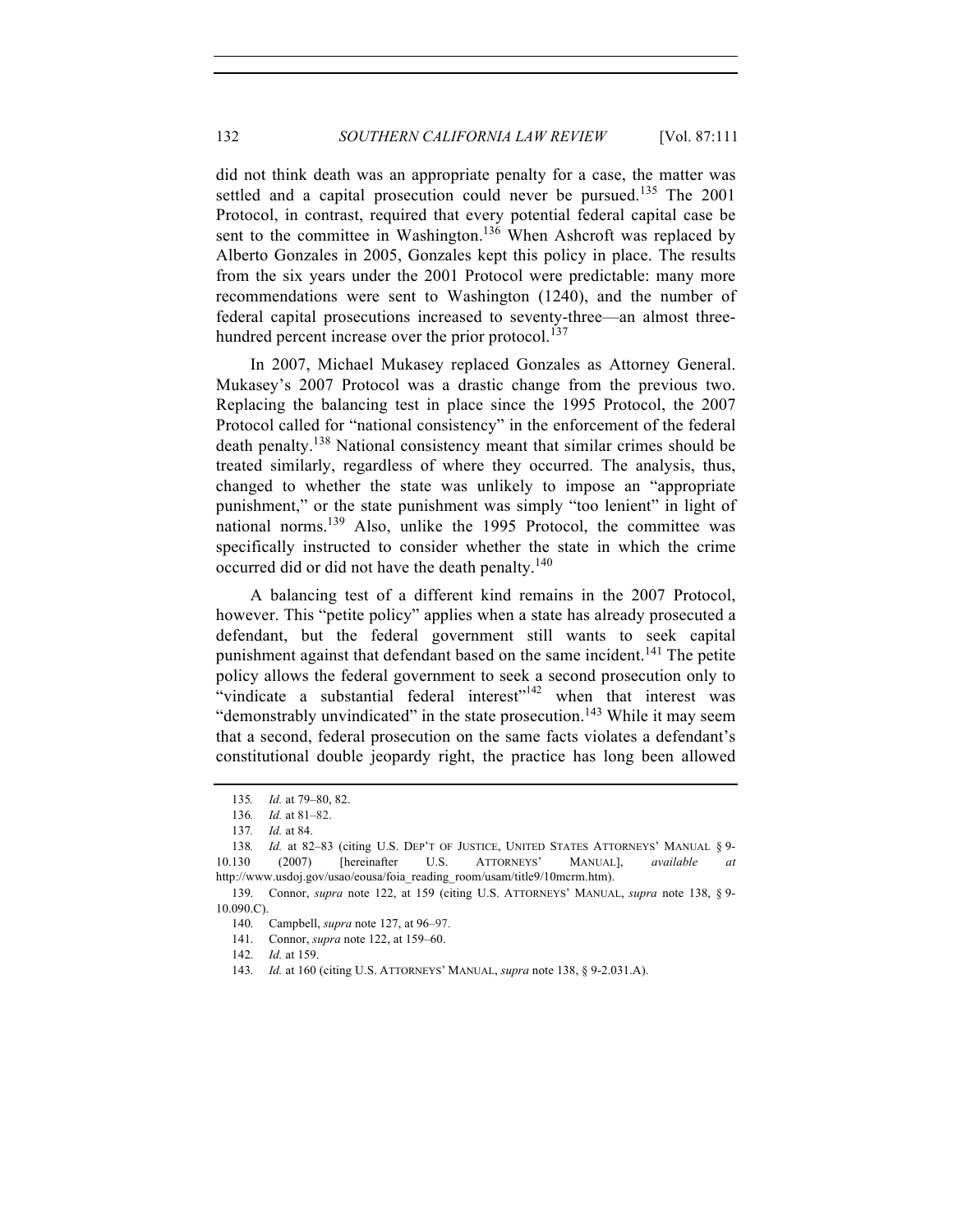under the principles of the "dual sovereignty doctrine."<sup>144</sup> Because federal and state criminal courts represent distinct sovereigns, the doctrine reasons, double jeopardy concerns are not implicated.<sup>145</sup>

3. Increased Use in Jurisdictions That Have Abolished Capital Punishment

The sum total result of these changes to DOJ policy has resulted in a precipitous increase in the number of federal capital prosecutions brought against defendants in states that have abolished the death penalty.<sup>146</sup> Under the 1995 Protocol, only 2 percent of federal capital prosecutions were against defendants who committed their crimes in abolitionist states.<sup>147</sup> The 2001 Protocol saw a modest increase, doubling this ratio.<sup>148</sup> But the most recent 2007 Protocol caused an explosion in the number of these prosecutions, no doubt due to the department's new emphasis on "national consistency." For instance, within the first year operating under the 2007 Protocol, there were six federal capital cases in the Eastern District of New York alone, an abolitionist state, and only eight in the eighteen federal districts making up the combined Fifth and Eleventh Circuits, representing regions whose states overwhelmingly allow the death penalty.<sup>149</sup>

These numbers cannot be accidental—the new policy has encouraged the DOJ to actively seek capital sentences in abolitionist jurisdictions. Puerto Rico is the most glaring example. The commonwealth has become "a virtual repository for the Department of Justice's capital prosecution efforts," the tiny island community being the on-again, off-again leader in pending death penalty cases across the entire federal system.<sup>150</sup> This is despite that the people of Puerto Rico have long disallowed capital sentences—and the punishment is banned by the Puerto Rico Constitution.<sup>151</sup> Puerto Rico has attempted to fight back; the Puerto Rican Secretary of Justice testified before Congress in 2007 that "the Puerto

<sup>144.</sup> *Id.* at 170.

<sup>145.</sup> *Id.* (citing Bartkus v. Illinois, 359 U.S. 121, 121 (1959)).

<sup>146.</sup> Campbell, *supra* note 127, at 98–99.

<sup>147.</sup> Tirschwell & Hertzberg, *supra* note 121, at 79 (citing U.S. DEP'T OF JUSTICE, THE FEDERAL DEATH PENALTY SYSTEM: A STATISTICAL SURVEY (1988–2000), T-200 to T-203 (2000), *available at* http://www.usdoj.gov/dag/pubdoc/dpsurvey.html).

<sup>148.</sup> *Id.* at 85 (citing Letter from Brian A. Benczkowski, Principal Deputy Assistant Attorney General, U.S. Department of Justice, to Senator Russell D. Feingold, Chairman, Subcommittee on the Constitution, Federalism, and Property Rights of the Senate Committee on the Judiciary 20 (Dec. 17, 2007)).

<sup>149.</sup> *See id.* at 87 & n.191 (citation omitted).

<sup>150</sup>*. Id.* at 91 (citation omitted).

<sup>151.</sup> Sean M. Morton, Comment, *Death Isn't Welcome Here: Evaluating the Federal Death Penalty in the Context of a State Constitutional Objection to Capital Punishment*, 64 ALB. L. REV. 1435, 1446 (2001).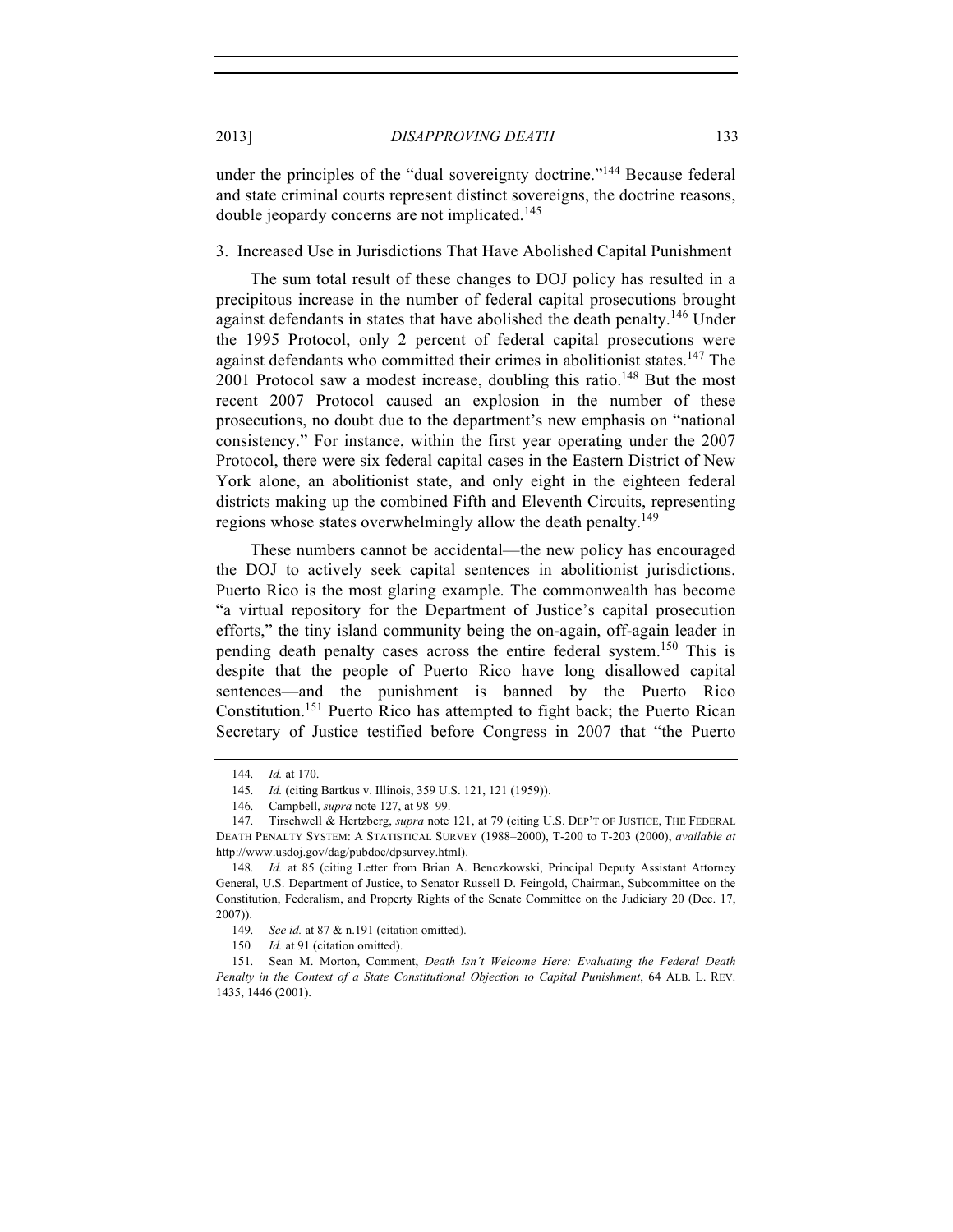Rican people strongly disagree with the use of death as a form of punishment," a disagreement rooted in "the religious convictions of the majority of Puerto Ricans" and "the grounding of [their] legal system on the principles of a continental European model which has moved away from the death penalty."<sup>152</sup> Nevertheless, the federal capital prosecutions continue, with the federal government most recently seeking the death penalty against Lashaun Casey in February 2013 despite the United States Attorney's Office in Puerto Rico requesting Attorney General Eric Holder to seek only a life sentence.<sup>153</sup>

## III. EXAMINING THE FIRST CIRCUIT'S DECISION IN *UNITED STATES V. PLEAU*

Now armed with all the necessary doctrine, we return to *Pleau*. In addition to the facts already laid out,<sup>154</sup> a few in particular bear repeating: (1) while in Rhode Island custody, the federal government issued a detainer for Pleau pursuant to the IAD; (2) subsequently, Governor Chafee invoked the disapproval provision; (3) next, the federal government issued a writ of habeas corpus ad prosequendum in an attempt to secure Pleau's presence, but Governor Chafee objected and the case was underway.<sup>155</sup> The First Circuit thus faced the same question that produced the *Mauro* circuit split: whether, despite the *Mauro* rule, the IAD's disapproval provision does not apply when the federal government is the receiving state.<sup>156</sup>

#### A. EN BANC MAJORITY

The First Circuit majority, led by Judge Boudin, sided with the Third, Fourth, and Tenth Circuits in holding that the governor of a sending state cannot use the disapproval provision against the federal government.<sup>157</sup> At the heart of their analysis was the disputed language from *Mauro*. <sup>158</sup> The majority reasoned that this language drew a distinction between the speedy trial provision and the disapproval provision, holding that only the former is implicated when an ad prosequendum writ is filed after a detainer and the

154*. See supra* text accompanying notes 3–30.

<sup>152.</sup> Tirschwell & Hertzberg, *supra* note 121, at 91 (internal quotation marks omitted) (citations omitted).

<sup>153.</sup> Editorial, *A Death Penalty Case in Puerto Rico*, N.Y. TIMES, Feb. 4, 2013, at A22, *available at* www.nytimes.com/2013/02/05/opinion/a-death-penalty-case-in-puerto-rico.html.

<sup>155.</sup> United States v. Pleau, 680 F.3d 1, 3 (1st Cir. 2012) (en banc), *cert. denied*, 133 S. Ct. 931

<sup>(2013).</sup>

<sup>156.</sup> *Id.* at 4–5.

<sup>157.</sup> *Id.* at 6.

<sup>158.</sup> *See supra* text accompanying note 101.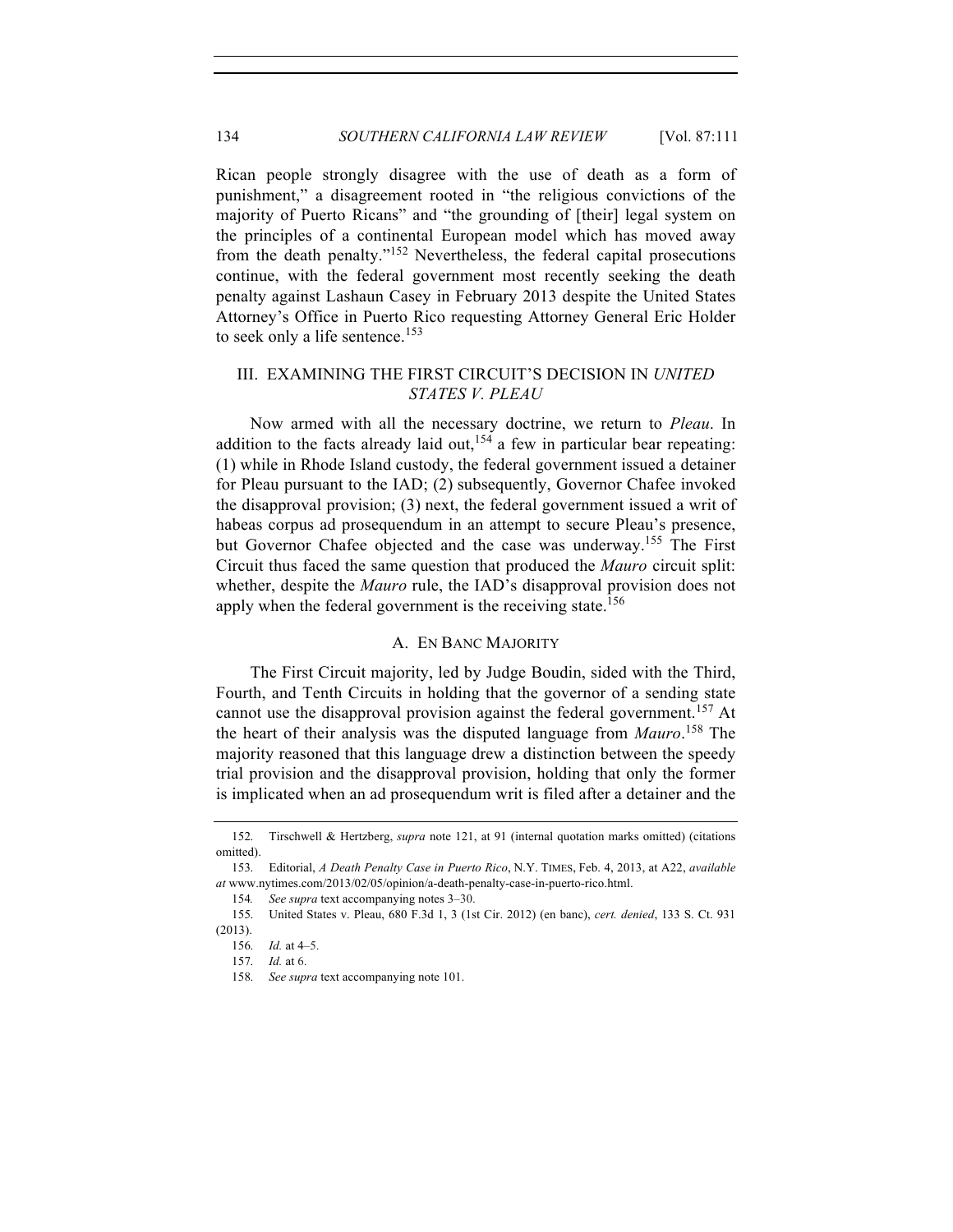*Mauro* rule comes into force.<sup>159</sup> This was because it treated the following statement from the disputed language in *Mauro* as an express holding: "If a State has never had authority to dishonor an ad prosequendum writ issued by a federal court, then this provision could not be read as providing such authority."<sup>160</sup> Looking to *Graham*, the court then reasoned that the states never had this authority: the Supremacy Clause must cause the ad prosequendum writ, codified federal law due to the Judiciary Act, to override any inferior statute, such as the IAD.<sup>161</sup> To the majority, any other interpretation would "fail[ ] the test of common sense," as Congress could have never intended to allow governors to veto a federal habeas corpus writ. $162$ 

The First Circuit next turned to Pleau's arguments. First, Pleau argued that under *Ponzi v. Fessenden*, <sup>163</sup> federal writs of habeas corpus ad prosequendum were granted as a matter of comity, and while they had always been granted, states did have the power to deny them, but chose not to do so.<sup>164</sup> The majority characterized this as a misreading: only the federal government's deliverance of prisoners to the states was a matter of comity, while the states were compelled to honor the federal writ because "[t]he Supremacy Clause operates in only one direction and has nothing to do with comity."<sup>165</sup> Second, Pleau argued that the federal government had to honor the disapproval provision when it was a receiving state<sup>166</sup>—which the Second Circuit held in *Scheer*. <sup>167</sup> The First Circuit majority dismissed the Second Circuit in a single sentence, stating that this was a plain misreading of the disputed language from *Mauro*; in doing so, they cited only Judge Kearse's one-paragraph concurrence in *Scheer* that cited no authority.<sup>168</sup>

Finally, the majority turned to policy concerns. It argued that "there is an overriding federal interest in prosecuting defendants indicted on federal crimes."<sup>169</sup> Also, the court expressed fear that, under the Second Circuit interpretation of *Mauro*, Pleau could be permanently immune from federal

<sup>159.</sup> *Pleau*, 680 F.3d at 5.

<sup>160.</sup> *Id.* (emphasis omitted) (quoting United States v. Mauro, 436 U.S. 340, 363 (1978)).

<sup>161.</sup> *Id.* at 6–7.

<sup>162.</sup> *Id.* at 7.

<sup>163.</sup> Ponzi v. Fessenden, 258 U.S. 254 (1922).

<sup>164.</sup> *Pleau*, 680 F.3d at 6.

<sup>165.</sup> *Id.*

<sup>166.</sup> *Id.* at 7.

<sup>167.</sup> United States v. Scheer, 729 F.2d 164, 170 (2d Cir. 1984).

<sup>168.</sup> *Pleau*, 680 F.3d at 7 (citing *Scheer*, 729 F.2d at 172 (Kearse, J., concurring))*.*

<sup>169.</sup> *Id.*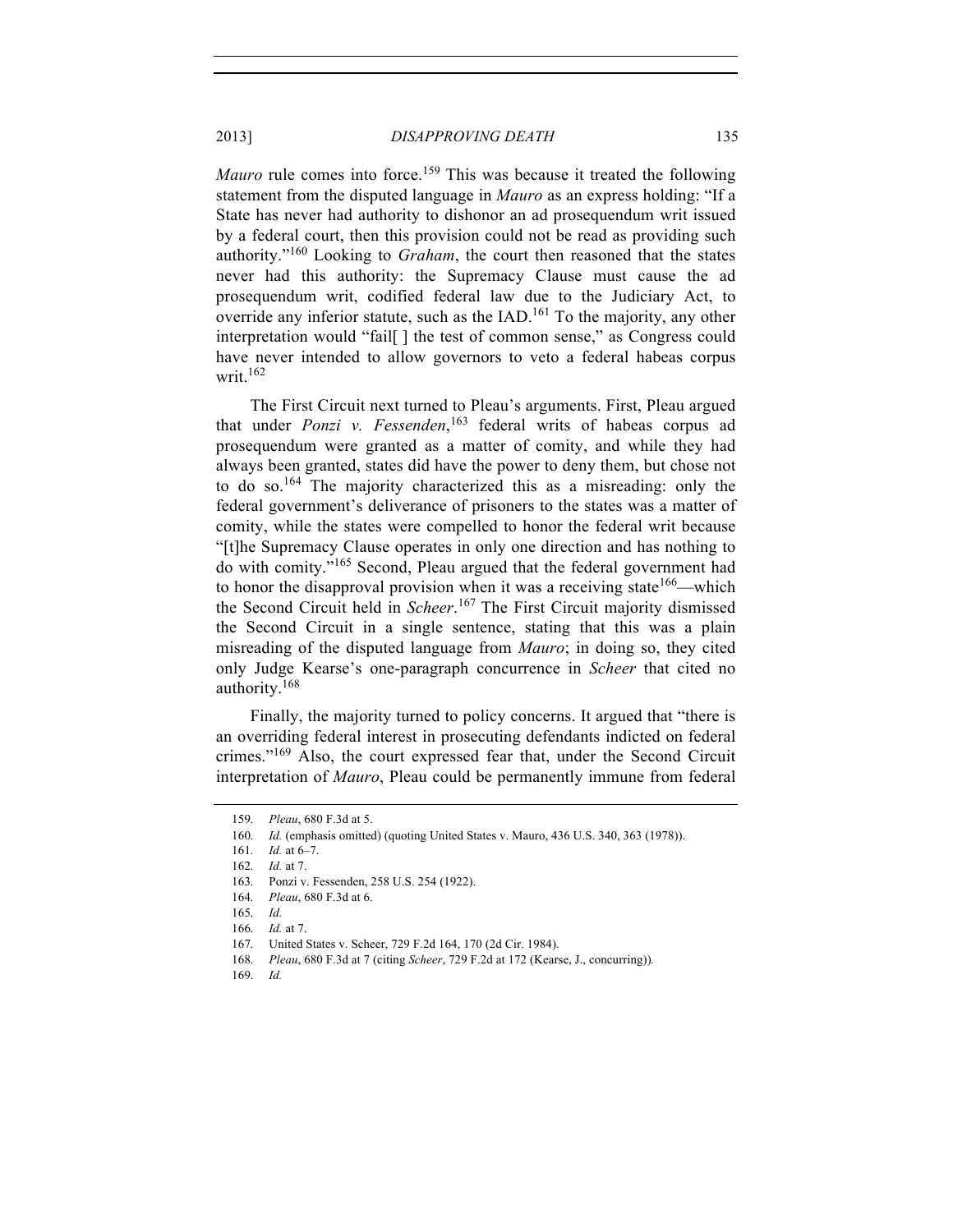prosecution if he were sentenced to life in prison, which they suggested was unfair. $170$ 

#### B. JUDGE TORRUELLA'S DISSENT

Judge Torruella snapped back at the majority, characterizing their ruling as a series of compounding errors that "snub[bed] the rules."<sup>171</sup> He argued that the result of *Pleau* should be clear: the federal government filed a detainer, thus invoking the IAD, and then filed a writ of habeas corpus ad prosequendum. Under the *Mauro* rule, a writ filed after a detainer has been lodged is equivalent to a written request under the IAD. Therefore, the federal government was subject to the entirety of the IAD's safeguards, including the disapproval provision.<sup>172</sup>

Judge Torruella continued by dissecting the majority's opinion point by point. He first argued that the majority's Supremacy Clause argument is only one of many "smoke screens."<sup>173</sup> He pointed out that the Supremacy Clause is not even invoked in this case as it is unquestioned that the IAD is an interstate compact; thus, it is transformed into federal law, and there is nothing in the Judiciary Act, the FDPA, or the AEDPA that would override another federal statute that is specifically on point.<sup>174</sup> Also, to Judge Torruella, the disputed language in *Mauro* stated clearly that the Supreme Court was "unimpressed" specifically with the federal government's argument that the disapproval provision did not apply due to the Supremacy Clause.<sup>175</sup> Therefore, the majority superficially used the Supremacy Clause as a "[b]ig brother" argument of sorts, blindly declaring that the federal government always wins without any legal basis.<sup>176</sup>

Second, Judge Torruella deconstructed the majority's interpretation of *Mauro*. To him, the *Mauro* rule was clear in its statement that the federal government is bound by all of the IAD's provisions.<sup>177</sup> The majority's distinction between the speedy trial and disapproval provisions was, thus, nothing more than a convenient rationalization with no basis in the opinion. Judge Torruella then chastised the majority for treating the disputed language—"[i]f a State has never had authority to dishonor an ad

<sup>170.</sup> *Id.* at 7–8.

<sup>171.</sup> *Id.* at 8 (Torruella, J., dissenting).

<sup>172.</sup> *Id.*

<sup>173.</sup> *Id.* at 11.

<sup>174.</sup> *Id.* at 11–13.

<sup>175.</sup> *Id.* at 16 (citing United States v. Mauro, 436 U.S. 340, 363 (1978)).

<sup>176.</sup> *Id.* at 10–11.

<sup>177.</sup> *Id.* at 15.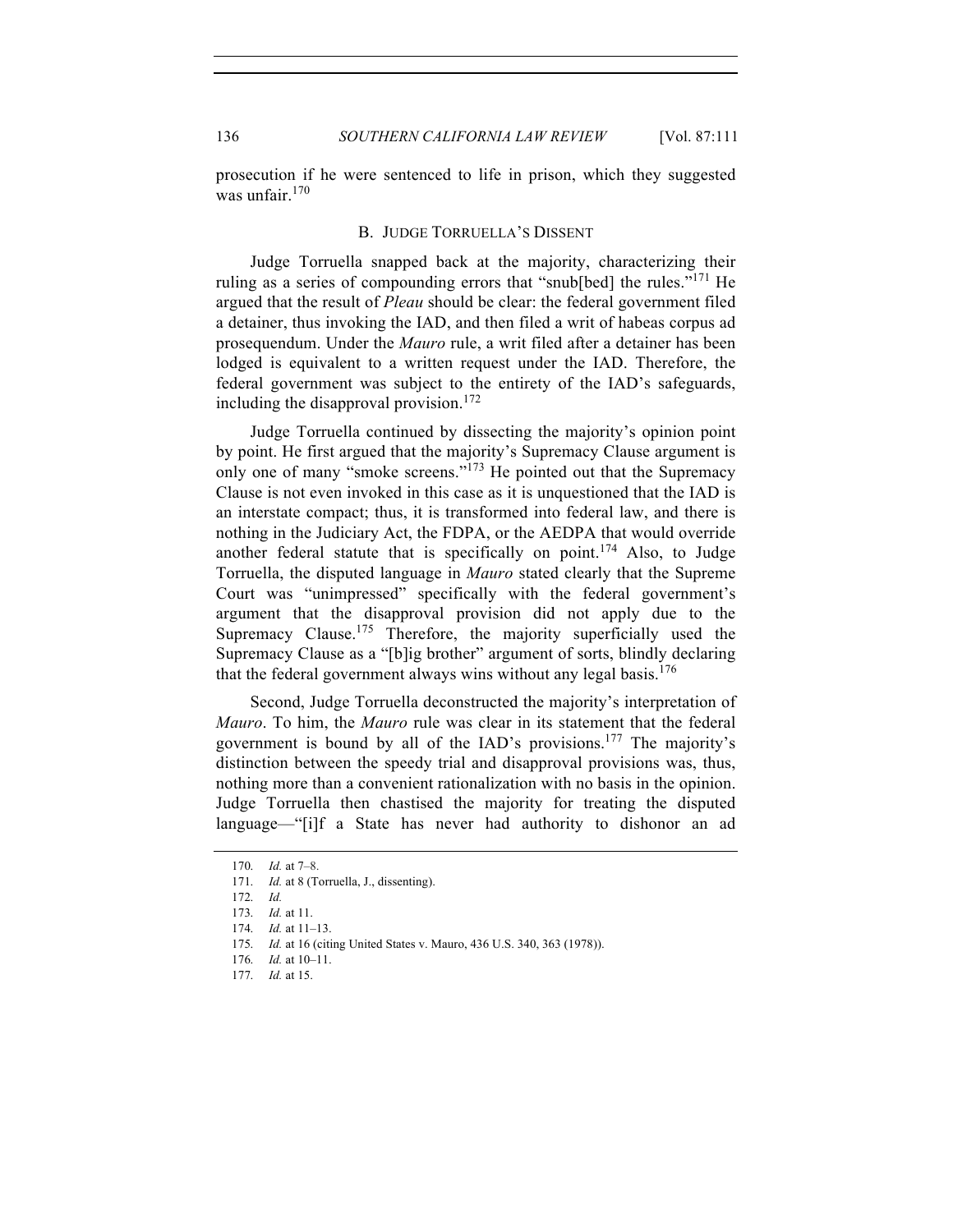prosequendum writ issued by a federal court, then this provision could not be read as providing such authority"<sup>178</sup>—as a holding. To him, the initial "if" made the statement "patently conditional."<sup>179</sup> He supported this view by turning to footnote twenty-eight in *Mauro*, which immediately precedes the statement. Footnote twenty-eight notes that a governor's right to refuse making a prisoner available was explicitly "preserved" and "retained" in the Congressional reports.<sup>180</sup> He thus repelled the majority's argument that Congress could never have intended to allow state governors to exercise the disapproval provision against the federal government. Also, because *Ponzi* sheds some light onto what rights were "preserved" and "retained" to the states under the principles of comity, Judge Torruella believed that argument had some merit and should not have been summarily dismissed

Turning last to policy, Judge Torruella opined that "[t]he consequences of allowing the United States to avoid its obligations under a validly-enacted compact are surely graver than the consequences of allowing Rhode Island's justice system to prosecute Pleau."<sup>182</sup> Finally, in expressing his overall agreement with the Second Circuit, Judge Torruella rebuked the majority for rejecting the Second Circuit's stance in a single sentence and implicitly accused them of examining Pleau's case with bias. $183$ 

#### IV. ANALYSIS

A comparison of the majority and dissenting opinions in *Pleau* reveals that Judge Torruella—and the Second Circuit—have the right interpretation of *Mauro*, albeit for not entirely the right reasons. This part will first demonstrate that the federal government should be subject to the

by the majority.<sup>181</sup>

<sup>178.</sup> *Mauro*, 436 U.S. at 363 (italics omitted).

<sup>179.</sup> *Pleau*, 680 F.3d at 17 (Torruella, J, dissenting).

<sup>180.</sup> *Id.* (emphasis omitted) (quoting *Mauro*, 436 U.S. at 363 n.28 ("Both Committee Reports note that 'a Governor's right to refuse to make a prisoner available is preserved.' . . . The [IAD's drafters] discussed the provision in similar terms: '[A] Governor's right to refuse to make the prisoner available (on public policy grounds) is retained.'" (internal citations omitted) (emphasis omitted) (alterations in original))).

<sup>181.</sup> *Id.* at 19 (emphasis omitted) (quoting *Mauro*, 436 U.S. at 363 n.28); *id.* at 19–21.

<sup>182.</sup> *Id.* at 18.

<sup>183.</sup> *See id.* at 19 ("A balanced appraisal of these cases, when they are actually read and analyzed, creates some doubt as to the majority's dismissal."). Judge Torruella's motivation for writing such a strongly worded dissent in this case may have been partially based on his background: Judge Torruella is a native of Puerto Rico and is intimately familiar with the commonwealth's issues with the federal death penalty. *See generally* Garrett Epps, *A State-Federal Standoff over the Death Penalty*, THE AM. PROSPECT, May 16, 2012, *available at* http://prospect.org/article/state-federal-standoff-over-deathpenalty.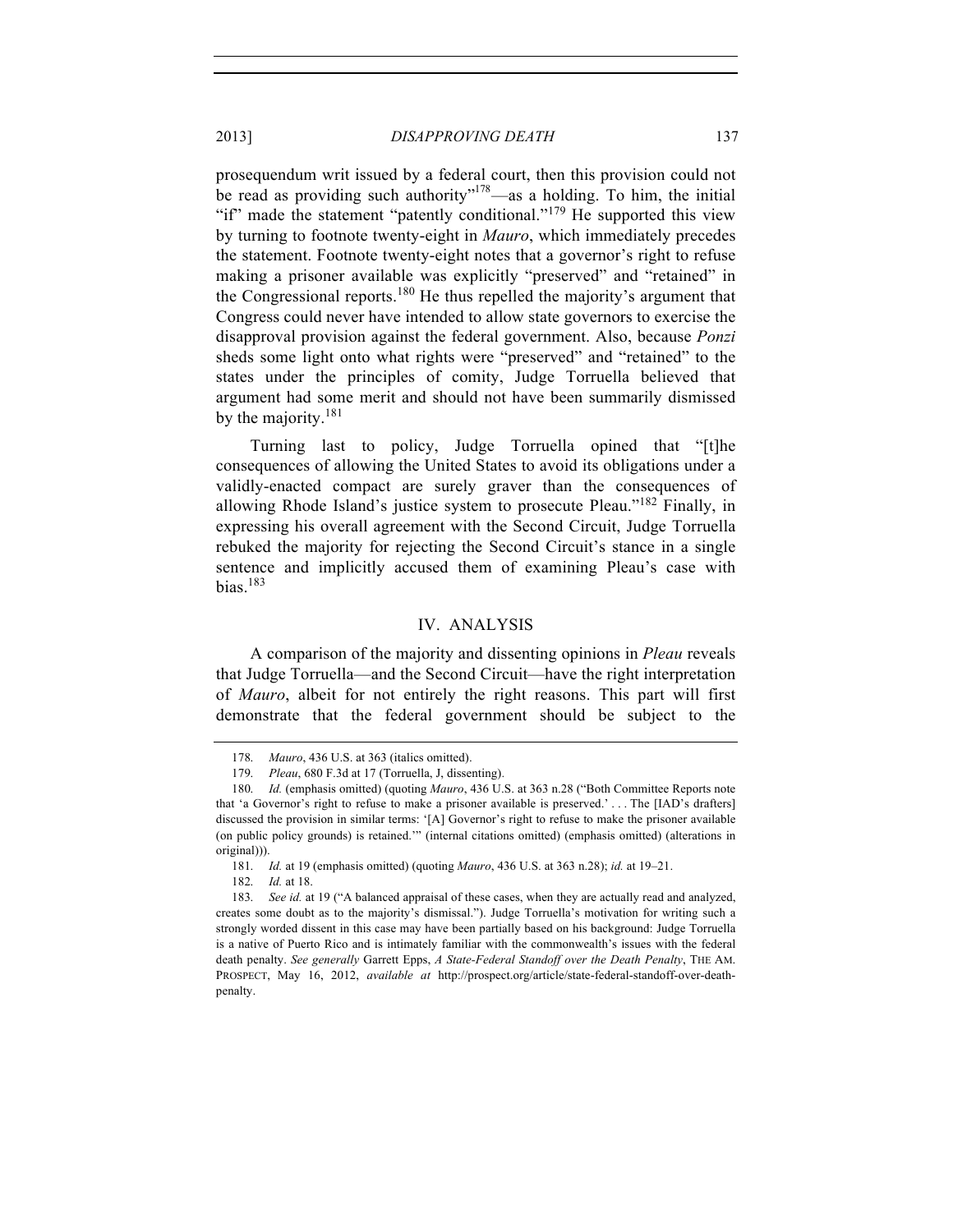disapproval provision whenever the IAD is invoked, as either a sending or receiving state. As the federal government likely will be unhappy with this result, this part will continue by offering an amendment to the IAD that might address the concerns of the federal government while preserving the rights of the states to determine their own criminal law in the death penalty context, pursuant to their reserved police powers.

## A. GOVERNORS MAY DISAPPROVE A TRANSFER TO THE FEDERAL GOVERNMENT UNDER THE IAD

The First Circuit majority's use of the Supremacy Clause in overriding the IAD's disapproval provision is both incorrect and dangerous.

It is incorrect because the Supremacy Clause never should have applied, since the IAD is not state law.<sup>184</sup> As a congressionally sanctioned interstate compact, the IAD is effectively federal law and—as attested to in *Cuyler v. Adams*, *Alabama v. Bozeman*, and even *Mauro* itself—is equal to any federal statute.<sup>185</sup> "Congress . . . did not carve out special protections [to the disapproval provision] for the federal government,"<sup>186</sup> and the argument that it is "common sense" that Congress did not intend the disapproval provision to apply to the federal government is on equally unsound footing.<sup>187</sup> The amendments to the IAD that Congress did pass before entering into the agreement are telling. Section three defines "governor" for the federal government as the Attorney General.<sup>188</sup> As the word "governor" only appears within the IAD as a part of the disapproval provision, Congress surely was aware of its existence. In section nine, Congress added two exceptions that limited the extent of the federal government's obligations under the IAD. Absent, however, is any exception to the disapproval provision.<sup>189</sup> Had Congress not intended the disapproval provision to apply, it had knowledge of the provision and a conspicuous location to place a limitation on it before passing the IAD. Nonetheless, Congress was silent.

In spite of all this, the First Circuit used a blanket invocation of the Supremacy Clause to defeat federal law. This unsubstantiated use of the

<sup>184.</sup> Brief of Amici Curiae National Governors Association et al. in Support of Petitioner at 2, Chafee v. United States, 133 S. Ct. 930 (2013) (No. 12-223), 2012 U.S. S. Ct. Briefs LEXIS 4007, at \*4 [hereinafter National Governors Association Brief].

<sup>185.</sup> *Id.* at 7. *See also supra* Part II.B.3.

<sup>186.</sup> National Governors Association Brief, *supra* note 184, at 3.

<sup>187.</sup> *Id.* at 7.

<sup>188.</sup> 18 U.S.C. App. 2 § 3 (2012). *See also supra* text accompanying note 78.

<sup>189.</sup> National Governors Association Brief, *supra* note 184, at 9.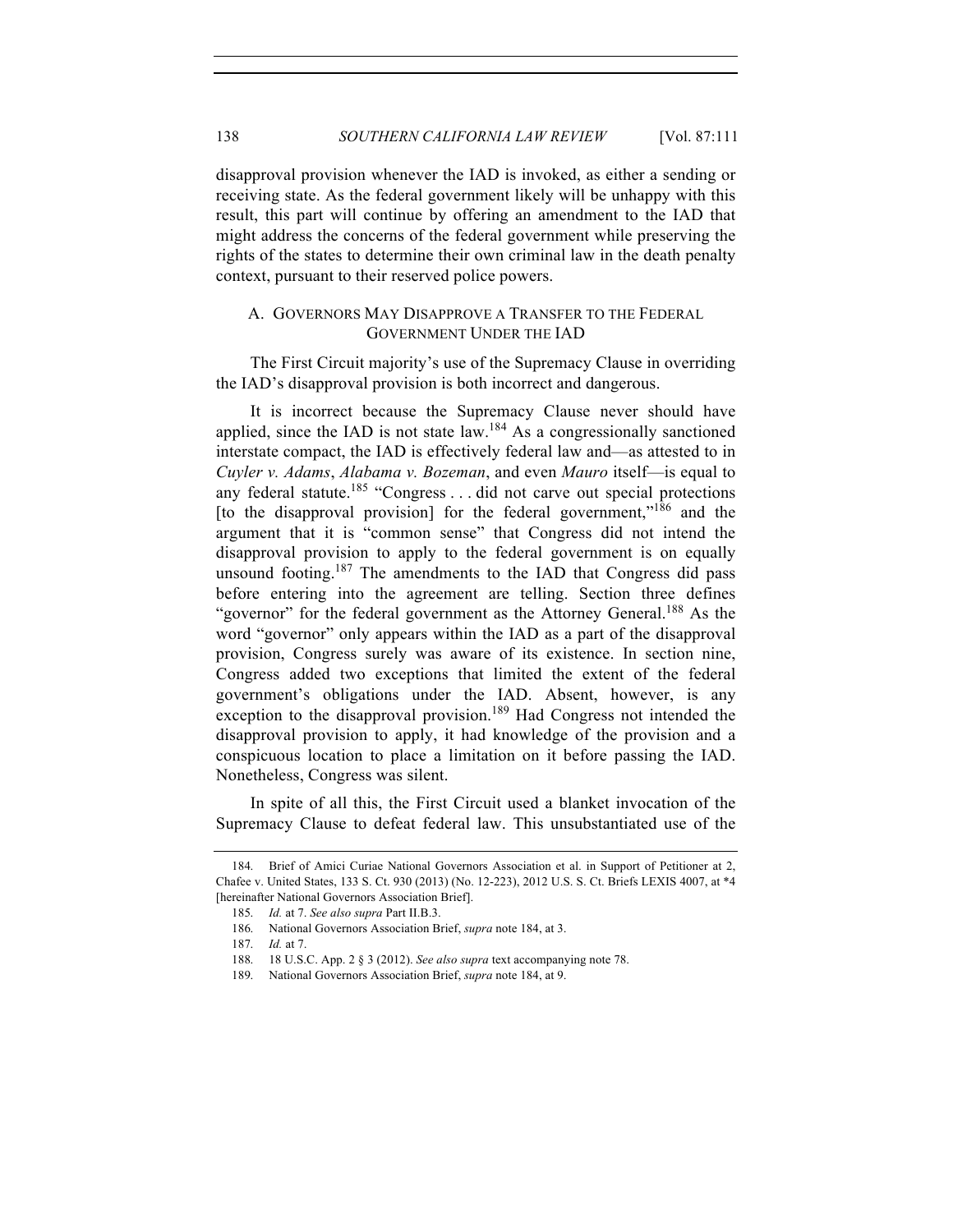Supremacy Clause as an "absolute trump card"<sup>190</sup> to defeat any claim made by a state, no matter the merits, also is inconsistent with the plain statement rule from *Gregory v. Ashcroft*. <sup>191</sup> Here, there is no unmistakably clear statement that Congress wanted to restrict the state's right to use the disapproval provision, which it must do if it wishes to change the usual "balance between the States and the Federal Government."<sup>192</sup> While one could argue that the Judiciary Act would give the federal government the ability to use the writ of habeas corpus ad prosequendum to power through the disapproval provision, this argument runs afoul of statutory construction. When two federal statutes conflict, the later and more specific statute should control.<sup>193</sup> Here, the IAD controls: it is much more recent than the Judiciary Act and, unquestionably, is the federal law most on point.

Using the Supremacy Clause as the First Circuit majority did sets a potentially dangerous precedent. It dramatically impacts the legitimacy of existing compacts, which could cause states to have reservations about entering into a compact with the federal government going forward, leading to inefficiency.<sup>194</sup> Also, allowing the Supremacy Clause to be the federal government's "I win" button, when its use is unsupported by the law, improperly shifts the balance of power to the federal government and continues the long trend of disregarding federalist limitations on the national government in order to secure more centralized authority.

Additionally, Judge Torruella correctly argued that the disputed language in *Mauro* is patently conditional, and the First Circuit majority was in error when they treated it like an explicit holding. This outcome can be reached most easily by a plain reading of the language; if it was not conditional, why would the Court begin the statement with " $if$ "?<sup>195</sup> This, combined with the fact that the Court cites no authority for the proposition, strongly implies that the disputed language is not a holding. In any event, the Court in *Mauro* had no need to answer this question; all of the issues in the case were already solved by its announcement of the *Mauro* rule. Thus, at best, the disputed language upon which First Circuit relies is dicta.

Judge Torruella's interpretation makes even more sense when viewed

<sup>190.</sup> Cato Institute Brief, *supra* note 49, at 2,

<sup>191.</sup> *Id.* at 5.

<sup>192.</sup> Atascadero State Hosp. v. Scanlon, 473 U.S. 234, 242 (1985).

<sup>193.</sup> *See* Vimar Seguros Y Reaseguros v. M/V Sky Reefer, 29 F.3d 727, 732 (1st Cir. 1994) (discussing rules regarding statutory interpretation).

<sup>194.</sup> National Governors Association Brief, *supra* note 184, at 12–13.

<sup>195.</sup> Cato Institute Brief, *supra* note 49, at 16–17.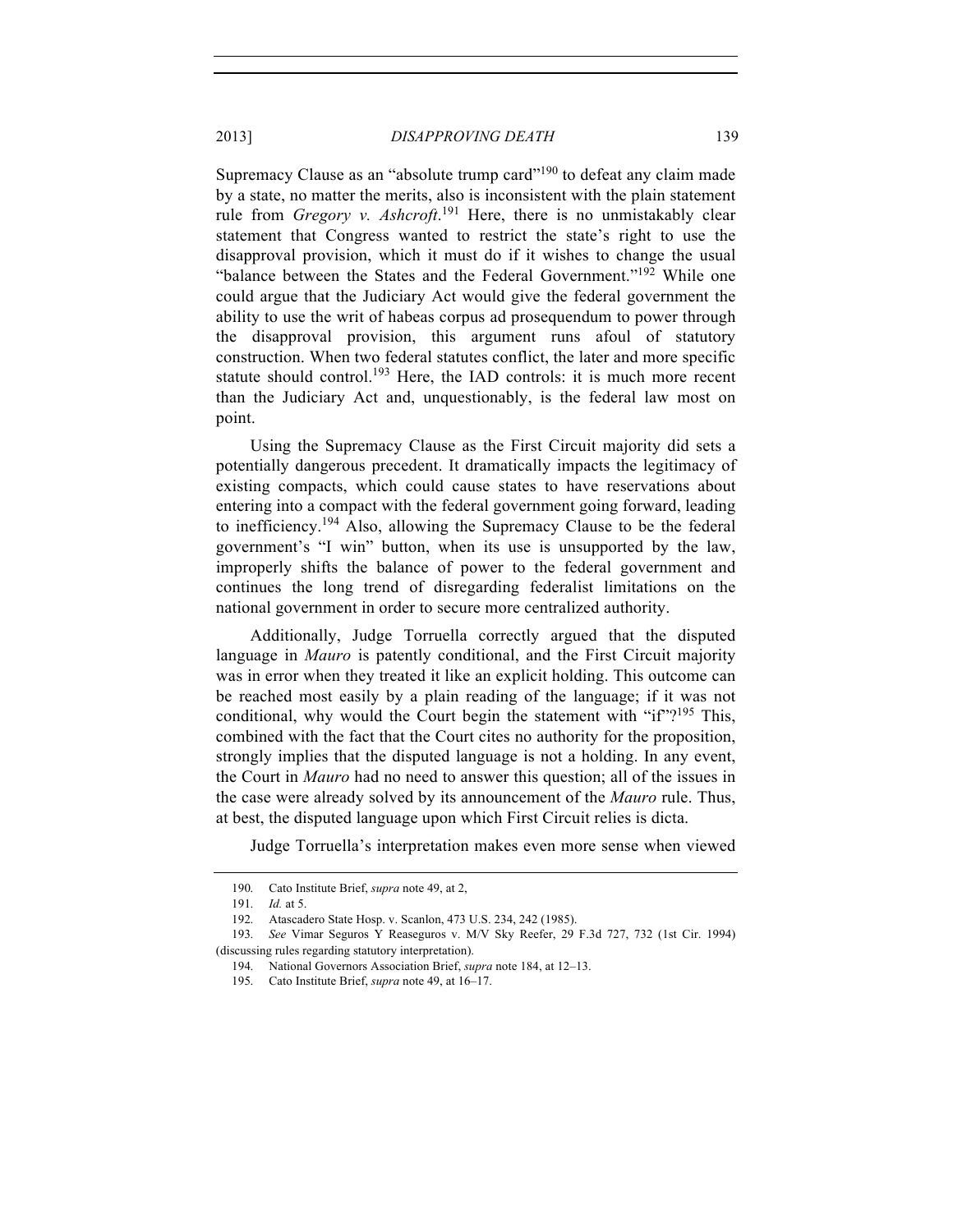next to the IAD's purposes.<sup>196</sup> Allowing a governor to disapprove of a federal transfer is entirely consistent with IAD's stated policy goals of rehabilitation and finality: (1) it ensures that the state may keep the prisoner for the duration of his sentence, guaranteeing exposure to the state's selected rehabilitation programs, and (2) the prisoner retains the right under Article III of the IAD to demand trial on outstanding federal charges, meaning he can have finality if he wants it. The First Circuit, therefore, should not be allowed to exempt the federal government from the disapproval provision merely because it does not make "common sense" to them; besides, the plain meaning of a statute may only be disregarded if it is "absurd or glaringly unjust."<sup>197</sup> Because the disapproval provision comports with the IAD's stated policy goals, this is surely not the case.

Yet, this still does not resolve the overarching question: did states ever have the power to dishonor a federal writ of habeas corpus ad prosequendum? In citing *Mauro* footnote twenty-eight, Judge Torruella suggested that states did have this power, which Congress intended to "reserve" and "preserve" to the states when it entered the IAD.<sup>198</sup> More specific support, however, is found by going back to the Judiciary Act and Chief Justice Marshall in *Ex parte Bollman*. As the writ of habeas corpus ad prosequendum was not mentioned by name or defined in the Judiciary Act, it remains subject to judicial, common law construction.<sup>199</sup> In *Bollman*, Marshall held that the writ of habeas corpus respondendum, a similar writ subject to common law interpretation, "could not be used to compel state action."<sup>200</sup> Principles of federalism have always pointed away from allowing the federal government to compel state action, and the federal government is frequently on shaky constitutional ground when it tries to do so.<sup>201</sup> Here, the federal government is trying to compel state action by characterizing the writ of habeas corpus ad prosequendum as an incontestable mandate on the states. Under *Bollman*, this is impermissible. In *Puerto Rico v. Branstad*,<sup>202</sup> for instance, the Court noted a possible Tenth Amendment issue would be raised if an ad prosequendum writ was

<sup>196.</sup> *See supra* Part II.B.1.

<sup>197.</sup> Ingalls Shipbuilding, Inc. v. Dir., Office of Workers' Comp. Programs, Dep't. of Labor, 519 U.S. 248, 261 (1997) (citing United States v. Rogers, 466 U.S. 475, 484 (1984)).

<sup>198.</sup> *See supra* note 180 and accompanying text.

<sup>199.</sup> Cato Institute Brief, *supra* note 49, at 7–10.

<sup>200.</sup> *Id.* at 9 (referring to *Ex parte* Bollman & *Ex parte* Swartwout, 8 U.S. 75, 97 (1807)).

<sup>201.</sup> Brief of Amici Curiae States of New Mexico et al. in Support of Petitioner at 5, Chafee v. United States, 133 S. Ct. 930 (2013) (No. 12-223), 2012 U.S. S. Ct. Briefs LEXIS 4449, at \*9 [hereinafter States Brief].

<sup>202.</sup> Puerto Rico v. Branstad, 483 U.S. 219 (1987).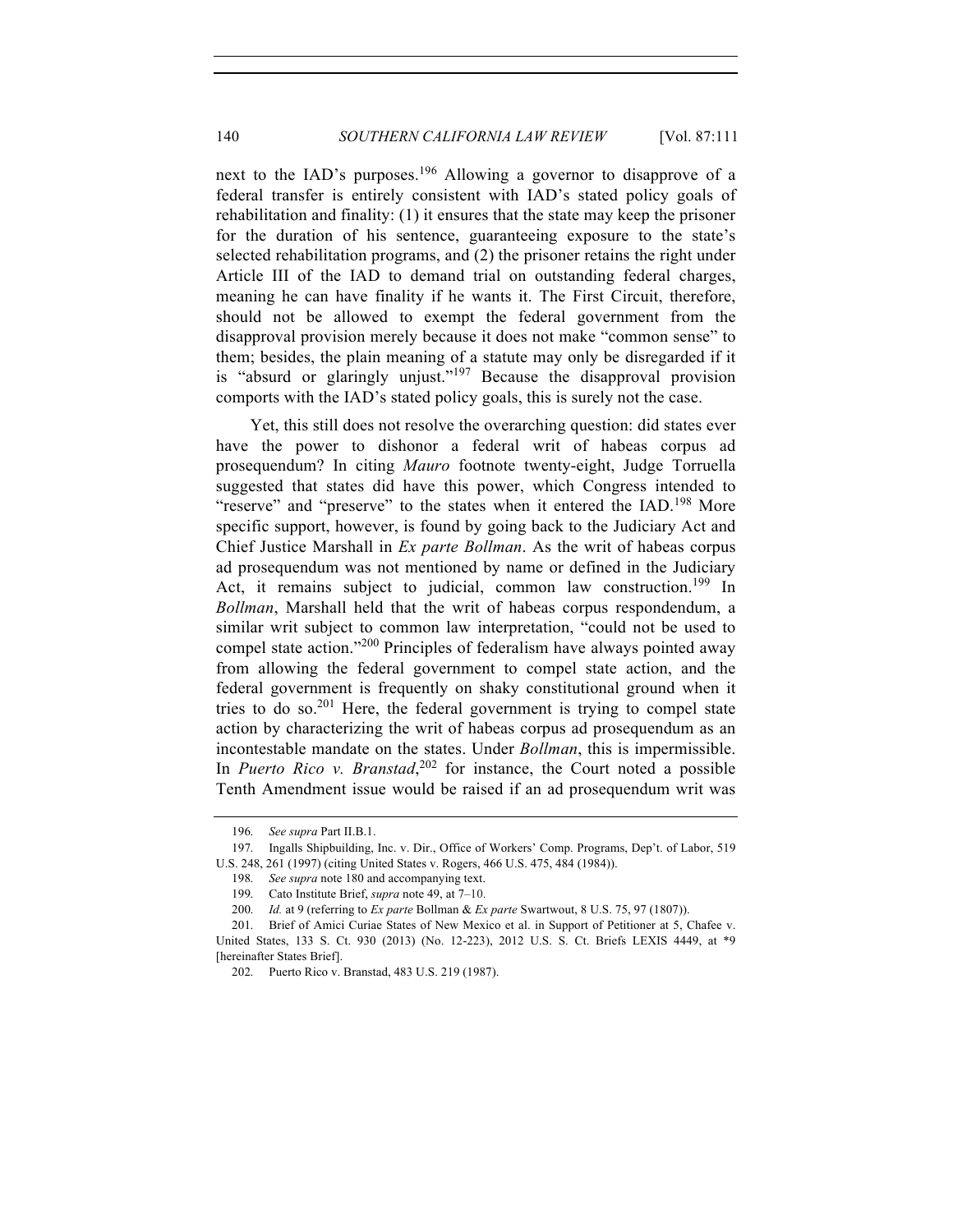compulsory on the states, and not just granted as a matter of comity. 203 These feelings have been longstanding, as many courts—even prior to the IAD—have found that a state cannot be absolutely required to surrender prisoners pursuant to a federal ad prosequendum writ.<sup>204</sup> It is, therefore, likely that state governors did have the power to refuse to grant federal ad prosequendum writs, and were only consistently granting them as a matter of comity, not of right.

Even if state governors never had this right, the disapproval provision would still be saved due to the IAD's compact status. Compacts represent compromises between "discrete sovereigns."<sup>205</sup> Thus, to obtain the benefits of a compact, the federal government must, like any other sovereign, "[surrender] a portion of its sovereignty; the compact governs the relations of the parties with respect to the subject matter of the agreement and is superior to both prior and subsequent law."<sup>206</sup> A compact, therefore, is like the articles of incorporation in the realm of business associations: it governs the affairs of its signatories notwithstanding whatever "default" provisions exist in outside law. Since the federal government gave the states the right to use the disapproval provision against the federal government when it entered into the IAD, whether or not the states had that right independent of the agreement is moot. Interestingly, the federal government does not dispute that it has the power to disapprove state writs of habeas corpus ad prosequendum,<sup>207</sup> an argument that some lower courts have picked up. $208$  This, as the First Circuit contended, would make the federal government a superior party under the compact, which just simply cannot be correct under the principles of compact federalism. A compact is like a contract; the parties get what they bargained for. Here, the states did not sign an IAD that exempted the federal government from the

<sup>203.</sup> States Brief, *supra* note 201, at 8–9.

<sup>204</sup>*. Id.* at 11. *See*, *e.g.*, McDonald v. Ciccone, 409 F.2d 28, 30 (8th Cir. 1969) ("The release by the state authorities, however, is achieved as a matter of comity and not of right."); United States *ex rel.* Moses v. Kipp, 232 F.2d 147, 150 (7th Cir. 1956) ("In spite of the terminology of the writ, the consent of Michigan authorities was necessary to obtain the custody of [the prisoner]."); Stamphill v. Johnston, 136 F.2d 291, 292 (9th Cir. 1943) (the state "could not be required to surrender [the prisoner] to the custody of the United States marshal for trial in the federal court"); Lunsford v. Hudspeth,126 F.2d 653, 655 (10th Cir. 1942) (discussing that states have the discretion to surrender a prisoner to the federal government).

<sup>205.</sup> Hess v. Port Auth. Trans-Hudson Corp., 513 U.S. 30, 40 (1994).

<sup>206.</sup> C.T. Hellmuth & Assocs., Inc. v. Wash. Metro. Area Transit Auth., 414 F. Supp. 408, 409 (D. Md. 1976).

<sup>207.</sup> Petition for a Writ of Certiorari, Chafee v. United States, *supra* note 38, at 15.

<sup>208.</sup> *See, e.g.*, Runck v. State, 497 N.W. 2d. 74, 80 n.3 (N.D. 1993) ("The federal government is not bound to honor state writs of habeas corpus ad prosequendum seeking prisoners in federal custody, but may consent, in its discretion, to do so on the principles of comity . . . .").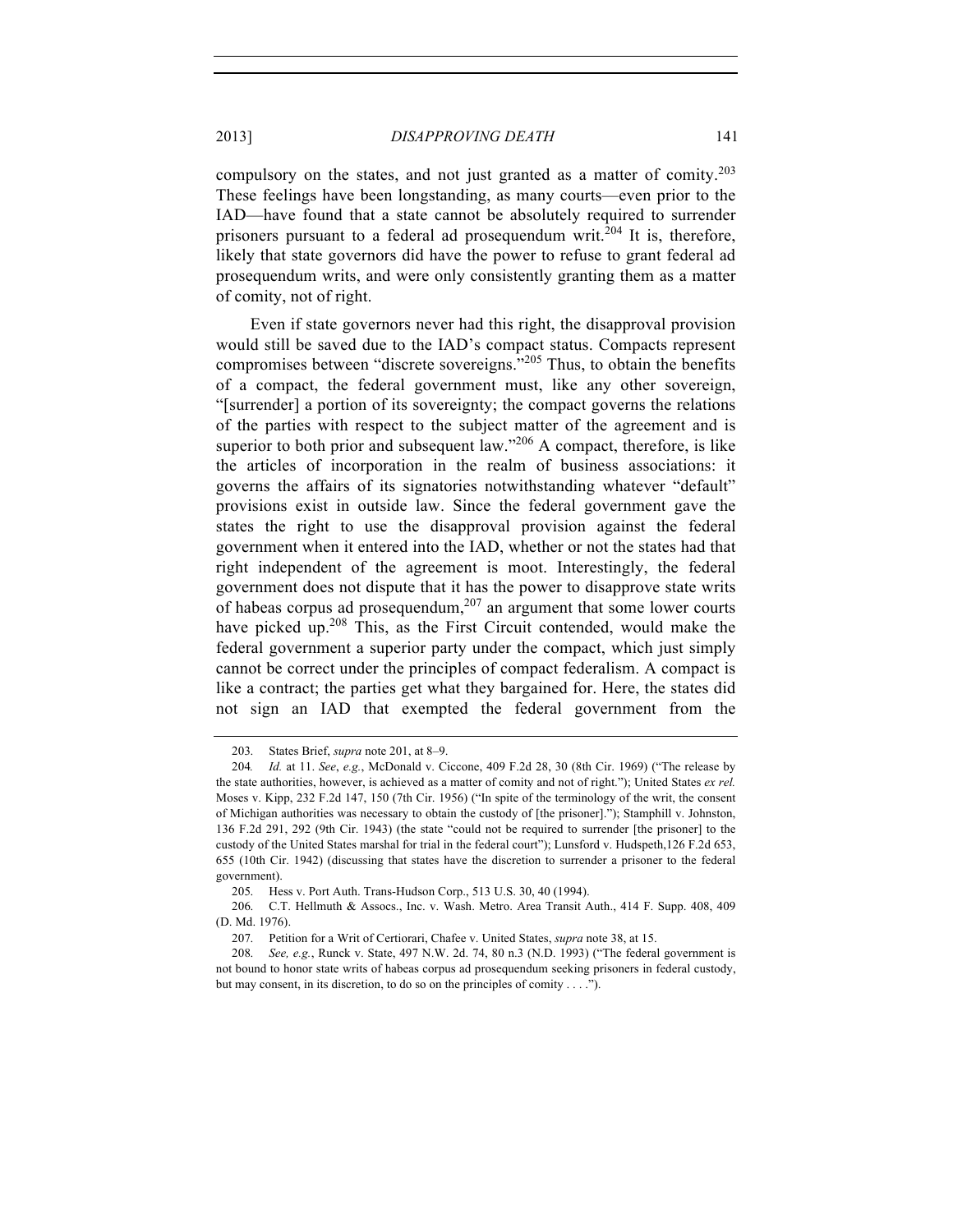disapproval provision.<sup>209</sup> When the IAD's mandate for liberal construction has required that cases be dismissed for the most de minimis of violations<sup>210</sup>—such as being one day late for the start of trial—an entire provision should not be disregarded cavalierly.

In sum, the IAD's disapproval provision applies even when the federal government is the receiving state as (1) the IAD is an interstate compact and, thus, federal law not subject to the Supremacy Clause; (2) the disputed language in *Mauro* that the First Circuit would use to divest the states of their authority is patently conditional; and (3) state governors likely could refuse to grant federal ad prosequendum writs, even before the IAD was passed, as a matter of comity.

## B. AMENDING THE IAD IN LIGHT OF FEDERAL CONCERNS AND STATES' **RIGHTS**

A ruling that the IAD's disapproval provision applies to the federal government when it is a receiving state surely creates issues from the federal perspective. The federal government issues up to 5000 ad prosequendum writs each year after it has filed a detainer, causing worry that the entire criminal justice system would be clogged up by states' liberal use of the disapproval provision.<sup>211</sup> This is because the federal government would still be forced to use the detainer system, as they admit that proceeding by ad prosequendum writs alone would be "untenable" due to their increased complexity.<sup>212</sup>

The natural solution for the federal government then is to amend the IAD. Its first thought is likely to be exempting the federal government from the disapproval provision entirely. This is, however, unwise. It would essentially give the federal government the absolute right to "divest state courts and state governments of their legitimate police power to hold and punish prisoners for crimes under state law to the full extent of the punishment imposed by the state.<sup>213</sup> Merely by turning to the ad prosequendum writ, the federal government would have the power to remove any state prisoner to the federal system and do with him what they would. Just like the Anti-Federalists argued as they pushed for the Bill of

<sup>209.</sup> National Governors Association Brief, *supra* note 184, at 10–11.

<sup>210.</sup> *See supra* notes 75–77 and accompanying text.

<sup>211.</sup> Brief for the United States at 10, Pleau v. United States, 680 F.3d 1 (1st Cir. 2012) (Nos. 11- 1775 & 11-1782), 2011 WL 3009761, at \*10.

<sup>212.</sup> Petition for a Writ of Certiorari at 28, Pleau v. United States, 133 S. Ct. 931 (2013) (No. 12- 230), 2012 U.S. S. Ct. Briefs LEXIS 3526, at \*46, *cert. denied*, 133 S. Ct. 931 (2013).

<sup>213.</sup> Cato Institute Brief, *supra* note 49, at 12.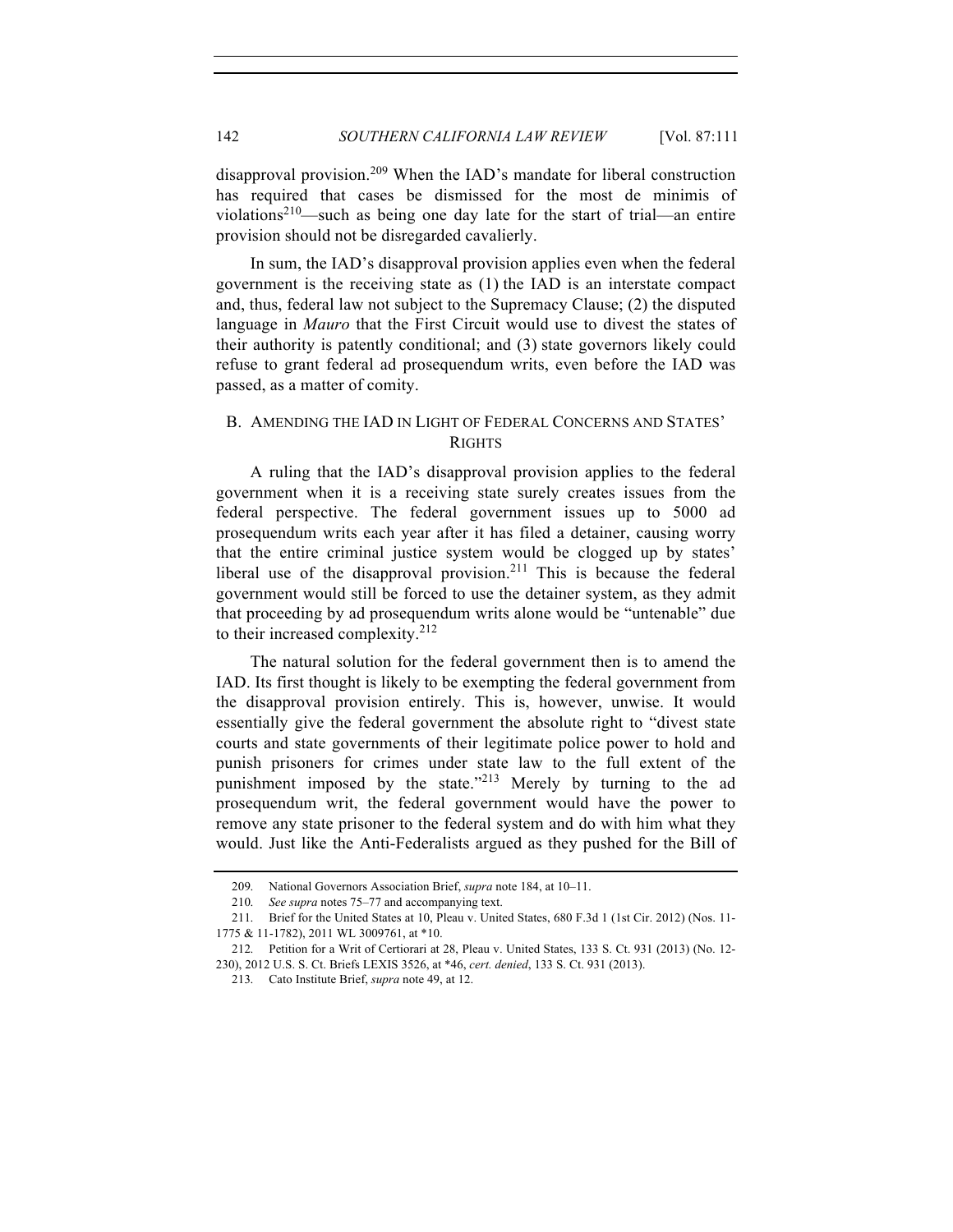Rights,<sup>214</sup> the federal government cannot be trusted with this level of power vis-à-vis the states in the criminal context. This is how the inequitable dual sovereignty doctrine developed. When concern was originally expressed that both the federal and state governments would be allowed to punish a defendant for the same crime, the courts reasoned that the "benignant spirit" of the federal government was "almost certain" to prevent double punishment, except "in instances of peculiar enormity."<sup>215</sup> This is not true for a vast majority of federal capital defendants, most of whom were already punished at the state level.

An amendment so drastic is not necessary, however, because the federal government's concerns are overstated and could be addressed by a more tailored remedy. Realistically, a state governor is only going to use the disapproval provision in one instance: when the federal government is seeking the death penalty against a citizen and the state is abolitionist. This is because, as numerous commentators and even the courts themselves have realized, "death is different in kind from any other punishment imposed under our system of criminal justice."<sup>216</sup> Indeed, it is "qualitatively and in terms of the passions it raises" distinct from any other public law issue.<sup>217</sup> It is no accident that the stale IAD circuit split on the disapproval provision's application only came back to life in *Pleau* shortly after the DOJ started more capital prosecutions in abolitionist jurisdictions due to changes in their internal protocol. $218$ 

Of course, the other extreme option would be for the federal government to simply stop seeking the death penalty against defendants already incarcerated in abolitionist jurisdictions. Legal scholars have overwhelmingly concluded that federalism should prevent the federal government from seeking the death penalty in these jurisdictions as a matter of equity.<sup>219</sup> Under modern Eighth Amendment and Supremacy Clause doctrine, however, the federal government certainly has power to enforce the FDPA nationwide, including in states that do not have the death penalty.220 Some commentators have even argued that the federal death penalty, used in restraint, is good for abolitionist states: it allows the federal government to take over in the most gruesome murder cases when,

<sup>214.</sup> *See supra* Part II.A.

<sup>215.</sup> Connor, *supra* note 122, at 172 (quoting Fox v. Ohio, 46 U.S. 410, 435 (1847)).

<sup>216.</sup> Gregg v. Georgia, 428 U.S. 153, 188 (1976).

<sup>217.</sup> Morton, *supra* note 151, at 1459 (citing Gholson v. Estelle, 675 F.2d 734, 737 (5th Cir. 1982)).

<sup>218.</sup> *See supra* Part II.C.3.

<sup>219.</sup> Campbell, *supra* note 127, at 81.

<sup>220.</sup> *Id.* at 126–27.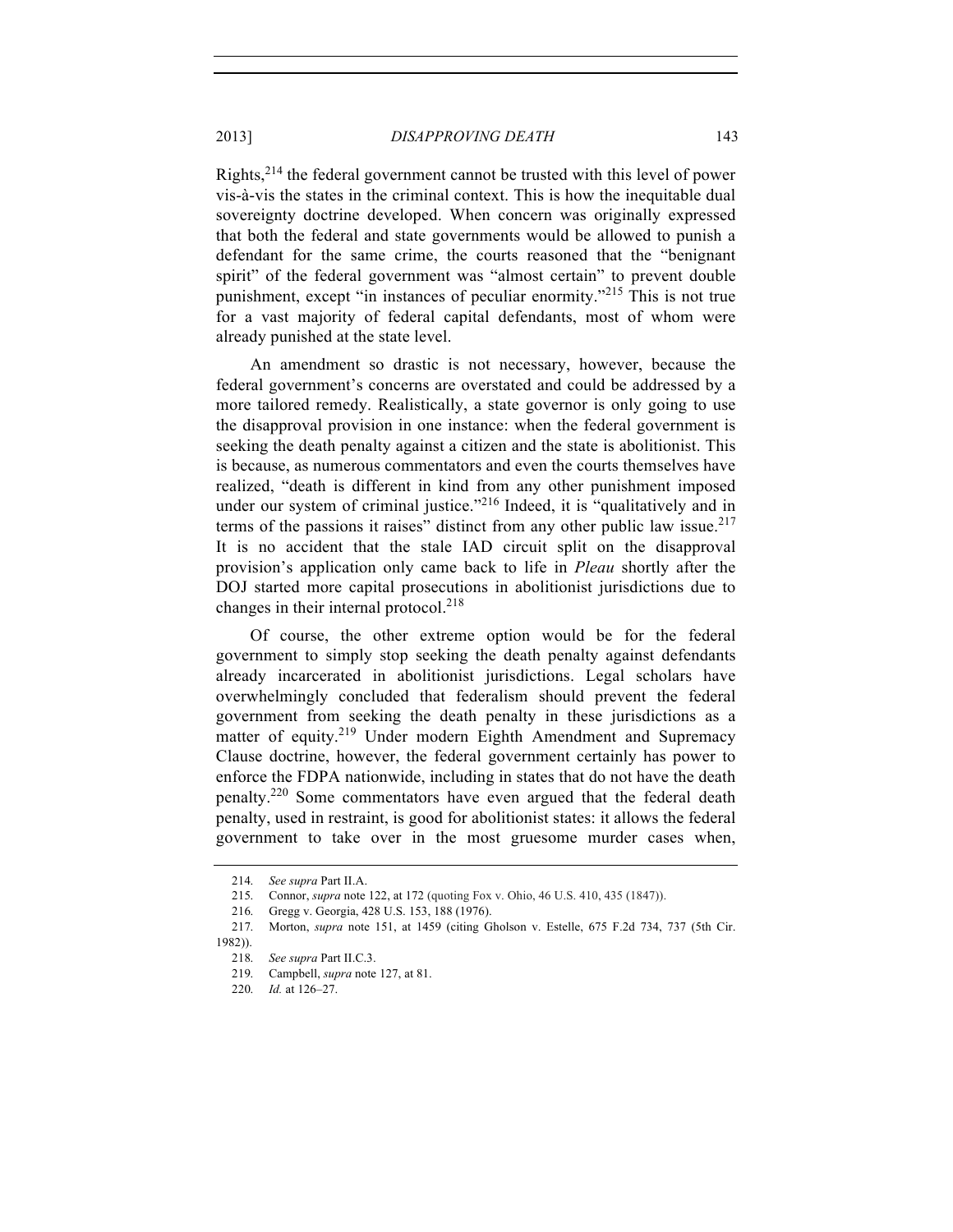otherwise, the state might decide to reinstitute the death penalty.<sup>221</sup> Other commentators sharply disagree, arguing that the federal death penalty is a "get out of jail free card" that allows state citizens to avoid "consider[ing]  $\ldots$  th[e] most vexing of legal and moral issues."<sup>222</sup> This in turn removes a sense of personal responsibility from state citizens, decreasing the role they have in determining their state's public policy issues and discouraging them from approaching their government to enact change.<sup>223</sup>

A few commentators have proposed amendments to the IAD that would only apply in the death penalty context.<sup>224</sup> These proposals are essentially the same: once the death penalty becomes a potential punishment in a defendant's case, the IAD as a whole should become inoperable, presumably because, if convicted, the prisoner will be dead. Thus, none of the IAD's rehabilitation concerns are implicated. This amendment would be imprudent, however, because it only contemplates a situation in which a defendant has committed two distinct crimes in two different states. There, each state usually has an equal interest in punishing the defendant according to its own criminal law; one jurisdiction has to take the hit. However, the federal government is typically seeking the death penalty in wholly different circumstances: the state has already punished or will punish the defendant for the exact same incident the federal government is trying to prosecute. In this situation, the federal government's interest in prosecuting the crime could be much lower than the state's interest, such as if the nature of the crime was distinctly local. Thus, transfer to a new jurisdiction would not make sense because of the IAD's policy concerns against unnecessary shuttling.

Neither extreme seems desirable. Therefore, a middle ground amendment to the IAD is needed. This amendment must allay the federal government's concerns about misuse of the disapproval provision while simultaneously protecting a state's right to define its criminal laws. The states need to be ultimately responsible for criminal law. The nature of the police power means that state citizens hold their state legislatures responsible for enforcement of everyday crimes; this is simply untrue for

<sup>221.</sup> *Id.* at 127.

<sup>222.</sup> Mannheimer, *supra* note 43, at 162.

<sup>223.</sup> *See id.* (discussing consequences of a federal death penalty on abolitionist states' citizens).

<sup>224.</sup> *See* Daniel Genet, Comment, *Courts v. Governors: Prisoners Torn Between States: Who Should Determine Their Fate?*, 16 PACE L. REV. 155, 183 (1995) (proposing a "Death Penalty Exception" to the IAD). *See also* Edward G. Hild, Note, *The Death Penalty and the Interstate Agreement on Detainers Act: A Proposal for Change*, 29 J. MARSHALL L. REV. 499, 507–25 (1996) (proposing that the IAD become inoperable in light of a death sentence).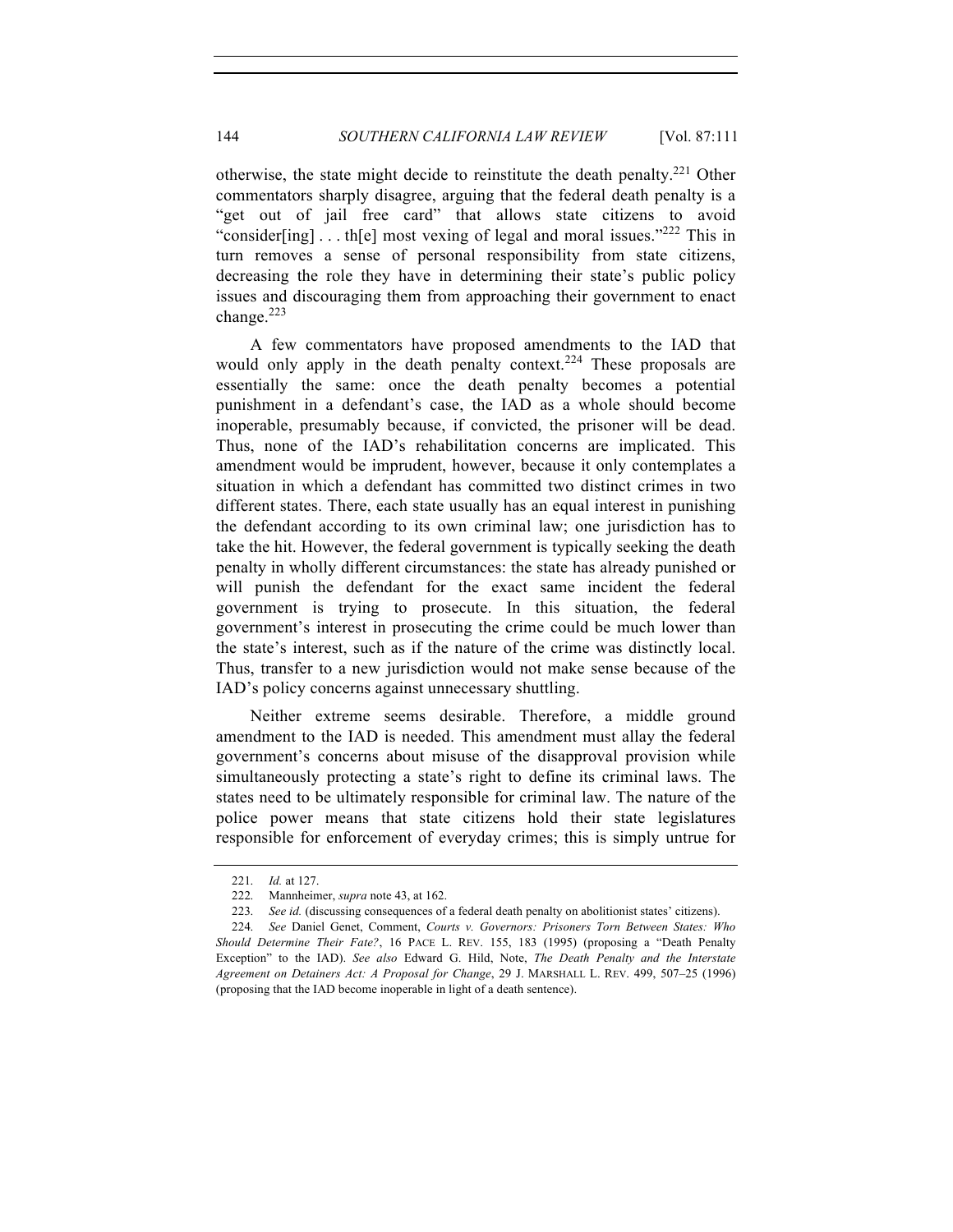federal crimes, since even murder is seen as a local, community issue.<sup>225</sup> The federal government should not be allowed to reap the benefits of pursuing the death penalty against defendants in abolitionist states unimpeded without bearing some of the burden.<sup>226</sup> Here, that burden is state governors being able to disapprove of the transfer in some circumstances to protect their state's policy interests.

In crafting an appropriate amendment, let us start by looking to another area of law that determines whether federal or state law should control when both are at issue. The familiar Erie Doctrine provides that, in federal diversity cases, state law governs substantive matters, while federal law governs procedural matters.<sup>227</sup> In complex disputes, however, the lines between substantive and procedural law becomes more than blurry. Thus, the Supreme Court developed an additional test to help resolve these uncertain cases: a balancing test between the federal and state versions of the disputed rule. Whichever sovereign's underlying interest behind the rules contending for application was greater would get to apply that rule in court.<sup>228</sup>

To be effective in the IAD context, any balancing test would require more specific factors to guide the analysis. Luckily, the three factors that the DOJ used under their 1995 Protocol in determining whether a federal capital prosecution was warranted provide a good base.<sup>229</sup> The heightened concerns expressed by the DOJ's petite policy (used when the federal government is seeking to prosecute a state defendant on facts for which he has already received a state punishment) may also be addressed by the addition of a fourth factor.<sup>230</sup>

The resulting balancing test would permit the federal government to override a state governor's invocation of the disapproval provision only when the federal interest in prosecuting that defendant substantially outweighs the state interest. Four factors would be used in this analysis: (1) the strength of each sovereign's interest in the prosecution; (2) the extent to which the criminal activity reached beyond local boundaries; (3) the likelihood of effective prosecution at the state level; and, if a state

<sup>225.</sup> Connor, *supra* note 122, at 185–86.

<sup>226.</sup> *See* Stone, Sand & Gravel Co. v. United States, 234 U.S. 270, 278 (1914) (discussing that the government cannot avail itself of benefits of a contract without accepting its burdens).

<sup>227.</sup> *See* Erie R.R. Co. v. Tompkins, 304 U.S. 64, 78–79 (1938) (explaining choice of law rules in federal diversity cases).

<sup>228.</sup> *See* Byrd v. Blue Ridge Rural Elec. Coop., Inc., 356 U.S. 525, 533–40 (1958) (discussing the considerations a court must weigh when deciding to apply federal versus state law).

<sup>229.</sup> *See supra* notes 130–32 and accompanying text.

<sup>230.</sup> *See supra* notes 141–43 and accompanying text.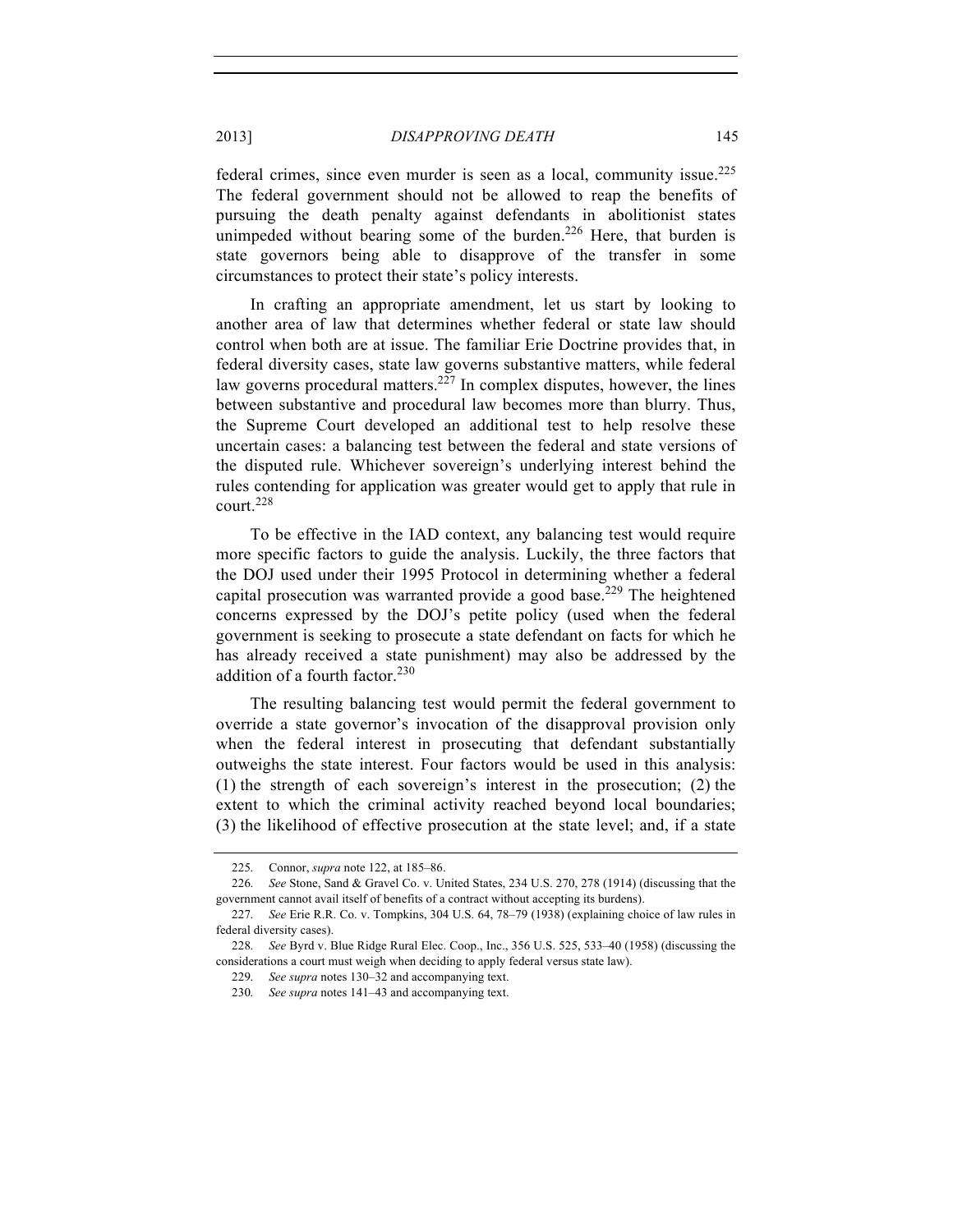punishment has already been meted out, (4) whether the state punishment leaves the federal interest "demonstrably unvidicated."<sup>231</sup>

In general, this balancing test would allow governors of abolitionist states to use the disapproval provision the vast majority of the time to prevent federal capital prosecutions against their citizens. Most murders are wholly local in nature. Their connections to federal jurisdiction (such as affecting interstate commerce) are not as substantial as the state's interest under the police power in enforcing its criminal law and protecting its citizens. Also, the mere fact that a state does not sentence a particular defendant to death cannot be said to leave the federal interest demonstrably unvindicated in all but the most extreme cases as, "it seems strange to posit that a federal interest may only be vindicated by a specific outcome when that outcome cannot be guaranteed even in a federal prosecution."<sup>232</sup> However, in cases that are truly federal in nature, such as massive interstate drug distribution as originally criminalized under the Anti-Drug Abuse Act, $^{233}$  or terrorism cases like the Oklahoma City bombing of a federal building, the federal government's interest would rise to a high enough level to overtake that of the individual state. This would allow for federal prosecution in spite of a state governor's use of the disapproval provision.

Some may critique this proposed rule because it has the potential to lead to more litigation between the federal government and state governors over the question of who has a superior interest. However, this neglects the balancing test's intrinsic design as a gatekeeper: by placing the burden on the federal government to show that its interest substantially outweighs that of the state before allowing it to override the disapproval provision, the federal government would be discouraged from bringing all but the cases in which the federal interest is most legitimate. This is preferable in order to both encourage economy of federal resources and allow states the freedom to enforce their own criminal policy without needless interference. Also, state governors in most cases will still transfer prisoners over to the federal government as a matter of comity under the new system without using the disapproval provision, just as they had done for decades prior to *Pleau*.

Applying this balancing test to *Pleau*, Governor Chafee would be allowed to disapprove of the federal government's written request for transfer under the IAD, and the federal government would be unable to

<sup>231.</sup> Connor, *supra* note 122, at 160 (citing U.S. ATTORNEYS' MANUAL, *supra* note 138, § 9- 2.031.A).

<sup>232.</sup> *Id.* at 203–04.

<sup>233.</sup> *See supra* text accompanying note 121.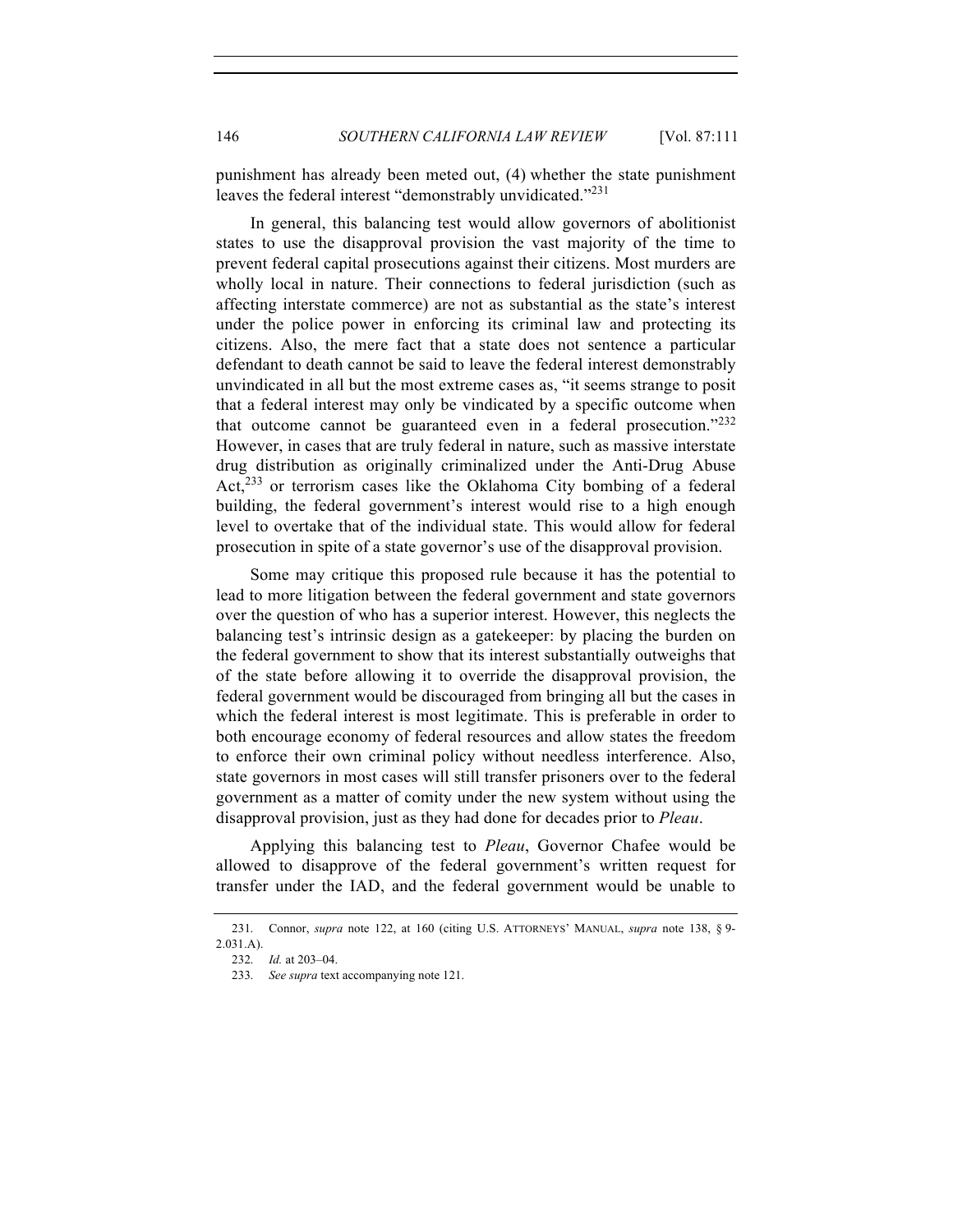override it. Pleau's crime was committed in Rhode Island against a Rhode Island victim, and Pleau himself is a Rhode Island citizen. By contrast, the federal connection—that the money stolen was going into a national bank—is nominal. Rhode Island has a tremendous interest in punishing this type of horrific crime within its small community. The federal government's interest in this prosecution, however, only seems to be increasing the punishment against Pleau from the second harshest available under the law (life in prison in Rhode Island) to the harshest (a federal death sentence). Thus, the federal government's interest in prosecuting Pleau simply does not rise to a substantial enough level to defeat Governor Chafee's choice to protect Rhode Island's more than 150-year-old public policy forbidding the death penalty.

#### V. CONCLUSION

In conclusion, the IAD's disapproval provision should apply against the federal government when it is a receiving state. Because this legal conclusion raises problems that will likely cause the federal government to look toward amending the Agreement, this Note suggests that the federal government adopt a balancing test that would govern the disapproval provision's application. Under it, a governor would be allowed to disapprove of a prisoner's transfer to federal custody but, if the federal government's interest in prosecuting that defendant substantially outweighs the state's interest, the federal government should be able to override the transfer. Such a balancing test is necessary because it provides protection to inmates along the core concerns of the IAD: preventing interruption of rehabilitation and treatment programs by needless shuttling between jurisdictions. It also provides reasonable protection, in light of the federal government's continuing development of a more substantial body of criminal law, to the states' police power right to define crimes and enforce them within their territory. Finally, it prevents establishing a dangerous precedent by which the federal government may skirt its problematic obligations to the states by resorting to the Supremacy Clause when use of the clause is unsubstantiated by law.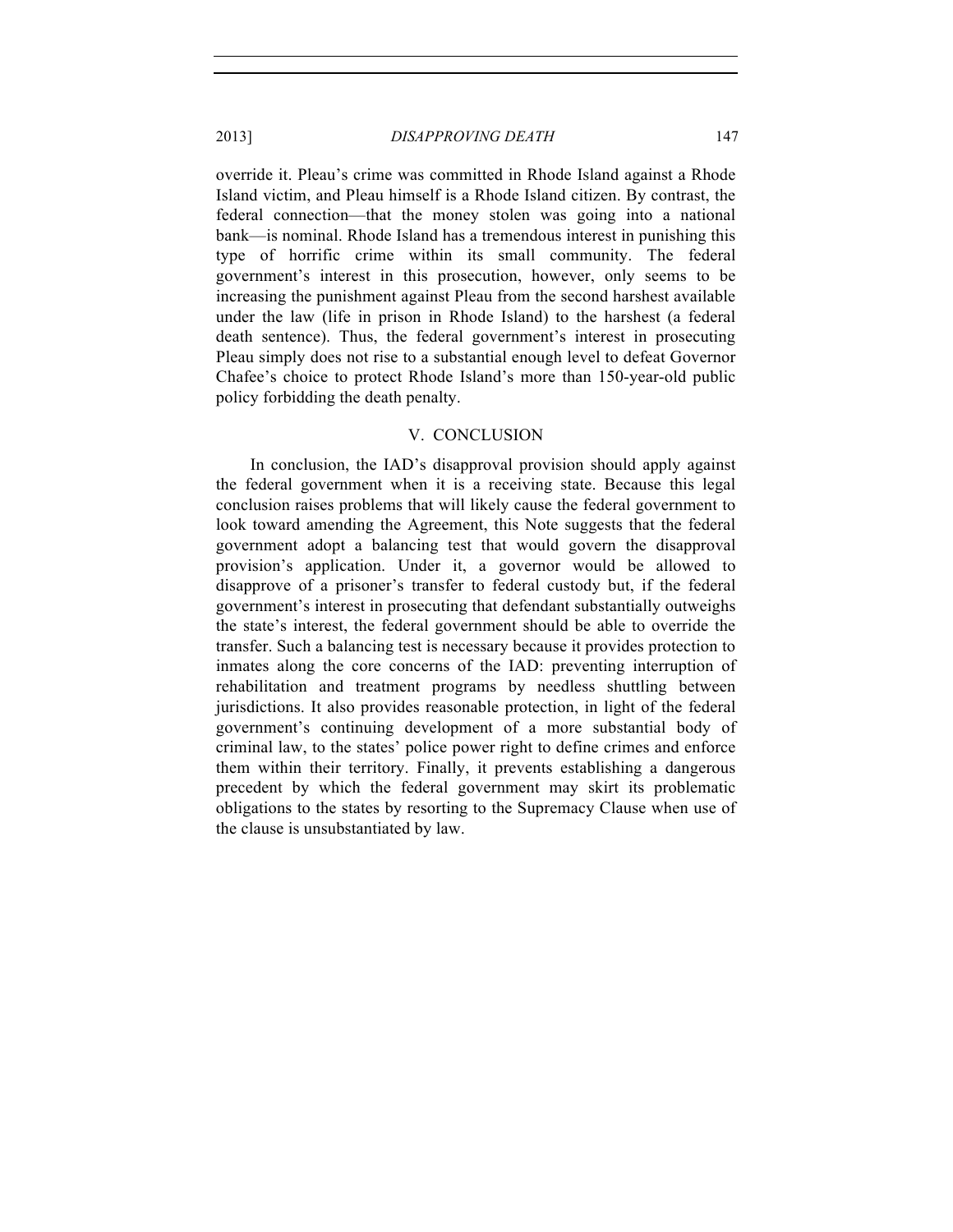#### APPENDIX

#### LETTERS IN SUPPORT OF GOVERNOR CHAFEE

*I commend Governor Chafee for his successful action that blocked the efforts of the U.S. attorney's office to prosecute murder suspect Jason Wayne Pleau.*

*The governor is correct: The majority of us in Rhode Island do not want anyone subjected to the death penalty. It is a dreadful, flawed method of punishment that demeans the very essence of a civilized society.*

*Chafee showed courage by confronting the Justice Department, which, unfortunately, has little hesitation when considering capital punishment as an option. The governor has upheld his personal conviction that the death penalty is wrong, and was willing to battle the federal prosecutors to protect the state from its possible use.*

*Thank you, Governor Chafee.*

*Elizabeth Morancy*

*North Scituate*<sup>234</sup>

*I disagree with Rhode Island state Sen. Edward J. O'Neill's criticism of Governor Chafee for refusing to surrender a Rhode Island criminal to federal authorities. (*"Shielding criminal betrays public trust*,*" *Aug. 17, news). Under federal law, Jason Wayne Pleau might face the death penalty. Since Rhode Island has outlawed the death penalty, he will face life imprisonment here.*

*Senator O'Neill seems to think that the argument is only about Pleau's criminal record, his disciplinary infractions while in prison, and the cost of imprisoning him for life. To me, the issue is rather about 1) a universal respect for humanity and 2) states' rights.*

*It's true that Jason Pleau did not respect the humanity of David Mann*  [sic] *and that his horrible crime can never be erased. But the 16 states plus the District of Columbia that outlaw executions do so because they do not want to stoop to the inhumanity of the accused criminals.*

*Further, it was a mistake for Congress in 1988 to let the federal* 

<sup>234.</sup> Elizabeth Morancy, Letter to the Editor, *Proper to Block Pleau Transfer*, PROVIDENCE J., Oct. 31, 2011, at B7.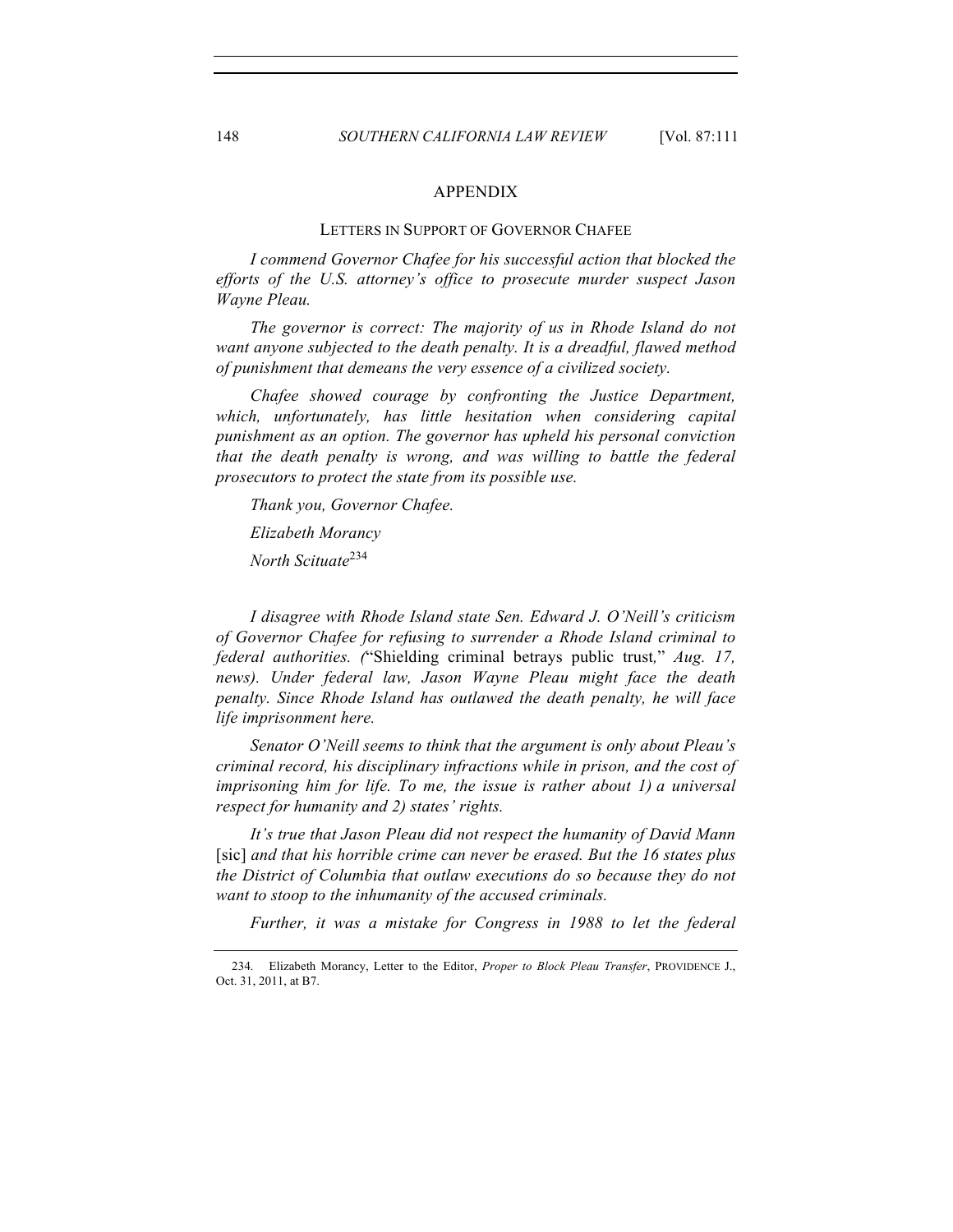*government impose the death penalty for 41 (!) different crimes. Only states should use the death penalty. The federal death penalty should be repealed, and the Pleau case is a good example of why.*

*I support Governor Chafee 100 percent on this, and appreciate his respect for Rhode Island law and our heritage of conscience.*

*Catherine Orloff*

*Providence*<sup>235</sup>

### LETTERS AGAINST GOVERNOR CHAFEE

*Governor Chafee should be ashamed of what he is doing to murder victim David Main's family by refusing to hand over alleged murderer Jason Pleau to federal authorities. This family's suffering has been dragged out thanks to Governor Chafee.*

*David Main and his family deserve justice and closure. Governor Chafee is more concerned with the rights of Jason Pleau than he is of the murder victim and his family. The governor is abusing his power. Regardless of his feelings about the death penalty, he needs to hand Jason Pleau over to federal authorities so that Mr. Pleau can face the consequences of what he allegedly did and the victim's family can finally have the closure it deserves.*

*Helga Murray*

*North Kingstown*<sup>236</sup>

*Like many other Rhode Islanders, I am tired of Lincoln Chafee ramming his "values" down our throats. Take the Jason Wayne Pleau case. Chafee doesn't want to turn him over because he "doesn't want to subject a human being to the death penalty" and because it puts "a human life at stake." What about the life of David Main, who wasn't even given the chance to give up the money without a fight? I hope this "independent man" attitude will get Chafee fired. Again.*

*Jim Iavarone*

*Warwick*<sup>237</sup>

<sup>235.</sup> Catherine Orloff, Letter to the Editor, *Chafee Right About Pleau Case*, PROVIDENCE J., Apr. 7, 2012, at B7.

<sup>236.</sup> Helga Murray, Letter to the Editor, *Chafee Is Extending Main Family Suffering*, PROVIDENCE J., May 25, 2012, at B7.

<sup>237.</sup> Jim Iavarone, Letter to the Editor, *Chafee's "Values*,*"* PROVIDENCE J., May 22, 2012, at B7.